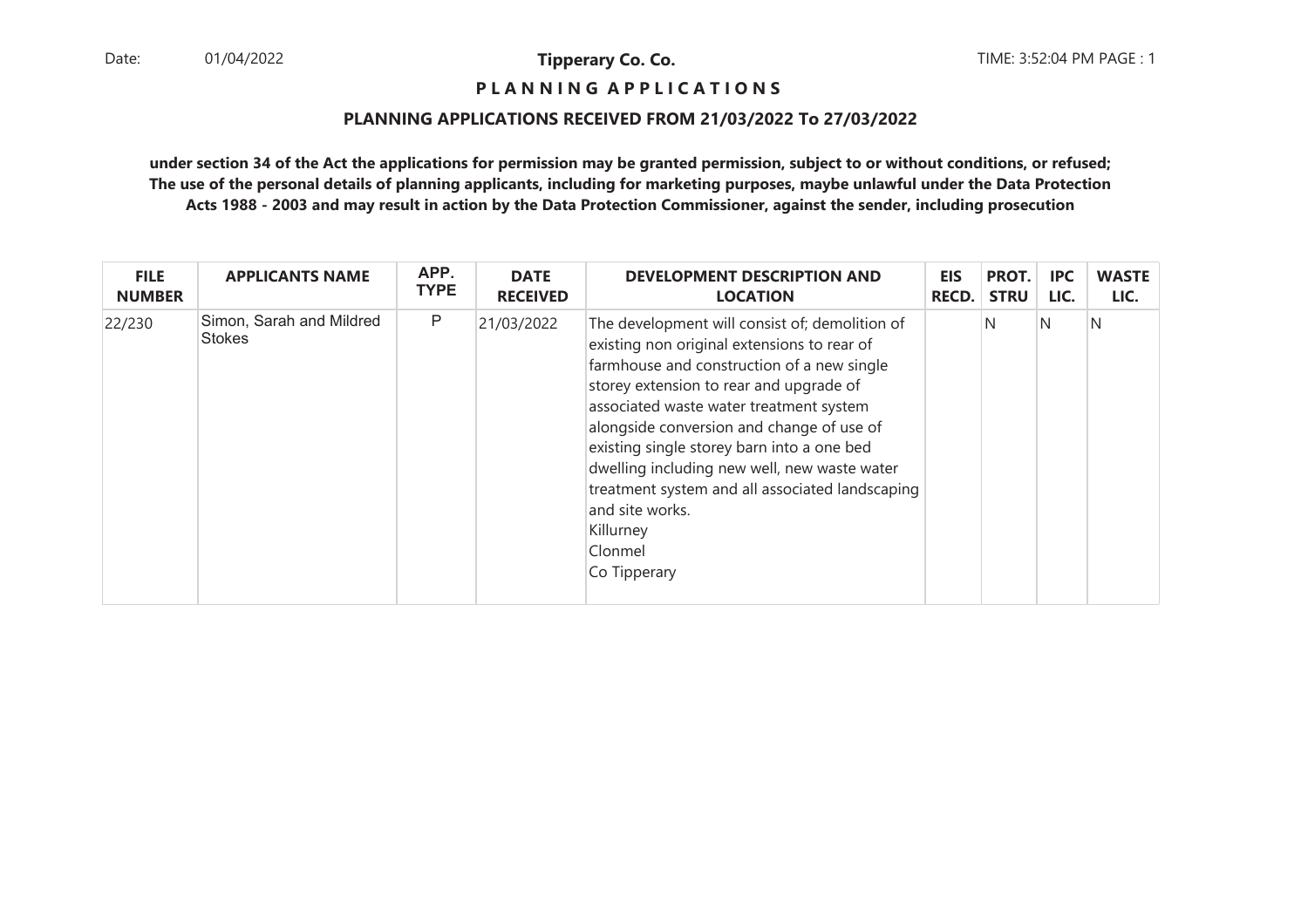**P L A N N I N G A P P L I C A T I O N S** 

#### **PLANNING APPLICATIONS RECEIVED FROM 21/03/2022 To 27/03/2022**

| <b>FILE</b><br><b>NUMBER</b> | <b>APPLICANTS NAME</b>                      | APP.<br><b>TYPE</b> | <b>DATE</b><br><b>RECEIVED</b> | <b>DEVELOPMENT DESCRIPTION AND</b><br><b>LOCATION</b>                                                                                                                                                                                                                                                                                                                                                                                                                                                                                                                                                                             | <b>EIS</b><br><b>RECD.</b> | PROT.<br><b>STRU</b> | <b>IPC</b><br>LIC. | <b>WASTE</b><br>LIC. |
|------------------------------|---------------------------------------------|---------------------|--------------------------------|-----------------------------------------------------------------------------------------------------------------------------------------------------------------------------------------------------------------------------------------------------------------------------------------------------------------------------------------------------------------------------------------------------------------------------------------------------------------------------------------------------------------------------------------------------------------------------------------------------------------------------------|----------------------------|----------------------|--------------------|----------------------|
| 22/231                       | <b>Stapleton Bakeries</b><br>(Roscrea) Ltd. | $\mathsf{R}$        | 21/03/2022                     | 1) changes to building made since grant of<br>planning permissions in 2001, including<br>additional mezzanine floor area and external<br>maintenance access stair, change of use of part<br>of 1st floor to use as an apartment, change in<br>position of No. 2 stairs and associated entrance<br>door, 2) Retention of plant and tanks installed<br>outside, ESB sub station, third tall silo, gas tanks,<br>milk tanks, water chiller, diesel tank and<br>pressure washer and 3) PERMISSION to erect<br>new external stair from apartment<br>Stapleton Bakeries (Roscrea) Ltd<br>Parkmore<br>Roscrea, Co. Tipperary<br>E53 HY29 |                            | N                    | $\overline{N}$     | N                    |
| 22/232                       | Sunnydale Off Licences Ltd                  | $\mathsf P$         | 21/03/2022                     | For change of use to the ground floor of<br>existing licenced premises to an on and off<br>licenced premises, alterations to existing shop<br>front and alteration to existing signage<br>incorporating additional trade related signage<br>and all ancillary works<br>9 Main Street<br>Cashel                                                                                                                                                                                                                                                                                                                                    |                            | N                    | N                  | N                    |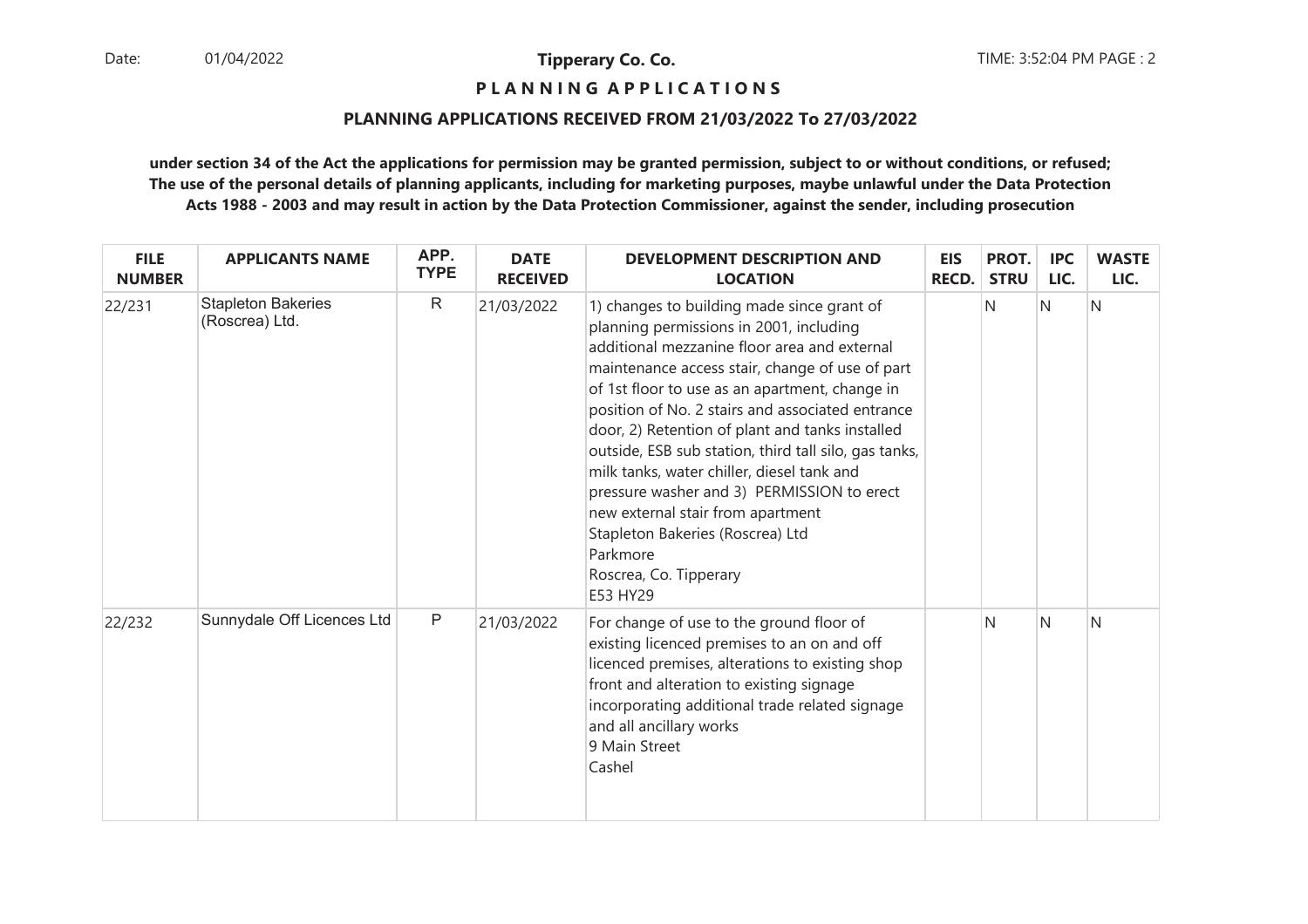**P L A N N I N G A P P L I C A T I O N S** 

#### **PLANNING APPLICATIONS RECEIVED FROM 21/03/2022 To 27/03/2022**

| <b>FILE</b><br><b>NUMBER</b> | <b>APPLICANTS NAME</b> | APP.<br><b>TYPE</b> | <b>DATE</b><br><b>RECEIVED</b> | <b>DEVELOPMENT DESCRIPTION AND</b><br><b>LOCATION</b>                                                                                                                                                                                                                                                                                                                                                                                                                                                                                                              | <b>EIS</b><br><b>RECD.</b> | PROT.<br><b>STRU</b> | <b>IPC</b><br>LIC. | <b>WASTE</b><br>LIC. |
|------------------------------|------------------------|---------------------|--------------------------------|--------------------------------------------------------------------------------------------------------------------------------------------------------------------------------------------------------------------------------------------------------------------------------------------------------------------------------------------------------------------------------------------------------------------------------------------------------------------------------------------------------------------------------------------------------------------|----------------------------|----------------------|--------------------|----------------------|
| 22/233                       | Natasha McGuire        | P                   | 21/03/2022                     | To erect a two storey dwelling house with,<br>garage, entrance, waste water treatment system,<br>a stable with 4 loose boxes, dung stead, septic<br>tank, percolation areas, and all associated site<br>works and services<br>Ballinvir<br>Carrick on Suir                                                                                                                                                                                                                                                                                                         |                            | N                    | N                  | N                    |
| 22/234                       | John Morrissey         | P                   | 21/03/2022                     | Permission to construct a living room, kitchen<br>and utility room with two bedrooms and<br>bathroom extension to the rear of the existing<br>dwelling house, carry out alterations to the<br>existing dwelling house to provide two<br>bedrooms and entrance hall. Provide a new<br>front boundary wall with new entrance to<br>replace existing, construct a domestic storage at<br>the rear of the site and install a new waste water<br>treatment system and percolation area with<br>associated site works.<br>Ballynacourty<br>Lisvarrinane<br>Co. Tipperary |                            | N                    | N                  | N                    |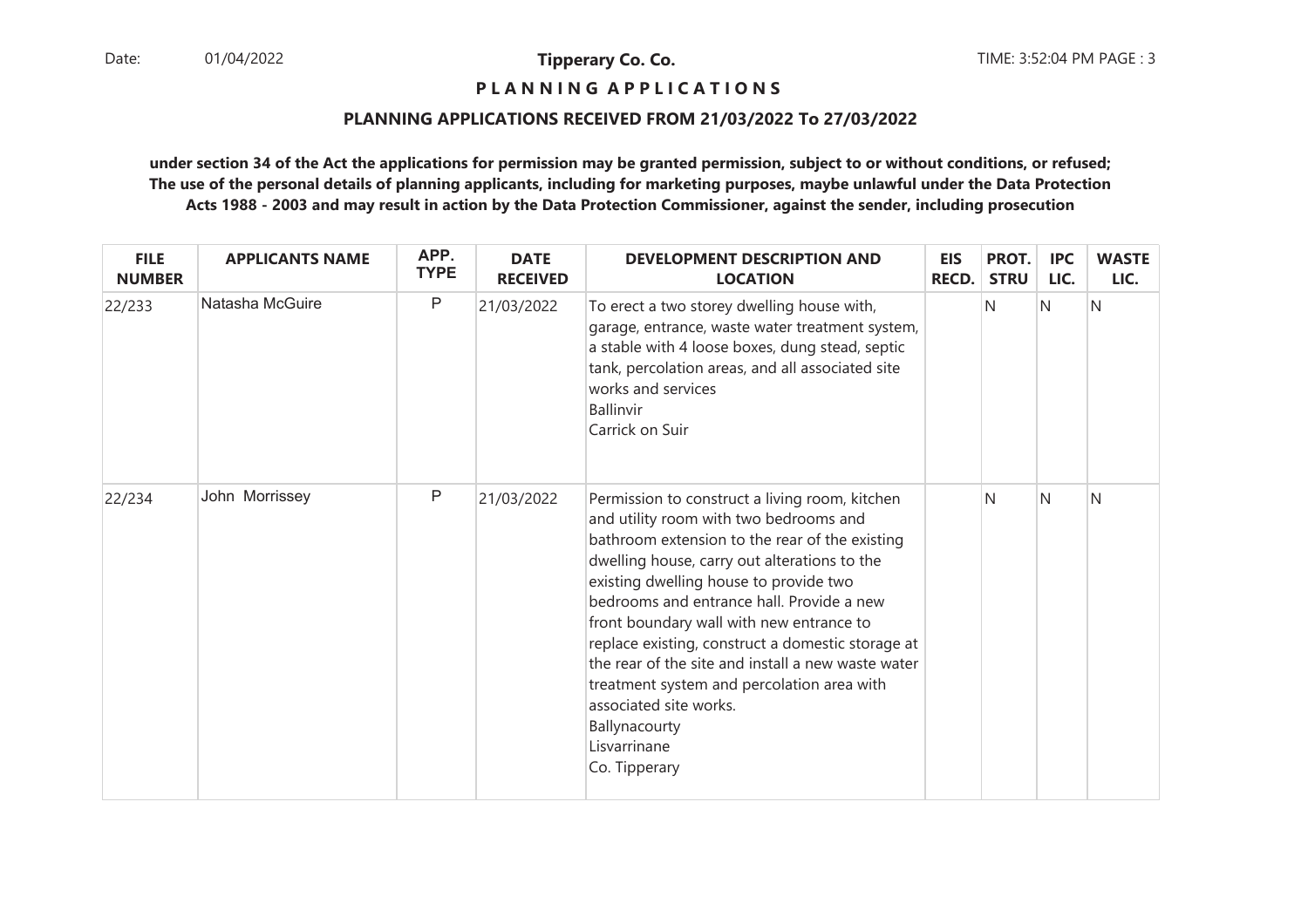**P L A N N I N G A P P L I C A T I O N S** 

#### **PLANNING APPLICATIONS RECEIVED FROM 21/03/2022 To 27/03/2022**

| <b>FILE</b><br><b>NUMBER</b> | <b>APPLICANTS NAME</b>   | APP.<br><b>TYPE</b> | <b>DATE</b><br><b>RECEIVED</b> | <b>DEVELOPMENT DESCRIPTION AND</b><br><b>LOCATION</b>                                                                                                                                                                                                                                                                                                                                                                                                                                                                                                                                   | <b>EIS</b><br><b>RECD.</b> | PROT.<br><b>STRU</b> | <b>IPC</b><br>LIC. | <b>WASTE</b><br>LIC. |
|------------------------------|--------------------------|---------------------|--------------------------------|-----------------------------------------------------------------------------------------------------------------------------------------------------------------------------------------------------------------------------------------------------------------------------------------------------------------------------------------------------------------------------------------------------------------------------------------------------------------------------------------------------------------------------------------------------------------------------------------|----------------------------|----------------------|--------------------|----------------------|
| 22/235                       | Joseph Gilmartin         | P                   | 21/03/2022                     | the demolition of two partially built bases and<br>construction of ten three storey semidetached<br>houses and one three storey detached house<br>complete with associated ancillary works on<br>plots known as 3-13 Riverview, Millersbrook,<br>Borrisokane Road, Nenagh. All finishes and<br>boundary treatment to match adjoining<br>properties. This application to include all<br>associated works with respect to roads,<br>footpaths, additional carpark spaces, water<br>services and other utilities<br>Riverview<br>Millersbrook<br>Borrisokane Road<br>Nneagh, Co. Tipperary |                            | N                    | N                  | N                    |
| 22/236                       | Patrick & Bernadette Ely | E                   | 21/03/2022                     | construction of a single storey dwelling with<br>entrance, garage, septic tanks system and<br>percolation area with all associated siteworks<br>Ballydavid<br>Littleton<br>Thurles<br>Co. Tipperary                                                                                                                                                                                                                                                                                                                                                                                     |                            | N                    | $\mathsf{N}$       | N                    |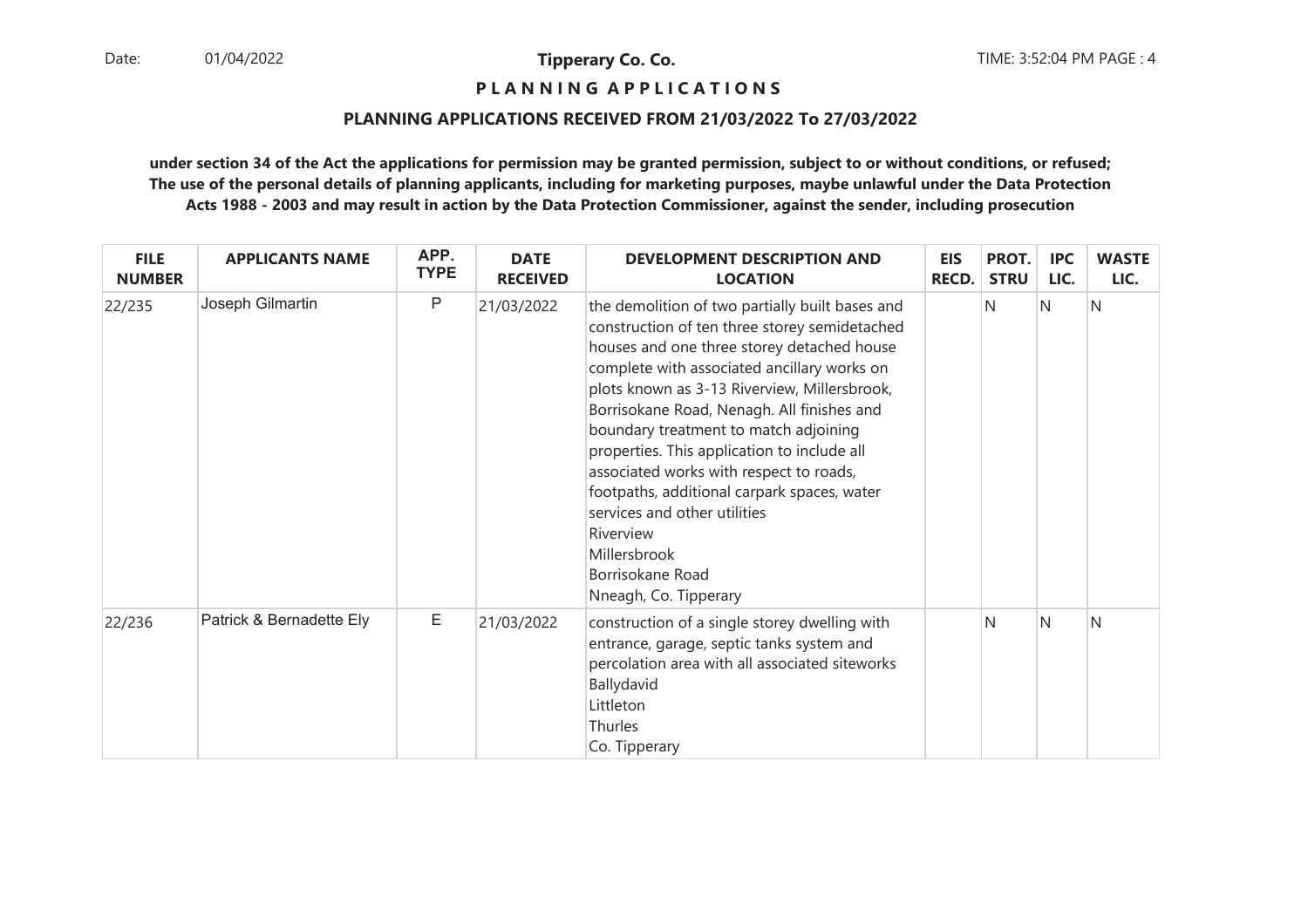**P L A N N I N G A P P L I C A T I O N S** 

#### **PLANNING APPLICATIONS RECEIVED FROM 21/03/2022 To 27/03/2022**

| <b>FILE</b><br><b>NUMBER</b> | <b>APPLICANTS NAME</b>                 | APP.<br><b>TYPE</b> | <b>DATE</b><br><b>RECEIVED</b> | <b>DEVELOPMENT DESCRIPTION AND</b><br><b>LOCATION</b>                                                                                                                                                                                                                                          | <b>EIS</b><br><b>RECD.</b> | PROT.<br><b>STRU</b> | <b>IPC</b><br>LIC. | <b>WASTE</b><br>LIC. |
|------------------------------|----------------------------------------|---------------------|--------------------------------|------------------------------------------------------------------------------------------------------------------------------------------------------------------------------------------------------------------------------------------------------------------------------------------------|----------------------------|----------------------|--------------------|----------------------|
| 22/237                       | Kildangan GAA Club                     | P                   | 21/03/2022                     | construction of an astroturf playing area<br>incorporating a two-sided hurling wall with<br>associated fencing and flood lighting and all<br>associated site works<br>Kildangan<br>Ballycraggan<br>Puckane<br>Co. Tipperary                                                                    |                            | N                    | N                  | Ν                    |
| 22/238                       | PJ, Kevin, Mark & Mary<br>Moloney      | $\mathsf{R}$        | 21/03/2022                     | of a single storey domestic extension to the side<br>of dwelling house & amp; two storey domestic<br>extension to the rear of dwelling house. Also<br>Permission for installation of a new effluent<br>treatment system & associated site works<br>Castlegrace Td<br>Clogheen<br>Co. Tipperary |                            | N                    | N                  | N                    |
| 22/239                       | David Burke & Marie Claire<br>McCarthy | P                   | 21/03/2022                     | permission to demolish existing agricultural<br>shed and to construct a dwelling house,<br>domestic garage, effluent treatment system and<br>percolation area, entrance and all other<br>associated site works<br>Curaheen<br>Newcastle<br>Clonmel                                             |                            | N                    | N                  | Ν                    |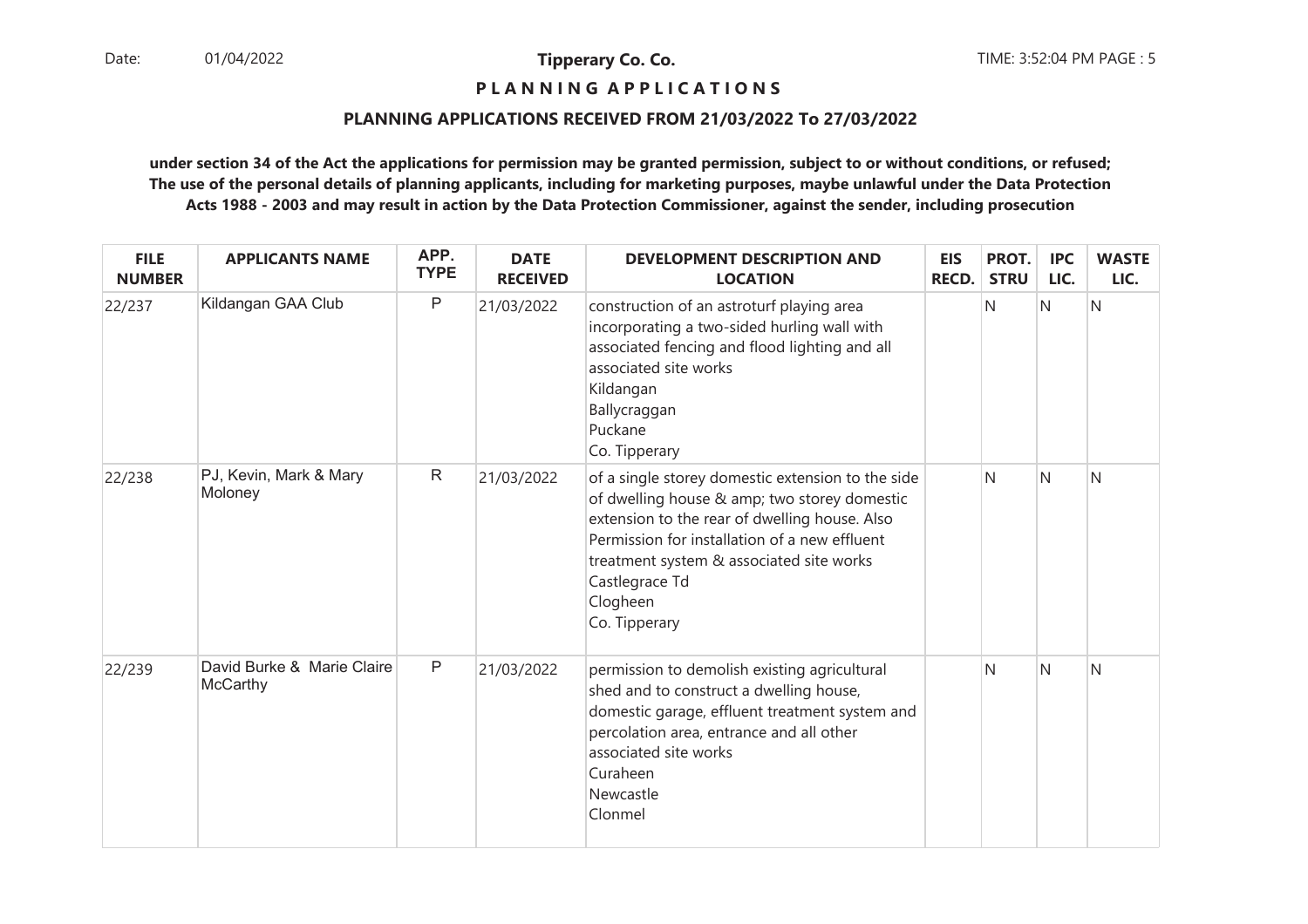**P L A N N I N G A P P L I C A T I O N S** 

#### **PLANNING APPLICATIONS RECEIVED FROM 21/03/2022 To 27/03/2022**

| <b>FILE</b><br><b>NUMBER</b> | <b>APPLICANTS NAME</b> | APP.<br><b>TYPE</b> | <b>DATE</b><br><b>RECEIVED</b> | <b>DEVELOPMENT DESCRIPTION AND</b><br><b>LOCATION</b>                                                                                                                                                                                                                                                                                                                                                                                                                          | <b>EIS</b><br><b>RECD.</b> | PROT.<br><b>STRU</b> | <b>IPC</b><br>LIC. | <b>WASTE</b><br>LIC. |
|------------------------------|------------------------|---------------------|--------------------------------|--------------------------------------------------------------------------------------------------------------------------------------------------------------------------------------------------------------------------------------------------------------------------------------------------------------------------------------------------------------------------------------------------------------------------------------------------------------------------------|----------------------------|----------------------|--------------------|----------------------|
| 22/240                       | John Shinners          | $\mathsf P$         | 21/03/2022                     | the restoration of lands, previously used for<br>slate quarry spoil storage and return them to<br>agricultural use, the works will consist of the<br>removal of residual spoil material, infill with<br>inert waste soil and stone, relocation of<br>entrance, erection of new boundary fence,<br>landscaping and as well as associated site works<br>(these works will require a "waste facility permit"<br>to be obtained)<br>Corbally<br>Portroe<br>Nenagh<br>Co. Tipperary |                            | N                    | N                  | N                    |
| 22/241                       | Martin & Kate Bourke   | $\mathsf{P}$        | 21/03/2022                     | Permission for renovations & extension to our<br>house & garage with all associated site works<br>including widening of existing entrance<br>Clareville<br>Prior Park Road<br>Clonmel                                                                                                                                                                                                                                                                                          |                            | N                    | N                  | N                    |
| 22/242                       | Padraig & Denise Nolan | $\mathsf P$         | 21/03/2022                     | for a single storey extension to the side and rear<br>of our house, with all associated site works<br>6 Caislean Cuirt<br>Thurles                                                                                                                                                                                                                                                                                                                                              |                            | N                    | <sup>N</sup>       | $\mathsf{N}$         |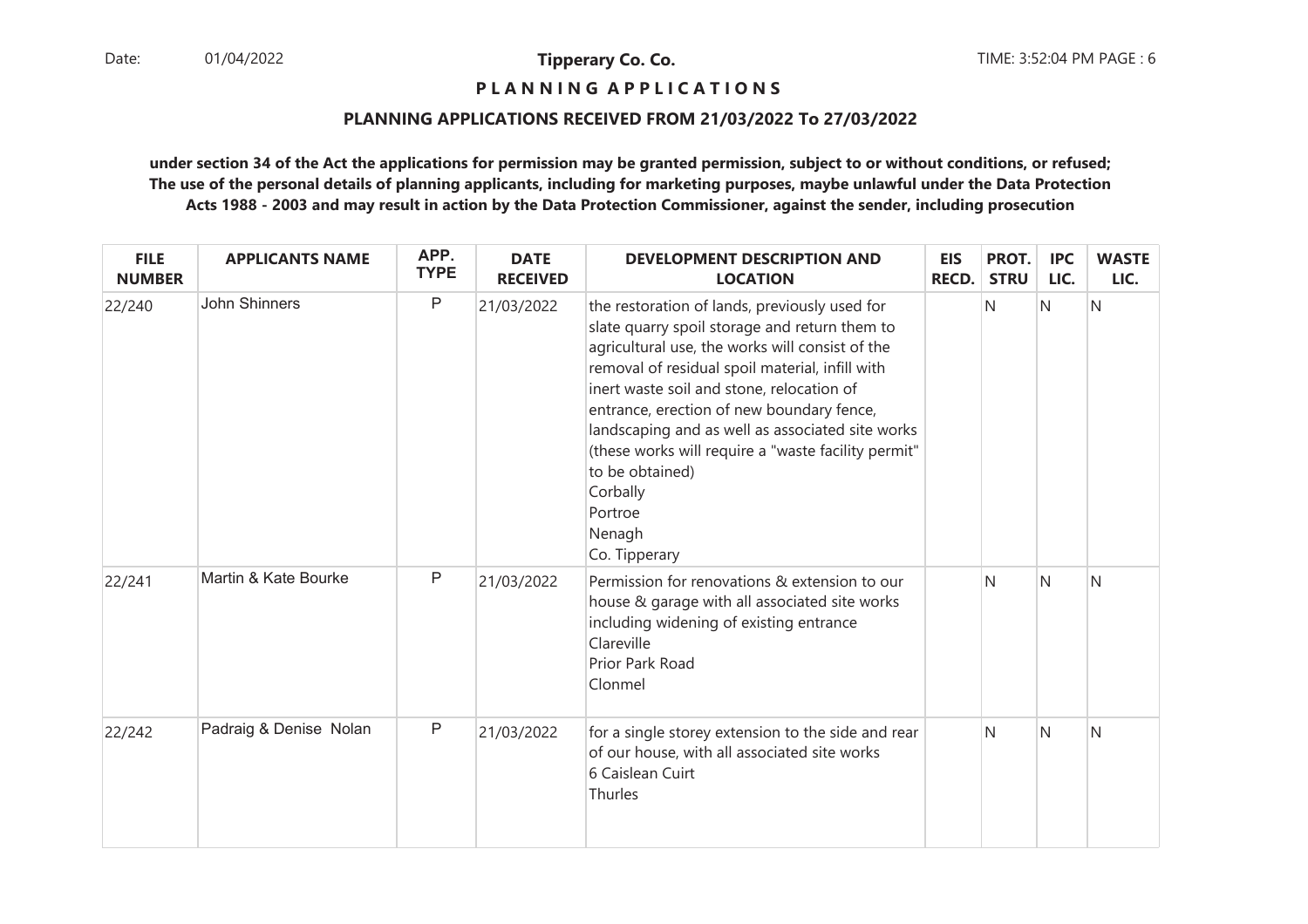# **P L A N N I N G A P P L I C A T I O N S**

#### **PLANNING APPLICATIONS RECEIVED FROM 21/03/2022 To 27/03/2022**

| <b>FILE</b><br><b>NUMBER</b> | <b>APPLICANTS NAME</b>             | APP.<br><b>TYPE</b> | <b>DATE</b><br><b>RECEIVED</b> | <b>DEVELOPMENT DESCRIPTION AND</b><br><b>LOCATION</b>                                                                                                                                                                                                                | <b>EIS</b><br><b>RECD.</b> | PROT.<br><b>STRU</b> | <b>IPC</b><br>LIC. | <b>WASTE</b><br>LIC. |
|------------------------------|------------------------------------|---------------------|--------------------------------|----------------------------------------------------------------------------------------------------------------------------------------------------------------------------------------------------------------------------------------------------------------------|----------------------------|----------------------|--------------------|----------------------|
| 22/243                       | Paul and Emma Guerin               | P                   | 22/03/2022                     | revised site boundaries, revised location of<br>house, garage, treatment tank, percolation area<br>and entrance from that of previous granted<br>planning application 211204<br>Derrymore<br>Roscrea<br>Co Tipperary                                                 |                            | N                    | N                  | N                    |
| 22/244                       | <b>Brett and Maria Fitzpatrick</b> | P                   | 23/03/2022                     | storage shed and covered lean-to to the<br>southern side of existing dwelling<br>Cooleen<br>Birdhill<br>Co Tipperary                                                                                                                                                 |                            | N                    | <sup>N</sup>       | $\mathsf{N}$         |
| 22/245                       | <b>Shared Access Ltd.</b>          | $\mathsf{P}$        | 23/03/2022                     | 18 m monopole to support telecommunications<br>antenna and ancillary equipment cabinets,<br>fencing and all associated site works for use by<br>Three Ireland (Hutchinson) Ltd. and other<br>operators<br>Clonmel Town F.C.<br>Cashel Road<br>Clonmel, Co. Tipperary |                            | N                    | IN.                | N                    |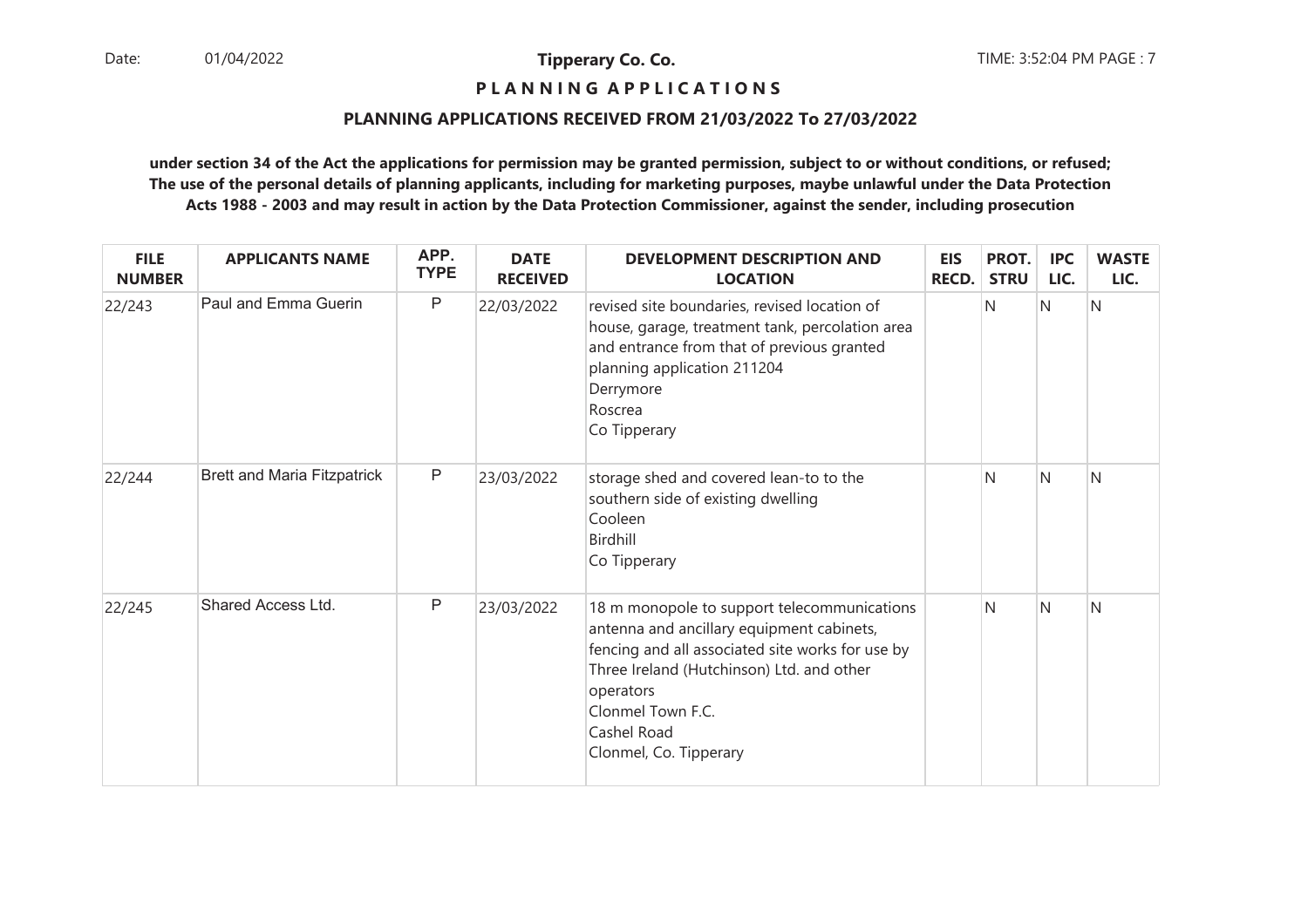# **P L A N N I N G A P P L I C A T I O N S**

#### **PLANNING APPLICATIONS RECEIVED FROM 21/03/2022 To 27/03/2022**

| <b>FILE</b>   | <b>APPLICANTS NAME</b>              | APP.        | <b>DATE</b>     | <b>DEVELOPMENT DESCRIPTION AND</b>                                                                                                                                                                                                                                              | <b>EIS</b>   | PROT.       | <b>IPC</b> | <b>WASTE</b> |
|---------------|-------------------------------------|-------------|-----------------|---------------------------------------------------------------------------------------------------------------------------------------------------------------------------------------------------------------------------------------------------------------------------------|--------------|-------------|------------|--------------|
| <b>NUMBER</b> |                                     | <b>TYPE</b> | <b>RECEIVED</b> | <b>LOCATION</b>                                                                                                                                                                                                                                                                 | <b>RECD.</b> | <b>STRU</b> | LIC.       | LIC.         |
| 22/246        | Martina Cuddihy & Shane<br>Scannell | P           | 23/03/2022      | to demolish existing derelict dwelling and<br>construct a new replacement 2 storey dwelling,<br>domestic garage, entrance works onto laneway,<br>wastewater system, borehole, soak-pits and all<br>other associated site works<br>Brenormore,<br>South Lodge<br>Carrick on Suir |              | N           | N          | N            |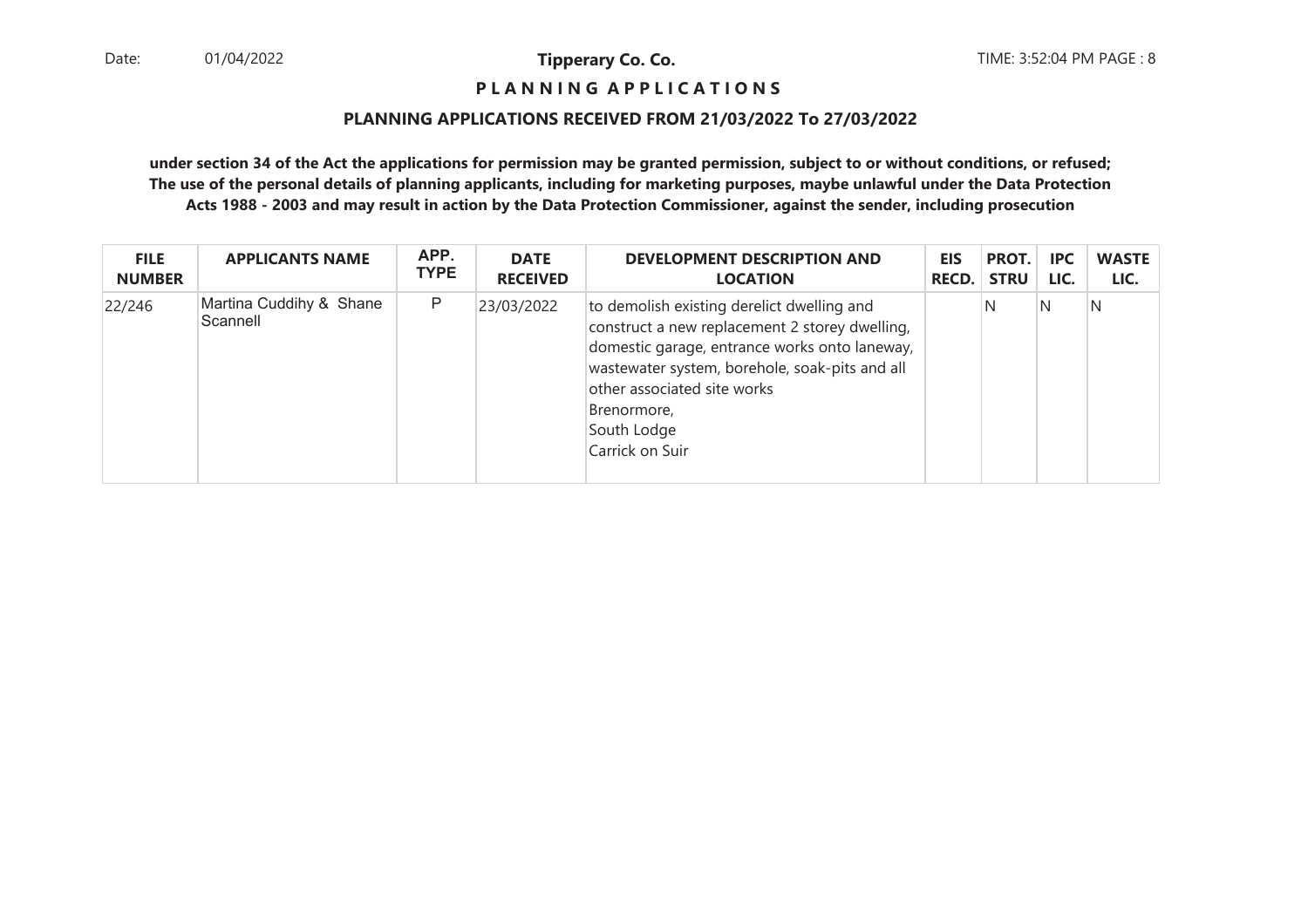**P L A N N I N G A P P L I C A T I O N S** 

#### **PLANNING APPLICATIONS RECEIVED FROM 21/03/2022 To 27/03/2022**

| <b>FILE</b>   | <b>APPLICANTS NAME</b>        | APP.        | <b>DATE</b>     | <b>DEVELOPMENT DESCRIPTION AND</b>                                                                                                                                                                                                                                                                                                                                                                                                                                                                                                                                                                                                                                                                                                                                                                                                                                    | <b>EIS</b> | PROT.       | <b>IPC</b> | <b>WASTE</b> |
|---------------|-------------------------------|-------------|-----------------|-----------------------------------------------------------------------------------------------------------------------------------------------------------------------------------------------------------------------------------------------------------------------------------------------------------------------------------------------------------------------------------------------------------------------------------------------------------------------------------------------------------------------------------------------------------------------------------------------------------------------------------------------------------------------------------------------------------------------------------------------------------------------------------------------------------------------------------------------------------------------|------------|-------------|------------|--------------|
| <b>NUMBER</b> |                               | <b>TYPE</b> | <b>RECEIVED</b> | <b>LOCATION</b>                                                                                                                                                                                                                                                                                                                                                                                                                                                                                                                                                                                                                                                                                                                                                                                                                                                       | RECD.      | <b>STRU</b> | LIC.       | LIC.         |
| 22/247        | <b>English Tarmac Limited</b> | P           | 23/03/2022      | (1) Permission for filling and raising of former<br>quarry for agricultural use, using clean, inert<br>construction and demolition waste, soil and<br>subsoil including all necessary re-seeding and<br>preservation of boundaries and boundary<br>features. (2) Permission for retention of crushing<br>of imported inert construction and demolition<br>waste including permission for its continued<br>crushing use along with heaping and storage of<br>all recycled aggregate (3) Permission is also<br>sought for the sale and transport off-site of<br>crushed, recycled aggregate (4) Permission for<br>installation of prefabricated structures<br>comprising staff canteen, office and toilet<br>accommodation including the installation of on-<br>site effluent treatment system and all associated<br>site development works<br>Ballynilard<br>Tipperary |            | N           | N          | $\mathsf{N}$ |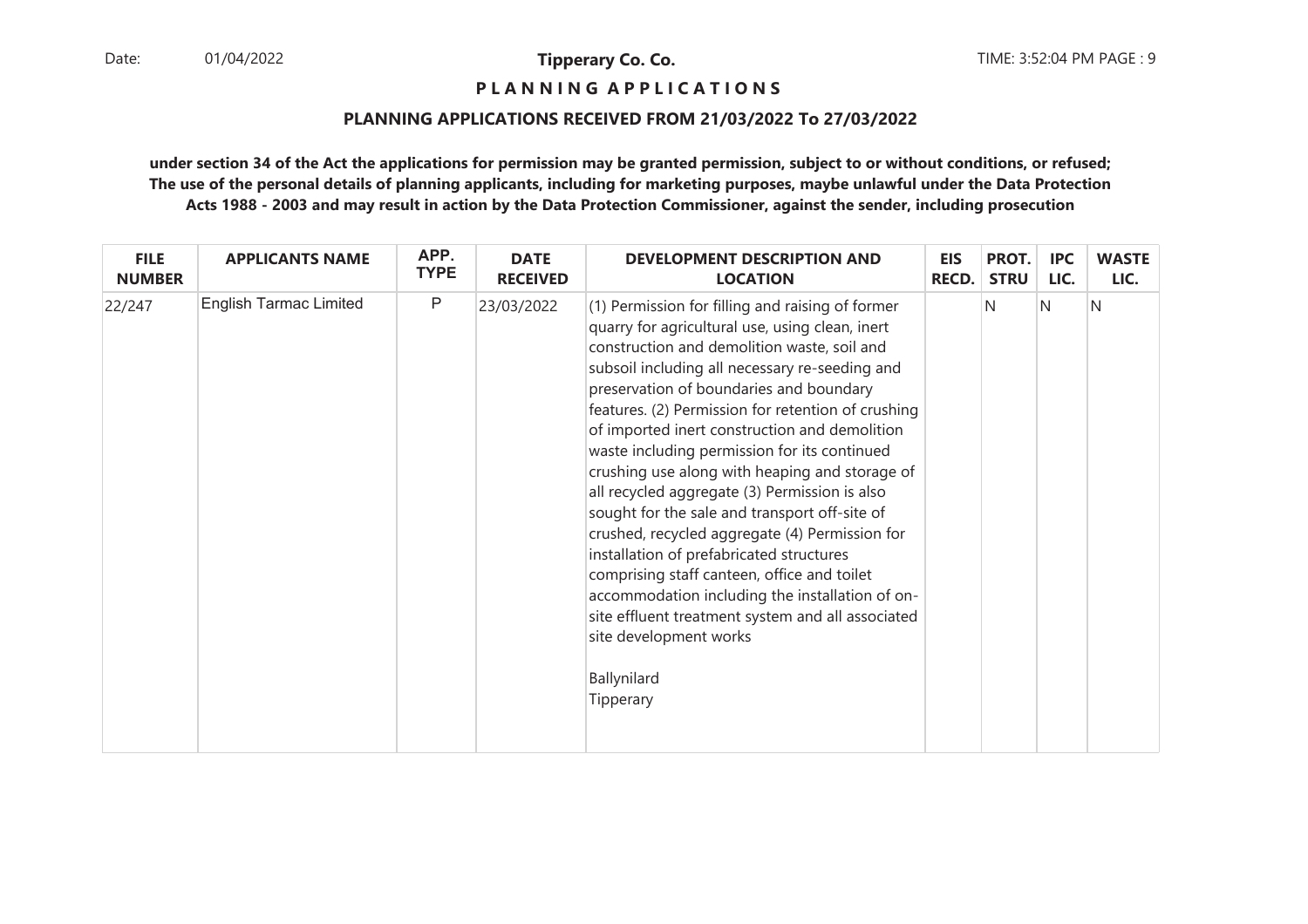**P L A N N I N G A P P L I C A T I O N S** 

#### **PLANNING APPLICATIONS RECEIVED FROM 21/03/2022 To 27/03/2022**

| <b>FILE</b><br><b>NUMBER</b> | <b>APPLICANTS NAME</b>                | APP.<br><b>TYPE</b> | <b>DATE</b><br><b>RECEIVED</b> | <b>DEVELOPMENT DESCRIPTION AND</b><br><b>LOCATION</b>                                                                                                                                                                                                                                                                                                                                                                                                                                                                                                                                                                                                                    | <b>EIS</b><br><b>RECD.</b> | PROT.<br><b>STRU</b> | <b>IPC</b><br>LIC. | <b>WASTE</b><br>LIC. |
|------------------------------|---------------------------------------|---------------------|--------------------------------|--------------------------------------------------------------------------------------------------------------------------------------------------------------------------------------------------------------------------------------------------------------------------------------------------------------------------------------------------------------------------------------------------------------------------------------------------------------------------------------------------------------------------------------------------------------------------------------------------------------------------------------------------------------------------|----------------------------|----------------------|--------------------|----------------------|
| 22/248                       | Fintan & Aidan Hall                   | P                   | 23/03/2022                     | Permission to construct Slatted feeding area<br>with underground effluent tank and loose shed<br>area and all associated site works<br>Kilvemnon<br>Mullinahone<br>Co. Tipperary                                                                                                                                                                                                                                                                                                                                                                                                                                                                                         |                            | N                    | N                  | N                    |
| 22/249                       | Kashmiri Properties<br>(Ireland) Ltd. | P                   | 24/03/2022                     | construction of a new single storey standalone<br>coffee shop unit with an overall height of 5.8 m<br>and gross floor area of 204 sq. m, to be used for<br>the preparation and sale of food and beverages<br>for consumption on and off the premises, to be<br>located within the south eastern section of the<br>car park of Nenagh Retail park. The proposed<br>incudes signage for the unit, associated outdoor<br>seating area, bin store, a new pedestrian<br>crossing, landscaping and all associated site<br>works, provision of 8 no. cycle spaces to<br>supersede pl. application reference 19600485<br>Nenagh Retail Park<br>Stereame<br>Nenagh. Co. Tipperary |                            | N                    | N                  | N                    |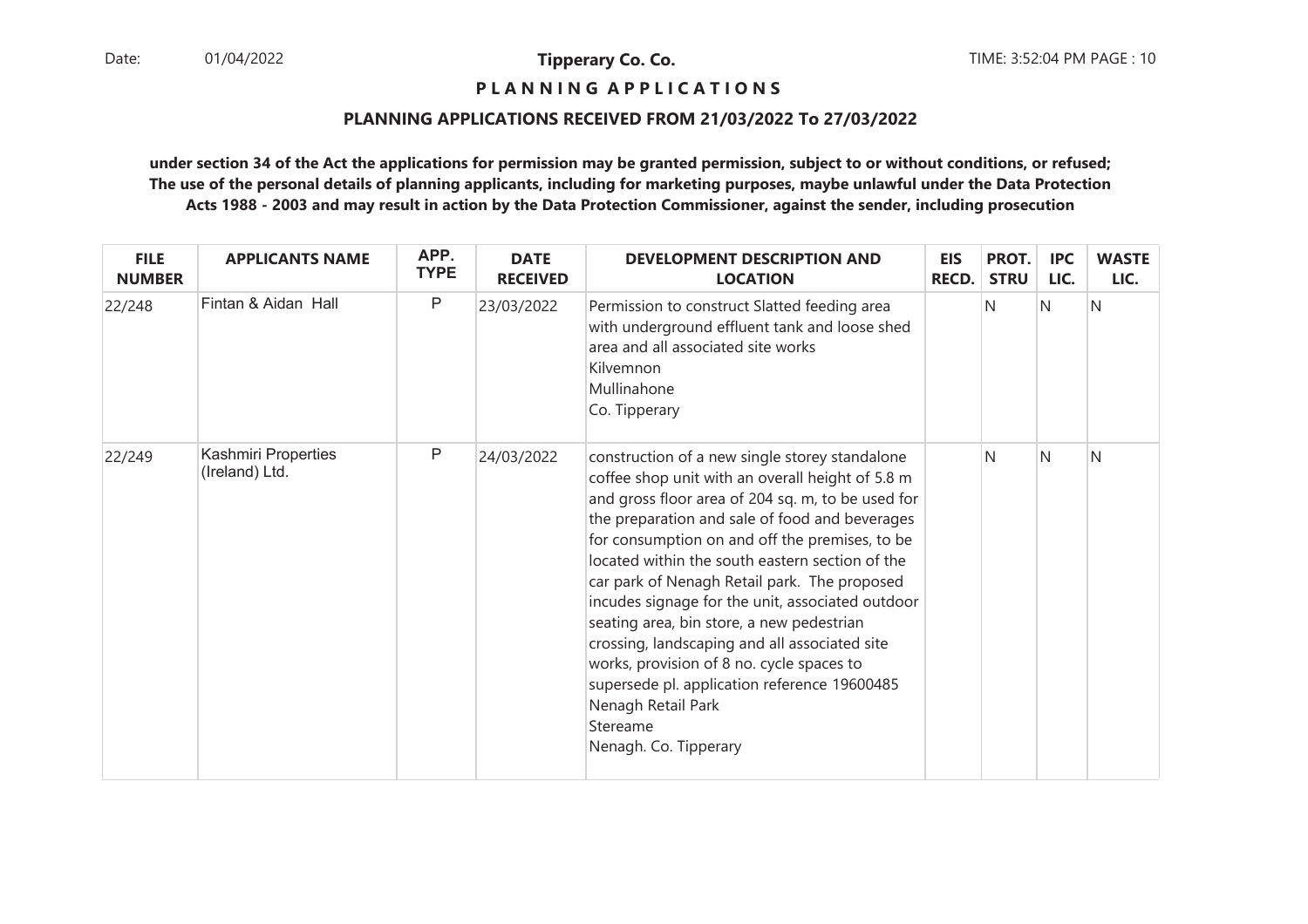# **P L A N N I N G A P P L I C A T I O N S**

#### **PLANNING APPLICATIONS RECEIVED FROM 21/03/2022 To 27/03/2022**

| <b>FILE</b><br><b>NUMBER</b> | <b>APPLICANTS NAME</b>                 | APP.<br><b>TYPE</b> | <b>DATE</b><br><b>RECEIVED</b> | <b>DEVELOPMENT DESCRIPTION AND</b><br><b>LOCATION</b>                                                                                                                                                                                                                          | <b>EIS</b><br><b>RECD.</b> | PROT.<br><b>STRU</b> | <b>IPC</b><br>LIC. | <b>WASTE</b><br>LIC. |
|------------------------------|----------------------------------------|---------------------|--------------------------------|--------------------------------------------------------------------------------------------------------------------------------------------------------------------------------------------------------------------------------------------------------------------------------|----------------------------|----------------------|--------------------|----------------------|
| 22/250                       | Michael & Sarah Reel                   | $\mathsf{R}$        | 24/03/2022                     | for (i) 2 no. shed/garages and (ii) existing porch<br>to existing dwelling as well as permission to (ii)<br>extend existing dwelling and all associated site<br>works<br>Kilballygorman<br>Ardfinnan<br>Co Tipperary                                                           |                            | N                    | N                  | N                    |
| 22/251                       | Andrew Dagg                            | P                   | 25/03/2022                     | dwelling house, entrance, domestic garage, on<br>site waste water treatment system, percolation<br>area and all associated site works<br>Bredagh<br>Lorrha<br>Nenagh, Co. Tipperary                                                                                            |                            | N                    | N                  | N                    |
| 22/252                       | James J. Devine & Alice<br>Evans-Bevan | P                   | 25/03/2022                     | Permission for a two storey dwelling, garage &<br>the removal and replacement of existing two<br>storey structure, construction of wastewater<br>treatment unit and soil polishing filter<br>percolation area and associated site works<br>Heathfield<br>Shanrahan<br>Clogheen |                            | N                    | N                  | N                    |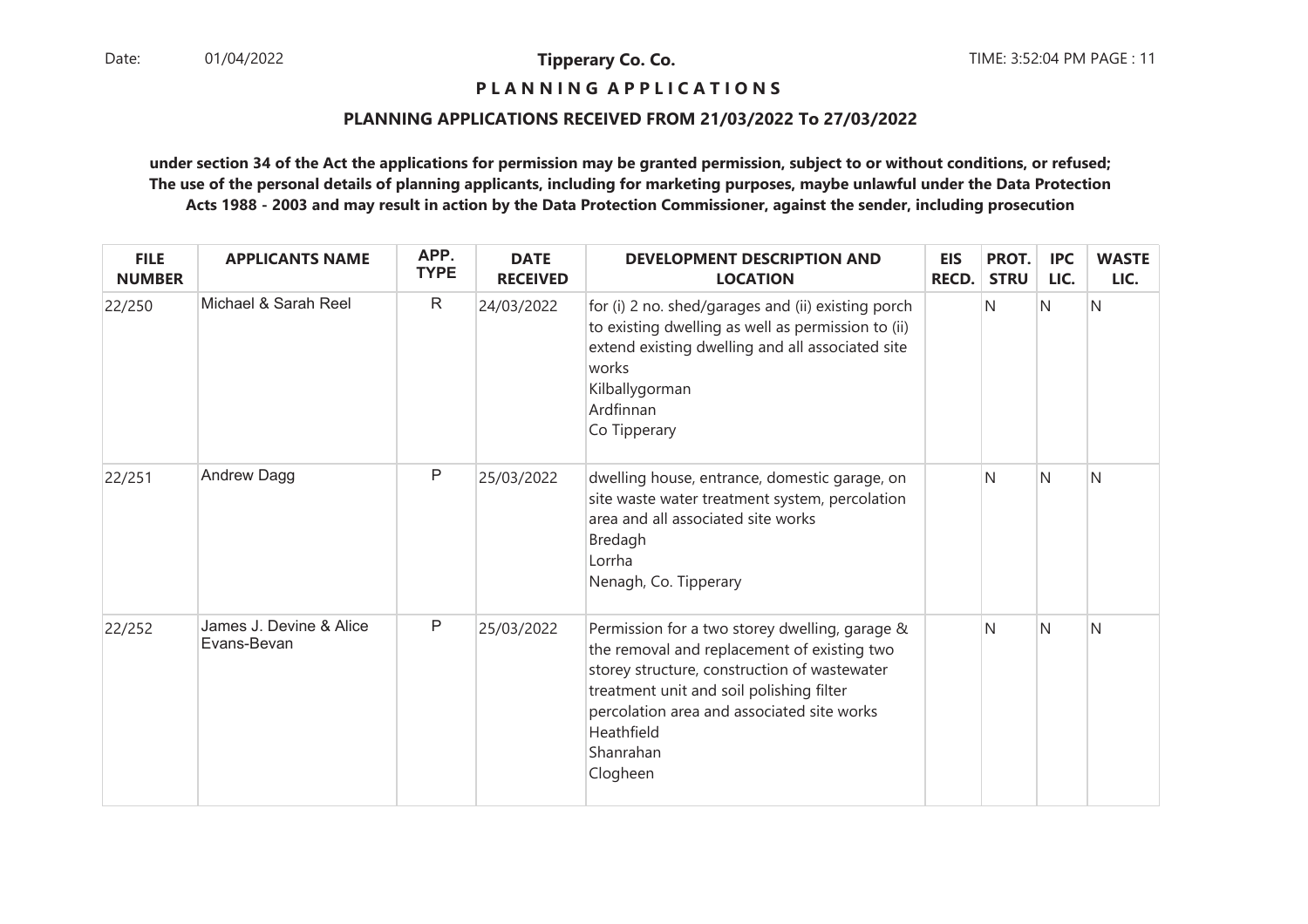# **P L A N N I N G A P P L I C A T I O N S**

#### **PLANNING APPLICATIONS RECEIVED FROM 21/03/2022 To 27/03/2022**

| <b>FILE</b><br><b>NUMBER</b> | <b>APPLICANTS NAME</b> | APP.<br><b>TYPE</b> | <b>DATE</b><br><b>RECEIVED</b> | <b>DEVELOPMENT DESCRIPTION AND</b><br><b>LOCATION</b>                                                                                                               | <b>EIS</b><br><b>RECD.</b> | PROT.<br><b>STRU</b> | <b>IPC</b><br>LIC. | <b>WASTE</b><br>LIC. |
|------------------------------|------------------------|---------------------|--------------------------------|---------------------------------------------------------------------------------------------------------------------------------------------------------------------|----------------------------|----------------------|--------------------|----------------------|
| 22/60131                     | Glentour Farms Ltd.    | P                   | 21/03/2022                     | permission for construction of a livestock<br>underpass, effluent holding tank and all<br>associated siteworks<br>Glenough<br>Rossmore<br>Cashel, Co. Tipperary     |                            | N                    | $\mathsf{N}$       | N                    |
| 22/60132                     | Donal Corcoran         | P                   | 21/03/2022                     | permission for two agricultural entrances and all<br>associated works<br>Grawn/Foyle, Ballingarry, Thurles, Co. Tipperary<br>Ballingarry,<br>Thurles, Co. Tipperary |                            | N                    | IN.                | N                    |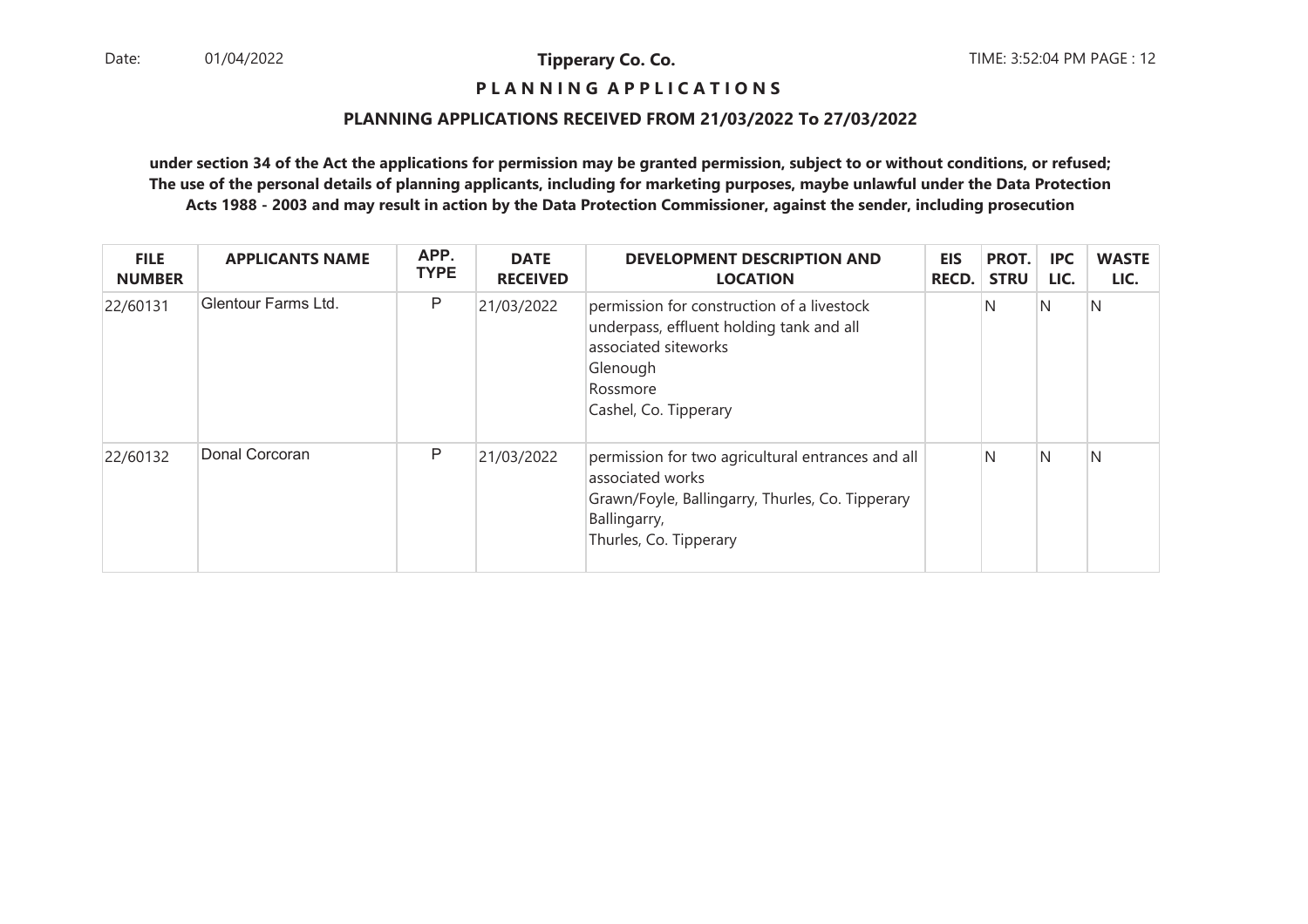# **P L A N N I N G A P P L I C A T I O N S**

#### **PLANNING APPLICATIONS RECEIVED FROM 21/03/2022 To 27/03/2022**

| <b>FILE</b>   | <b>APPLICANTS NAME</b>                                | APP.        | <b>DATE</b>     | <b>DEVELOPMENT DESCRIPTION AND</b>                                                                                                                                                                                                                                                                                                                                                                                                                                                                                                                                                                                                                                                                                                                                           | <b>EIS</b>   | PROT.       | <b>IPC</b> | <b>WASTE</b> |
|---------------|-------------------------------------------------------|-------------|-----------------|------------------------------------------------------------------------------------------------------------------------------------------------------------------------------------------------------------------------------------------------------------------------------------------------------------------------------------------------------------------------------------------------------------------------------------------------------------------------------------------------------------------------------------------------------------------------------------------------------------------------------------------------------------------------------------------------------------------------------------------------------------------------------|--------------|-------------|------------|--------------|
| <b>NUMBER</b> |                                                       | <b>TYPE</b> | <b>RECEIVED</b> | <b>LOCATION</b>                                                                                                                                                                                                                                                                                                                                                                                                                                                                                                                                                                                                                                                                                                                                                              | <b>RECD.</b> | <b>STRU</b> | LIC.       | LIC.         |
| 22/60133      | The Board of Management<br>Our Lady's National School | P           | 22/03/2022      | permission for the following works: (a) proposed<br>new tarmac play area; (b) proposed new<br>reinforced concrete retaining wall structure to<br>perimeter of proposed new play area complete<br>with 2.4m high perimeter fencing & 4.8m high<br>ball stop netting to the top of the wall; (c)<br>construction of new ramped/stepped access<br>route complete with associated handrails; (d)<br>replacement of existing dilapidated chain link<br>boundary fence with proposed new capped,<br>blockwork boundary wall and piers (average<br>height 1.6m above relative ground level); (e)<br>new ball stop netting to western end of existing<br>playing pitch; (f) and all associated site works<br><b>Ballingarry Upper</b><br><b>Thurles</b><br>Co. Tipperary<br>E41 W352 |              | N           | N          | N            |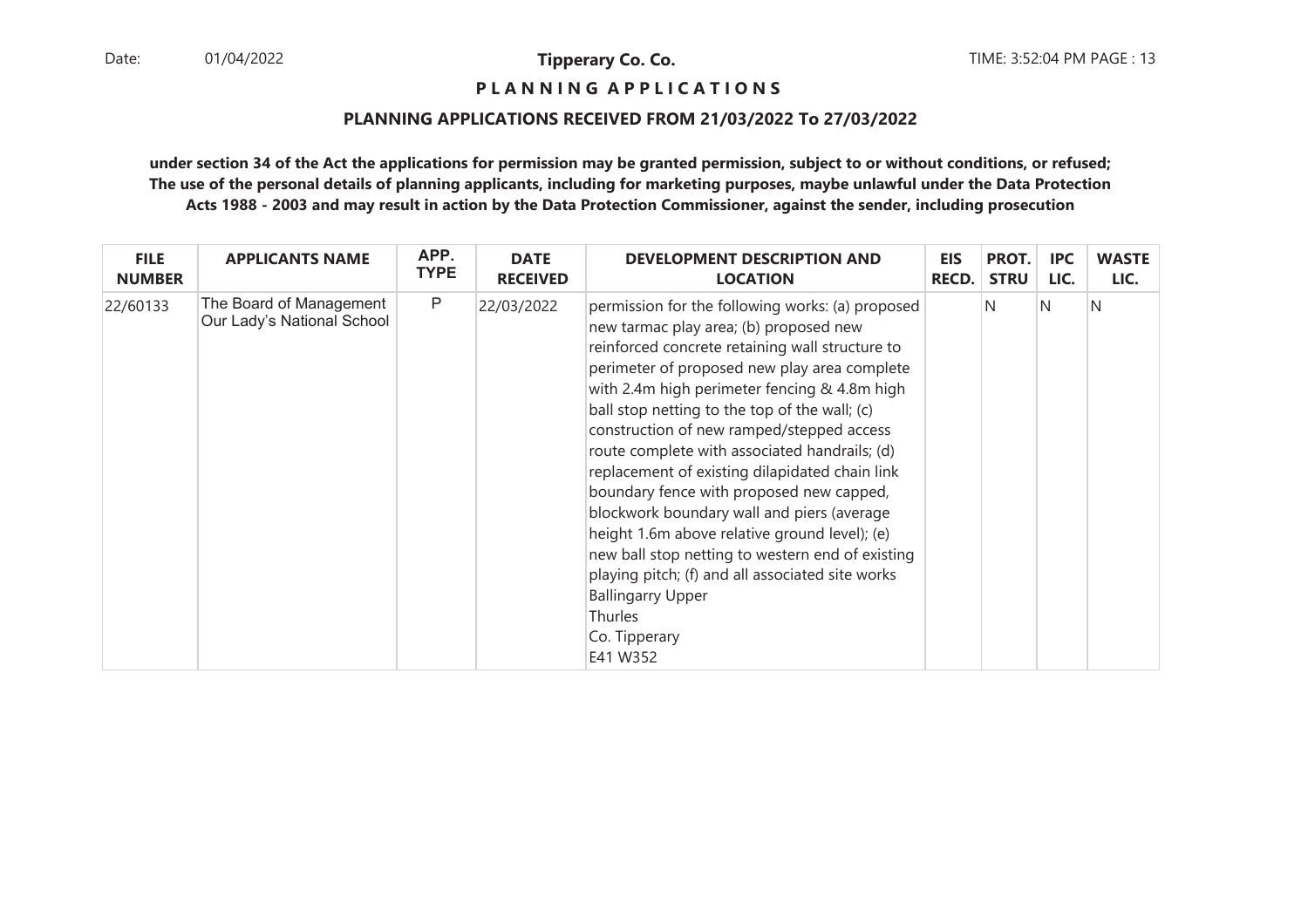**P L A N N I N G A P P L I C A T I O N S** 

#### **PLANNING APPLICATIONS RECEIVED FROM 21/03/2022 To 27/03/2022**

| <b>FILE</b><br><b>NUMBER</b> | <b>APPLICANTS NAME</b> | APP.<br><b>TYPE</b> | <b>DATE</b><br><b>RECEIVED</b> | <b>DEVELOPMENT DESCRIPTION AND</b><br><b>LOCATION</b>                                                                                                                                                                                                                                                                                                                                                  | <b>EIS</b><br><b>RECD.</b> | PROT.<br><b>STRU</b> | <b>IPC</b><br>LIC. | <b>WASTE</b><br>LIC. |
|------------------------------|------------------------|---------------------|--------------------------------|--------------------------------------------------------------------------------------------------------------------------------------------------------------------------------------------------------------------------------------------------------------------------------------------------------------------------------------------------------------------------------------------------------|----------------------------|----------------------|--------------------|----------------------|
| 22/60134                     | Jeremy Emmet-Booth     | P                   | 23/03/2022                     | Installation of waste water treatment system and<br>polishing filter and associated works, removal of<br>porch, removal of chimney, replacement of<br>doors, exterior rendering, installation of services<br>and alterations to the interior of the dwelling<br>house. A Protected Structure No.S083 and<br><b>National Monument TS062-002</b><br>Knockelly Castle<br>Fethard<br>Tipperary<br>E91 ND29 |                            |                      | N                  | N                    |
| 22/60135                     | Garuda Unlimited       | P                   | 23/03/2022                     | for the construction of a storage building to the<br>rear of existing premises, ancillary to the use of<br>the main building, together with all associated<br>site works<br>Abbey Road<br><b>Thurles</b><br>Co. Tipperary<br>E41 X3F4                                                                                                                                                                  |                            | N                    | $\mathsf{N}$       | N                    |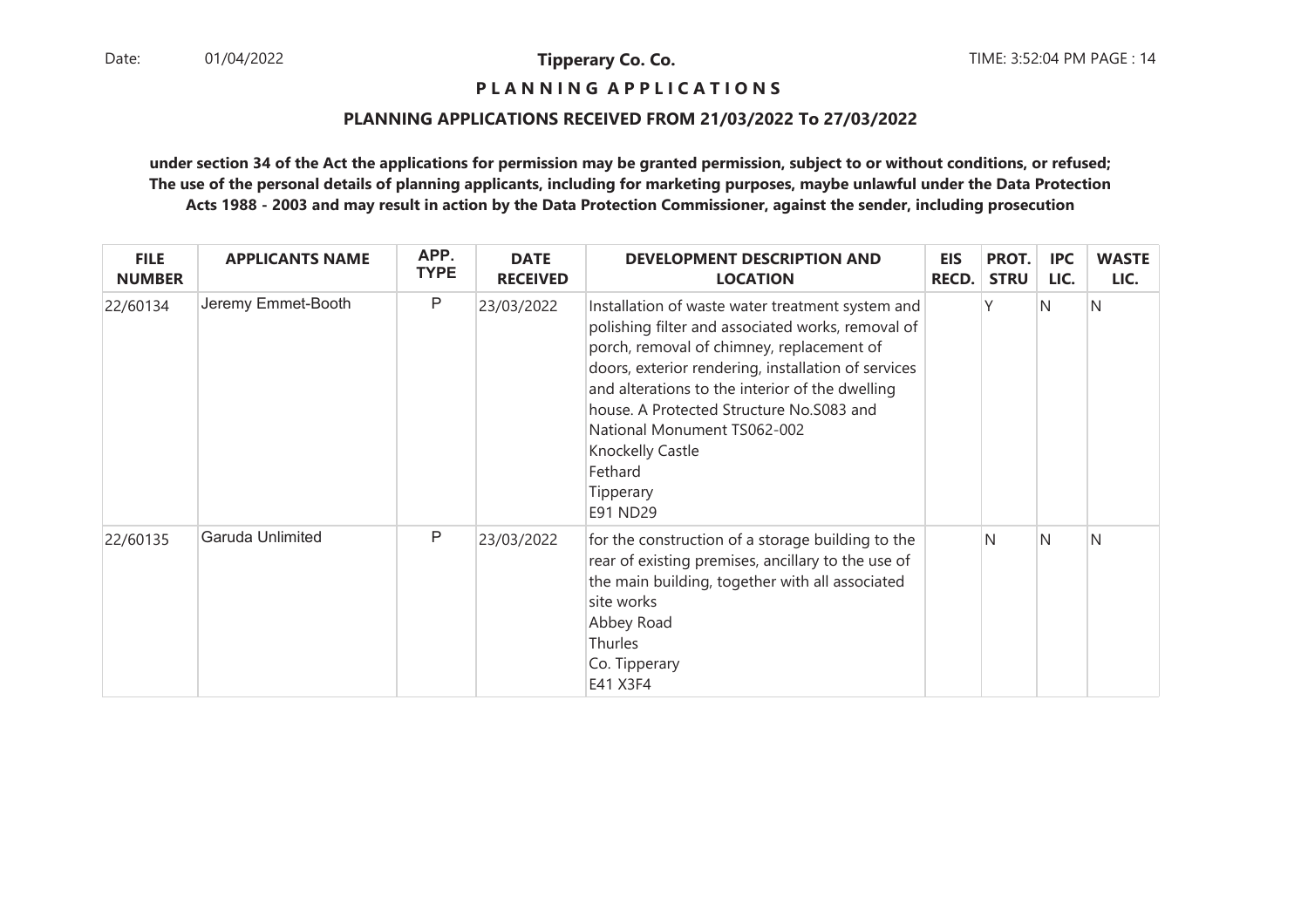**P L A N N I N G A P P L I C A T I O N S** 

#### **PLANNING APPLICATIONS RECEIVED FROM 21/03/2022 To 27/03/2022**

| <b>FILE</b><br><b>NUMBER</b> | <b>APPLICANTS NAME</b>                    | APP.<br><b>TYPE</b> | <b>DATE</b><br><b>RECEIVED</b> | <b>DEVELOPMENT DESCRIPTION AND</b><br><b>LOCATION</b>                                                                                                                                                                                                                                                                                                                                                                                                                                                | <b>EIS</b><br><b>RECD.</b> | PROT.<br><b>STRU</b> | <b>IPC</b><br>LIC. | <b>WASTE</b><br>LIC. |
|------------------------------|-------------------------------------------|---------------------|--------------------------------|------------------------------------------------------------------------------------------------------------------------------------------------------------------------------------------------------------------------------------------------------------------------------------------------------------------------------------------------------------------------------------------------------------------------------------------------------------------------------------------------------|----------------------------|----------------------|--------------------|----------------------|
| 22/60136                     | Simon, Sarah and Mildred<br><b>Stokes</b> | $\mathsf{P}$        | 23/03/2022                     | demolition of existing non original extensions to<br>rear of farmhouse and construction of new<br>single storey extension to rear and upgrade of<br>associated waste water treatment system<br>alongside conversion and change of use of<br>existing single storey barn into a one bed<br>dwelling including new well, new waste water<br>treatment system and all associated landscaping<br>and site works.<br>Killurney<br>Clonmel<br>Co. Tippeary<br>E91T680                                      |                            | N                    | $\overline{N}$     | N                    |
| 22/60137                     | Sean and Aisling Harris                   | $\mathsf{R}$        | 23/03/2022                     | 1. Minor alterations to external wall elevations<br>and roof elevation of dwelling house, (omission<br>of one number chimney stack). 2. Roof windows<br>located on rear roof elevation, 3. Revised<br>location of dwelling. 4. As constructed entrance.<br>5. Planting to boundaries. 6. Timber sheds. all<br>from that as previously Granted Planning<br>permission under Planning reference number 03<br>/ 264 with all associated siteworks.<br>Knocknaboha<br>Cahir<br>CO. Tipperary<br>E21 PF85 |                            | N                    | N                  | N                    |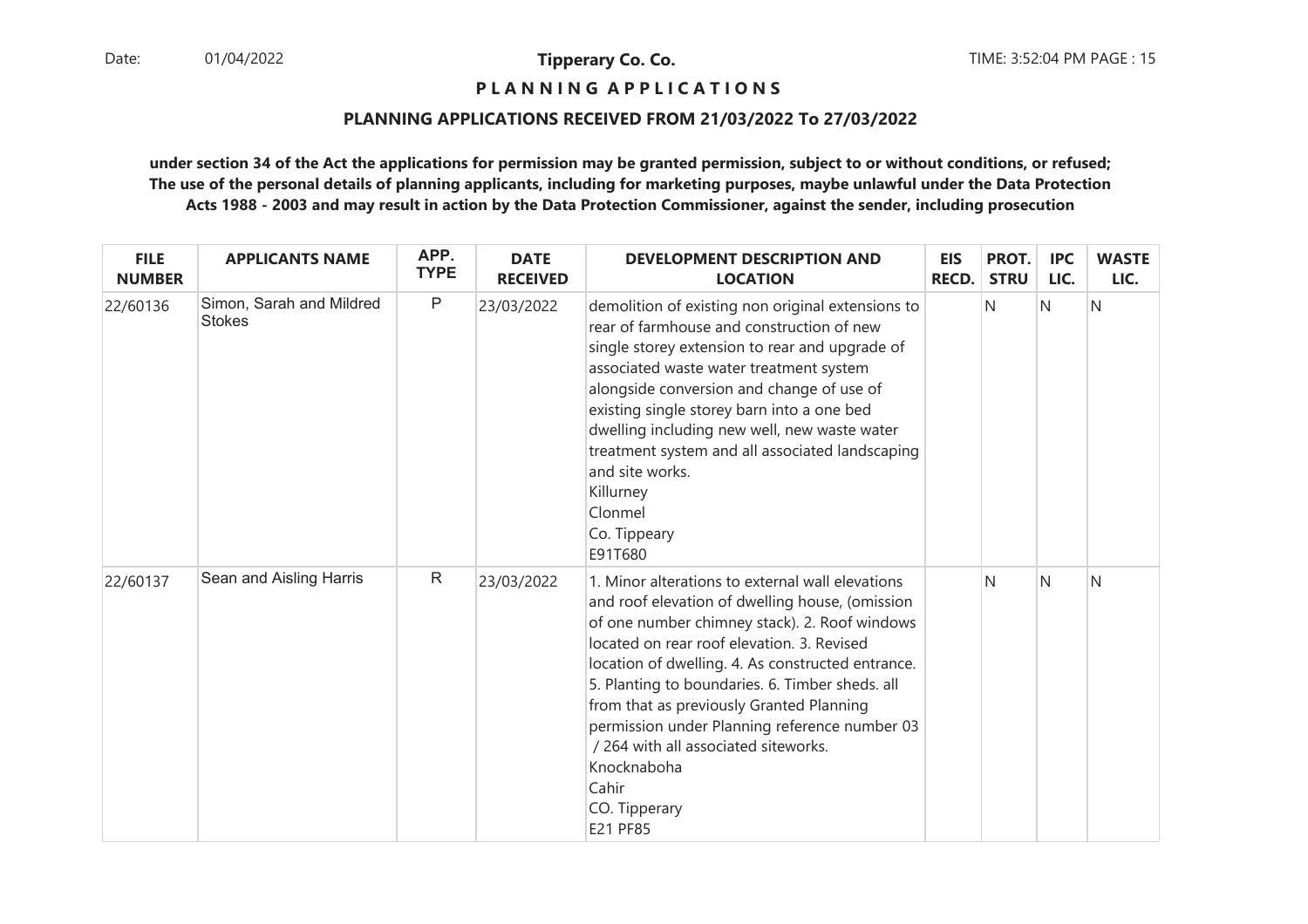# **P L A N N I N G A P P L I C A T I O N S**

#### **PLANNING APPLICATIONS RECEIVED FROM 21/03/2022 To 27/03/2022**

| <b>FILE</b><br><b>NUMBER</b> | <b>APPLICANTS NAME</b>                                | APP.<br><b>TYPE</b> | <b>DATE</b><br><b>RECEIVED</b> | <b>DEVELOPMENT DESCRIPTION AND</b><br><b>LOCATION</b>                                                                                                                                                                                                                                                                                                                              | <b>EIS</b><br><b>RECD.</b> | PROT.<br><b>STRU</b> | <b>IPC</b><br>LIC. | <b>WASTE</b><br>LIC. |
|------------------------------|-------------------------------------------------------|---------------------|--------------------------------|------------------------------------------------------------------------------------------------------------------------------------------------------------------------------------------------------------------------------------------------------------------------------------------------------------------------------------------------------------------------------------|----------------------------|----------------------|--------------------|----------------------|
| 22/60138                     | The Committee of Muintir<br>Na Tire Community Council | R                   | 23/03/2022                     | Permission to retain the following, (1) minor<br>alterations to external elevations, (2) access<br>ramp with railing, (3) concrete post with timber<br>panel fencing, all with associated site works all<br>from that as previously grant Planning<br>permission under Planning reference number<br>19600621.<br>Clashganny West<br>Newcastle, Clonmel<br>CO. Tipperary<br>E91C3V9 |                            | N.                   | N                  | N                    |
| 22/60139                     | Patrick Quinlan                                       | P                   | 24/03/2022                     | permission to construct a dwelling house,<br>garage, treatment system, driveway, entrance<br>and all associated site development works<br>Tullow<br>Ardfinnan<br>co. Tipperary                                                                                                                                                                                                     |                            | N                    | N                  | N                    |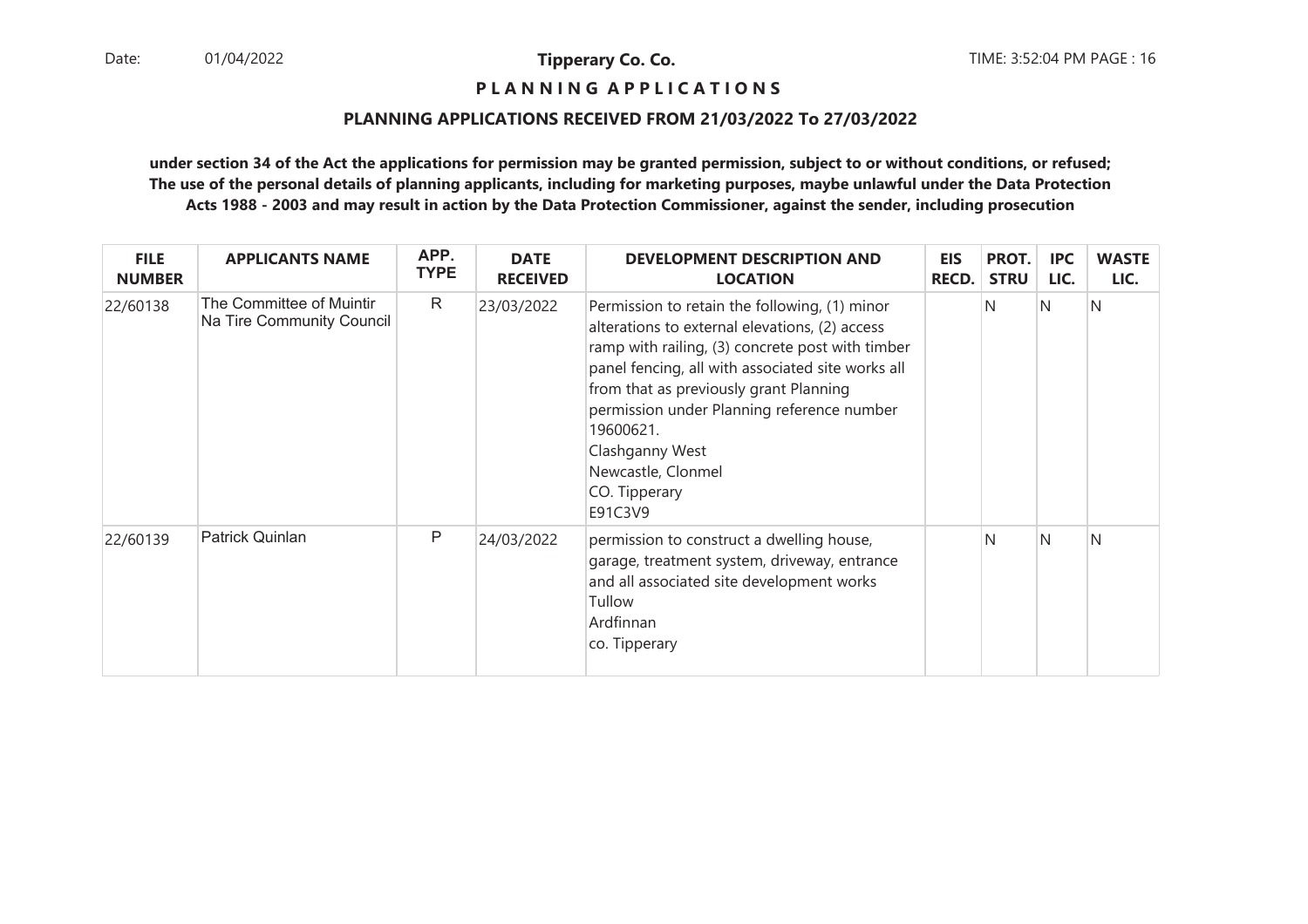**P L A N N I N G A P P L I C A T I O N S** 

#### **PLANNING APPLICATIONS RECEIVED FROM 21/03/2022 To 27/03/2022**

**under section 34 of the Act the applications for permission may be granted permission, subject to or without conditions, or refused; The use of the personal details of planning applicants, including for marketing purposes, maybe unlawful under the Data ProtectionActs 1988 - 2003 and may result in action by the Data Protection Commissioner, against the sender, including prosecution**

| <b>FILE</b>   | <b>APPLICANTS NAME</b> | APP.        | <b>DATE</b>     | <b>DEVELOPMENT DESCRIPTION AND</b>                                                                                                                                                                                                                                                                                                                                                                                                                                                   | <b>EIS</b>   | PROT.       | <b>IPC</b> | <b>WASTE</b> |
|---------------|------------------------|-------------|-----------------|--------------------------------------------------------------------------------------------------------------------------------------------------------------------------------------------------------------------------------------------------------------------------------------------------------------------------------------------------------------------------------------------------------------------------------------------------------------------------------------|--------------|-------------|------------|--------------|
| <b>NUMBER</b> |                        | <b>TYPE</b> | <b>RECEIVED</b> | <b>LOCATION</b>                                                                                                                                                                                                                                                                                                                                                                                                                                                                      | <b>RECD.</b> | <b>STRU</b> | LIC.       | LIC.         |
| 22/60140      | Henry O'Grady          | P           | 24/03/2022      | permission for (a) Construction of an agricultural<br>livestock shed with underground slatted slurry<br>storage tank (b) Construction of a dungstead (c)<br>Installation of a soiled water storage tank to<br>existing underpass (d) Installation of slurry and<br>effluent channels to improve management of<br>runoffs (e) Decommissioning of existing<br>underground slurry storage tanks by infilling<br>and all associated siteworks.<br>Killeatin<br>Clogheen<br>Co. Tipperary |              | N           | IN.        | N            |

**33Total:**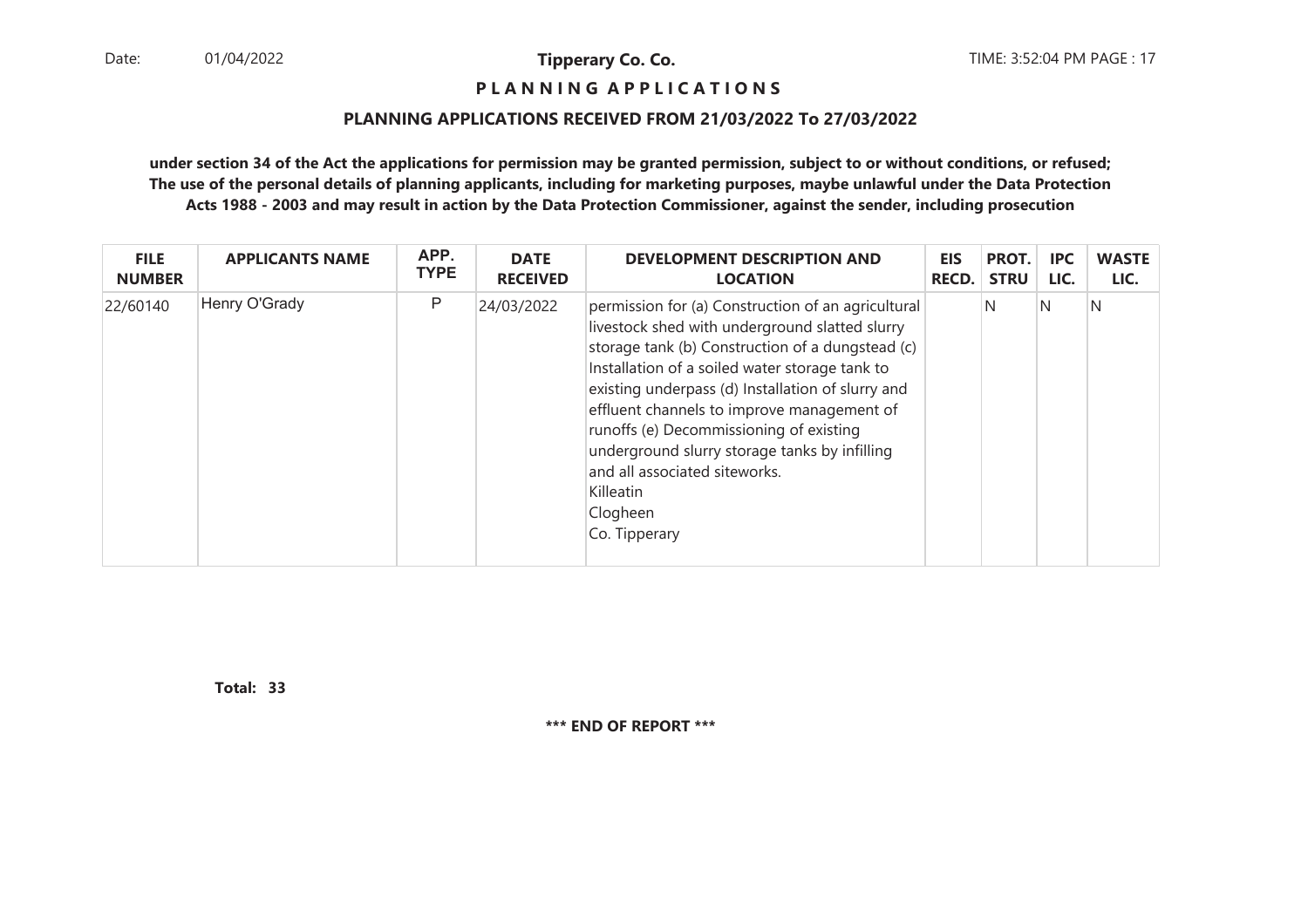## **P L A N N I N G A P P L I C A T I O N S**

## **PLANNING APPLICATIONS GRANTED FROM 21/03/2022 To 27/03/2022**

**in deciding a planning application the planning authority, in accordance with section 34(3) of the Act, has had regard to submissionsor observations recieved in accordance with these Regulations;**

| <b>FILE</b><br><b>NUMBER</b> | <b>APPLICANTS NAME</b>                     | APP.<br><b>TYPE</b> | <b>DATE</b><br><b>RECEIVED</b> | <b>DEVELOPMENT DESCRIPTION</b><br><b>AND LOCATION</b>                                                                                                                                                                                                                                                                                                                               | <b>M.O.</b><br><b>DATE</b> | <b>M.O.</b><br><b>NUMBER</b> |
|------------------------------|--------------------------------------------|---------------------|--------------------------------|-------------------------------------------------------------------------------------------------------------------------------------------------------------------------------------------------------------------------------------------------------------------------------------------------------------------------------------------------------------------------------------|----------------------------|------------------------------|
| 21/963                       | <b>Hibernian Cellular Networks</b><br>Ltd. | P                   | 05/07/2021                     | the erection of a 36m free standing steel<br>lattice telecommunications mast to<br>accommodate aerials, antennae and dishes;<br>complete with an enclosed compound<br>surrounded by a 2.4m security fence;<br>associated electrical cabinets and<br>telecommunications equipment: access track<br>and all associated site works<br>Carrigatoher (Harding)<br>Nenagh<br>Co Tipperary | 25/03/2022                 |                              |
| 21/1198                      | Lorenzo and Marcelina<br>Caschera          | P                   | 13/08/2021                     | a two storey dwelling, domestic garage,<br>entrance, install waste water treatment<br>system including associated site works<br>Fennor<br>Urlingford<br>Thurles<br>Co. Tipperary                                                                                                                                                                                                    | 24/03/2022                 |                              |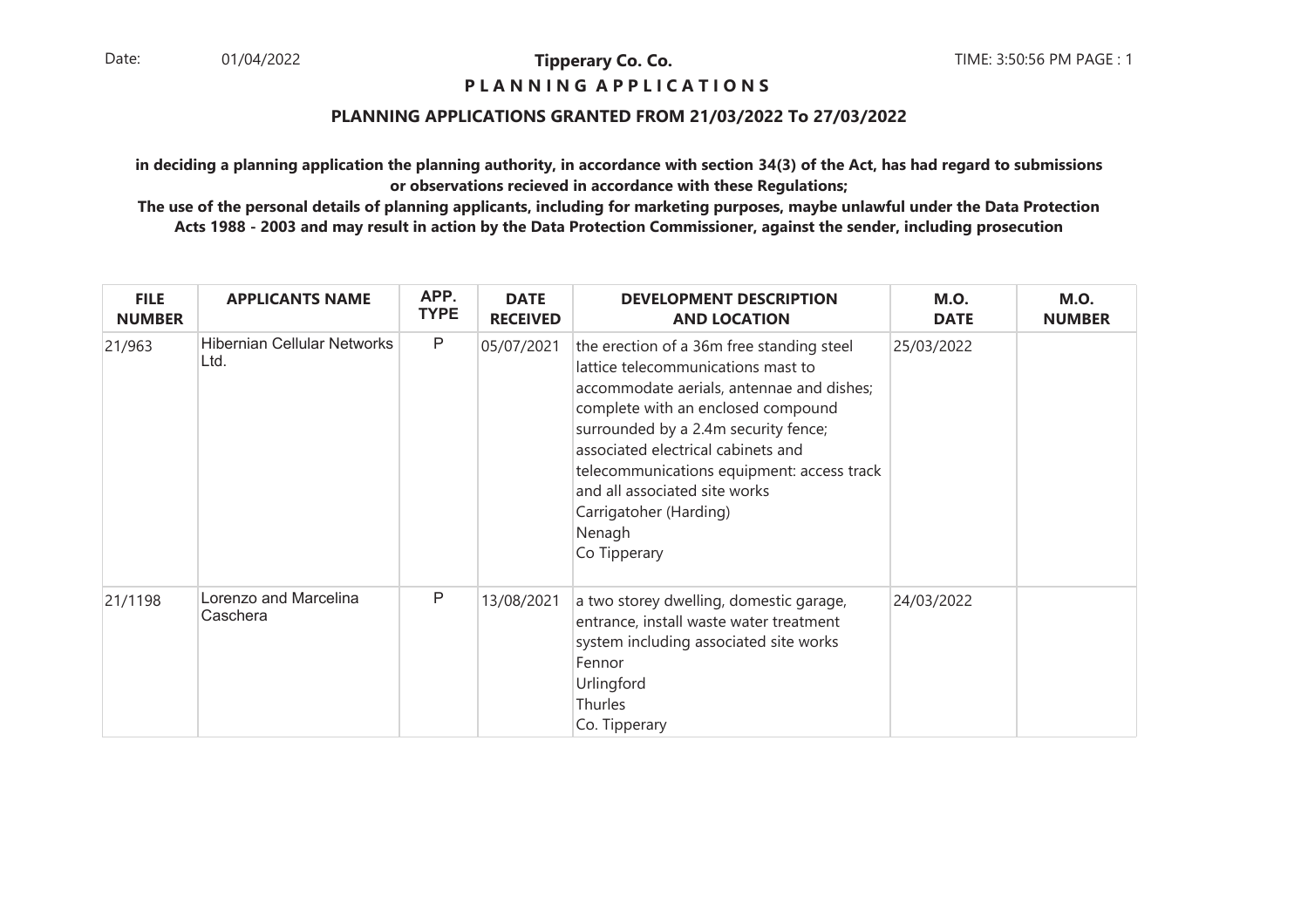# **P L A N N I N G A P P L I C A T I O N S**

#### **PLANNING APPLICATIONS GRANTED FROM 21/03/2022 To 27/03/2022**

**in deciding a planning application the planning authority, in accordance with section 34(3) of the Act, has had regard to submissionsor observations recieved in accordance with these Regulations;**

| <b>FILE</b><br><b>NUMBER</b> | <b>APPLICANTS NAME</b> | APP.<br><b>TYPE</b> | <b>DATE</b><br><b>RECEIVED</b> | <b>DEVELOPMENT DESCRIPTION</b><br><b>AND LOCATION</b>                                                                                                                                                                                                              | <b>M.O.</b><br><b>DATE</b> | <b>M.O.</b><br><b>NUMBER</b> |
|------------------------------|------------------------|---------------------|--------------------------------|--------------------------------------------------------------------------------------------------------------------------------------------------------------------------------------------------------------------------------------------------------------------|----------------------------|------------------------------|
| 21/1316                      | Reopetal Limited       | R                   | 03/09/2021                     | of the change of the internal layout of part of 24/03/2022<br>the existing retail unit & all associated site<br>works and permission for the erection of a<br>restricted access off-licence area<br>Church Street<br>Newport<br>Co Tipperary                       |                            |                              |
| 21/1599                      | Cathal and Aine Scully | P                   | 03/11/2021                     | construction of a proposed two-storey<br>dwelling, domestic garage, a proposed<br>wastewater treatment system and<br>percolation area, all associated site works<br>including a bored well and site entrance<br>Killawardy<br>Killea<br>Templemore<br>Co Tipperary | 25/03/2022                 |                              |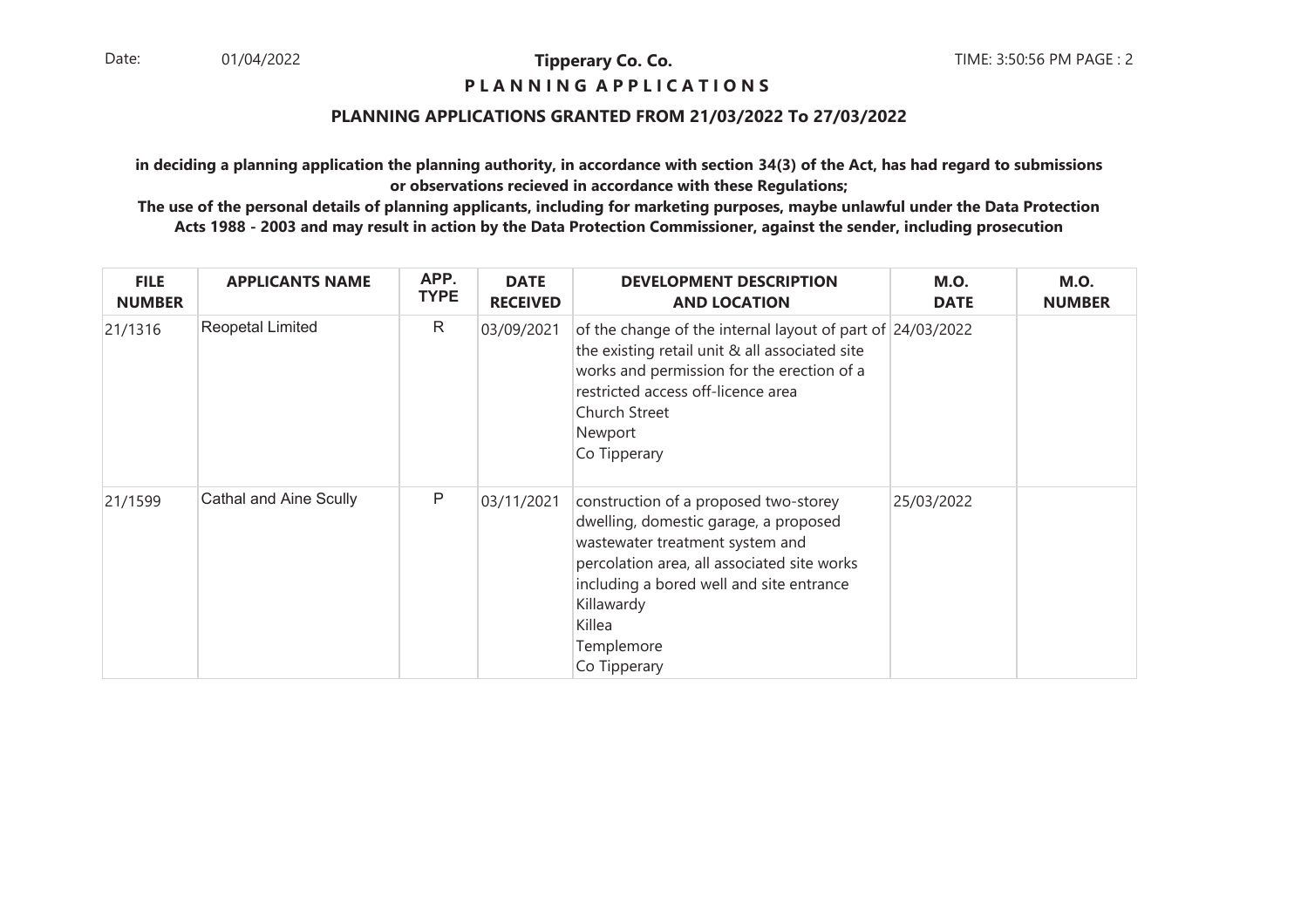#### **P L A N N I N G A P P L I C A T I O N S**

#### **PLANNING APPLICATIONS GRANTED FROM 21/03/2022 To 27/03/2022**

**in deciding a planning application the planning authority, in accordance with section 34(3) of the Act, has had regard to submissionsor observations recieved in accordance with these Regulations;**

| <b>FILE</b><br><b>NUMBER</b> | <b>APPLICANTS NAME</b>             | APP.<br><b>TYPE</b> | <b>DATE</b><br><b>RECEIVED</b> | <b>DEVELOPMENT DESCRIPTION</b><br><b>AND LOCATION</b>                                                                                                                                                                                                                                                                                      | <b>M.O.</b><br><b>DATE</b> | <b>M.O.</b><br><b>NUMBER</b> |
|------------------------------|------------------------------------|---------------------|--------------------------------|--------------------------------------------------------------------------------------------------------------------------------------------------------------------------------------------------------------------------------------------------------------------------------------------------------------------------------------------|----------------------------|------------------------------|
| 21/1617                      | Odran Floyd                        | $\mathsf{P}$        | 05/11/2021                     | construction of (a) part single storey, part<br>two storey dwelling house measuring 240 sq<br>m, (b) single storey domestic garage<br>measuring 47 sq m, (c) new boundary wall<br>and vehicular entrance to public road, (d)<br>wastewater treatment and all associated site<br>services and works<br>Cooleen<br>Birdhill<br>Co. Tipperary | 23/03/2022                 |                              |
| 21/1638                      | David Shanahan &<br>Geraldine Ryan | $\mathsf{P}$        | 11/11/2021                     | a part two-storey dwelling house, detached<br>garage, wastewater treatment system, site<br>entrance and all ancillary site works thereto<br>Gortaniddan<br>Borrisoleigh<br>Thurles<br>Co Tipperary                                                                                                                                         | 22/03/2022                 |                              |
| 21/1672                      | Seamus and Joan Ryan               | $\mathsf{P}$        | 18/11/2021                     | alterations to existing dwelling to include;<br>changes to elevations and extensions to the<br>rear and side and all ancillary works<br>Ballybeg<br>Toomevara<br>Co Tipperary                                                                                                                                                              | 22/03/2022                 |                              |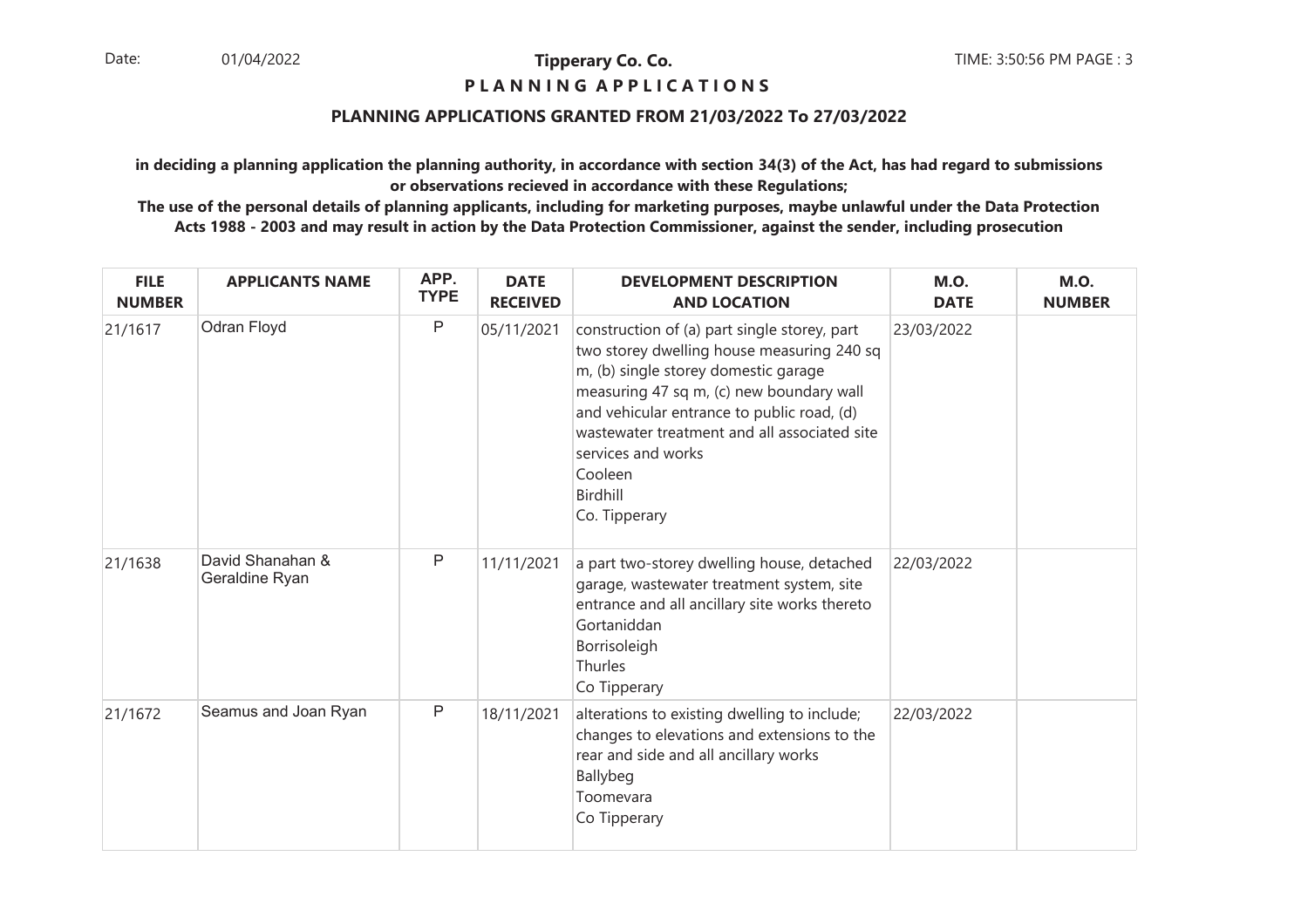## **P L A N N I N G A P P L I C A T I O N S**

## **PLANNING APPLICATIONS GRANTED FROM 21/03/2022 To 27/03/2022**

**in deciding a planning application the planning authority, in accordance with section 34(3) of the Act, has had regard to submissionsor observations recieved in accordance with these Regulations;**

| <b>FILE</b><br><b>NUMBER</b> | <b>APPLICANTS NAME</b>    | APP.<br><b>TYPE</b> | <b>DATE</b><br><b>RECEIVED</b> | <b>DEVELOPMENT DESCRIPTION</b><br><b>AND LOCATION</b>                                                                                                                                                                                                                                                                                                                                                           | <b>M.O.</b><br><b>DATE</b> | <b>M.O.</b><br><b>NUMBER</b> |
|------------------------------|---------------------------|---------------------|--------------------------------|-----------------------------------------------------------------------------------------------------------------------------------------------------------------------------------------------------------------------------------------------------------------------------------------------------------------------------------------------------------------------------------------------------------------|----------------------------|------------------------------|
| 21/1713                      | David and Sally McFarlane | $\mathsf{P}$        | 26/11/2021                     | extension to existing dwelling house<br>Bellevue<br>Coolbawn<br>Nenagh<br>Co Tipperary                                                                                                                                                                                                                                                                                                                          | 24/03/2022                 |                              |
| 21/1739                      | Pat and Philomena Ryan    | $\mathsf{P}$        | 02/12/2021                     | construct an extension to the side and rear of 24/03/2022<br>our dwelling with connection to existing<br>services and gate entrance with carparking<br>space to the front of our dwelling,<br>Permission to demolish the existing garage,<br>shed and existing old extension to the rear of<br>the house with all associated and ancillary<br>works<br>No. 1 Mathew Avenue<br>Thurles<br>Co. Tipperary E41 YN35 |                            |                              |
| 21/1790                      | Paul Bradshaw             | $\mathsf{P}$        | 10/12/2021                     | erect a bungalow, domestic garage, effluent<br>treatment tank and percolation system,<br>entrance and all associated ancillary works<br>Ballysheeda<br>Annacarty<br>Co. Tipperary                                                                                                                                                                                                                               | 23/03/2022                 |                              |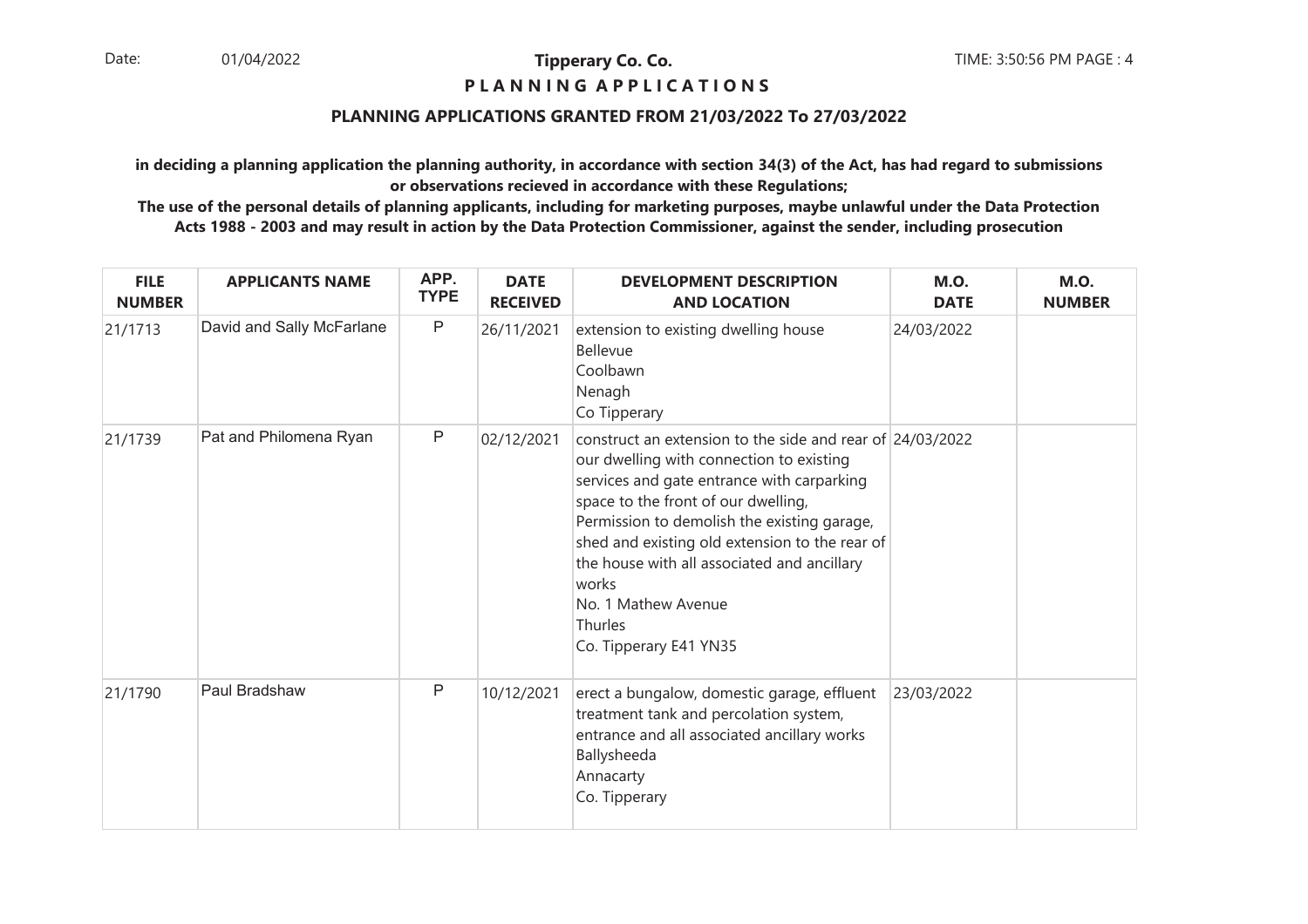#### **P L A N N I N G A P P L I C A T I O N S**

## **PLANNING APPLICATIONS GRANTED FROM 21/03/2022 To 27/03/2022**

**in deciding a planning application the planning authority, in accordance with section 34(3) of the Act, has had regard to submissionsor observations recieved in accordance with these Regulations;**

| <b>FILE</b><br><b>NUMBER</b> | <b>APPLICANTS NAME</b>                | APP.<br><b>TYPE</b> | <b>DATE</b><br><b>RECEIVED</b> | <b>DEVELOPMENT DESCRIPTION</b><br><b>AND LOCATION</b>                                                                                                                                                          | <b>M.O.</b><br><b>DATE</b> | <b>M.O.</b><br><b>NUMBER</b> |
|------------------------------|---------------------------------------|---------------------|--------------------------------|----------------------------------------------------------------------------------------------------------------------------------------------------------------------------------------------------------------|----------------------------|------------------------------|
| 21/1854                      | Danielle (Maher) and Kieran<br>O'Dowd | P                   | 20/12/2021                     | construction of new dwelling with a new<br>entrance, a new garage, a new well, a new<br>septic tank and percolation area and all<br>associated site works<br>Sallsquarter<br>Horse and Jokcey<br>Co. Tipperary | 25/03/2022                 |                              |
| 22/69                        | Pierce Maher                          | P                   | 28/01/2022                     | to build an agricultural storage building over 22/03/2022<br>an existing silage base and carry out all<br>associated works<br>Manselstown<br>Moyne<br>Thurles<br>Co Tipperary                                  |                            |                              |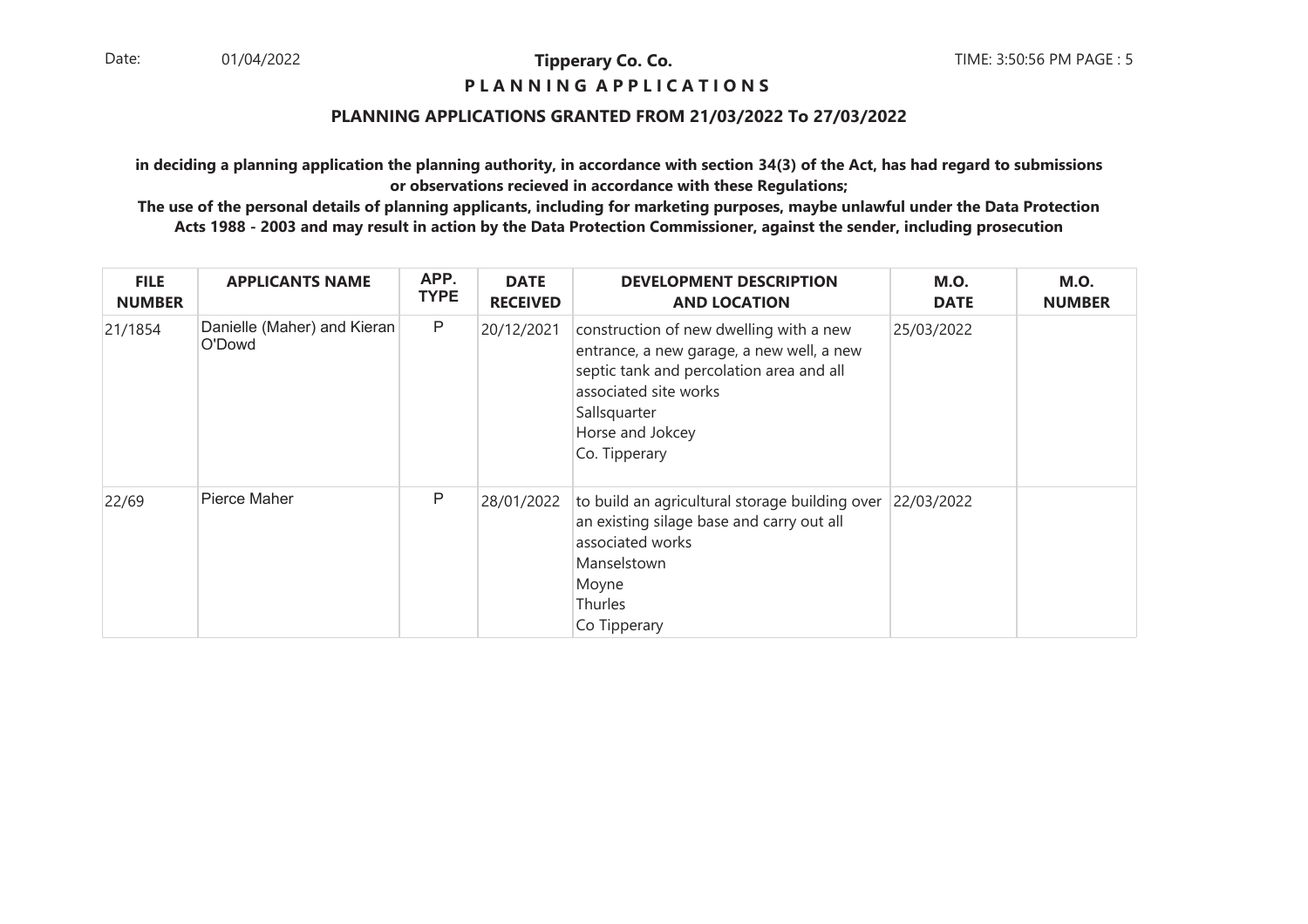## **P L A N N I N G A P P L I C A T I O N S**

## **PLANNING APPLICATIONS GRANTED FROM 21/03/2022 To 27/03/2022**

**in deciding a planning application the planning authority, in accordance with section 34(3) of the Act, has had regard to submissionsor observations recieved in accordance with these Regulations;**

| <b>FILE</b><br><b>NUMBER</b> | <b>APPLICANTS NAME</b>             | APP.<br><b>TYPE</b> | <b>DATE</b><br><b>RECEIVED</b> | <b>DEVELOPMENT DESCRIPTION</b><br><b>AND LOCATION</b>                                                                                                                                                                                                                                                                                                                                                                                                                                         | <b>M.O.</b><br><b>DATE</b> | <b>M.O.</b><br><b>NUMBER</b> |
|------------------------------|------------------------------------|---------------------|--------------------------------|-----------------------------------------------------------------------------------------------------------------------------------------------------------------------------------------------------------------------------------------------------------------------------------------------------------------------------------------------------------------------------------------------------------------------------------------------------------------------------------------------|----------------------------|------------------------------|
| 22/71                        | Brendan Kelly and Blathin<br>Casey | R                   | 31/01/2022                     | a) change to original planning permission<br>ref. 201335 to include the demolition of the<br>remainder of the existing two storey dwelling<br>and partial reconstruction of same and the<br>development will consist of b) PERMISSION<br>for changes to original planning permission<br>ref 201335 to complete the re-construction<br>of a new two storey dwelling to replace the<br>existing two storey dwelling, all with ancillary<br>site works<br>Rathcabban<br>Roscrea<br>Co. Tipperary | 23/03/2022                 |                              |
| 22/72                        | J and L Grubb Limited              | P                   | 31/01/2022                     | the development will consist/consists of<br>installing photo voltaic cells on factory<br>existing building. The proposed<br>development is within the curtilage of a<br>protected structure (Ref S075)<br>Beechmount<br>Foulkstown Td<br>Fethard<br>Co. Tipperary E91 FK84                                                                                                                                                                                                                    | 24/03/2022                 |                              |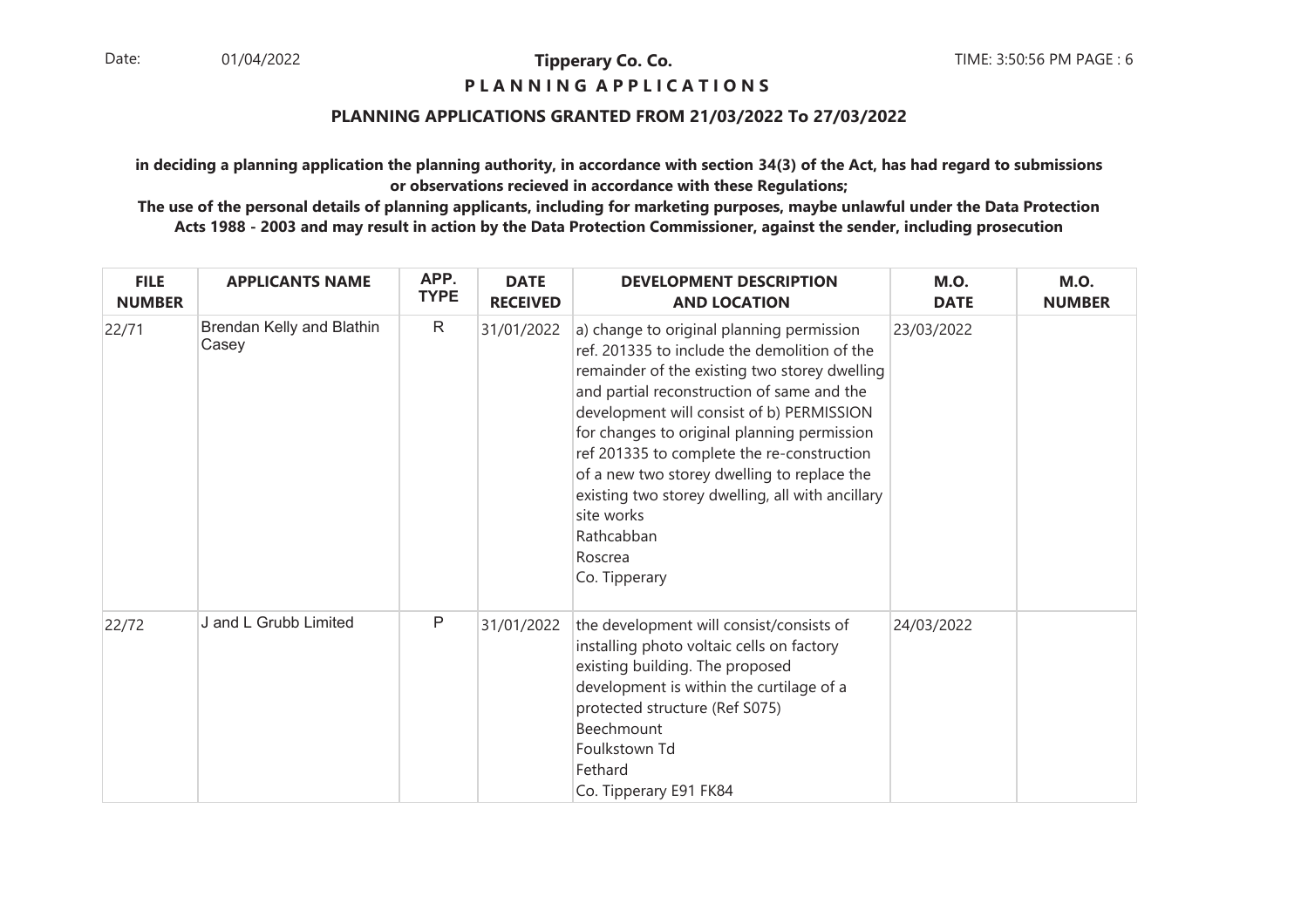## **P L A N N I N G A P P L I C A T I O N S**

#### **PLANNING APPLICATIONS GRANTED FROM 21/03/2022 To 27/03/2022**

**in deciding a planning application the planning authority, in accordance with section 34(3) of the Act, has had regard to submissionsor observations recieved in accordance with these Regulations;**

| <b>FILE</b><br><b>NUMBER</b> | <b>APPLICANTS NAME</b>               | APP.<br><b>TYPE</b> | <b>DATE</b><br><b>RECEIVED</b> | <b>DEVELOPMENT DESCRIPTION</b><br><b>AND LOCATION</b>                                                                                                                                                                                                                                                                                                                                                                                                                                            | <b>M.O.</b><br><b>DATE</b> | <b>M.O.</b><br><b>NUMBER</b> |
|------------------------------|--------------------------------------|---------------------|--------------------------------|--------------------------------------------------------------------------------------------------------------------------------------------------------------------------------------------------------------------------------------------------------------------------------------------------------------------------------------------------------------------------------------------------------------------------------------------------------------------------------------------------|----------------------------|------------------------------|
| 22/74                        | Aoife MacMahon and<br>Kieran Gallery | P                   | 31/01/2022                     | demolition of the existing garage, the<br>construction of a new single storey pitched<br>roof extension to the north of the existing<br>dwelling, the construction of a garage to the<br>south-eastern corner of the site, a new<br>dormer window at roof level, internal<br>alterations to the floor layouts and<br>associated fenestration and door<br>reconfigurations, all along with associated<br>landscaping, ancillary and site works<br>Lakeview<br>Cullenagh<br>Ballina, Co. Tipperary | 23/03/2022                 |                              |
| 22/75                        | <b>B.O.M CBS High School</b>         | R                   | 01/02/2022                     | indefinite Retention Permission for an<br>existing all weather playing pitch with<br>fencing and ball stop nets including all<br>associated site works<br>Kickham Street<br>Clonmel<br>Co. Tipperary                                                                                                                                                                                                                                                                                             | 22/03/2022                 |                              |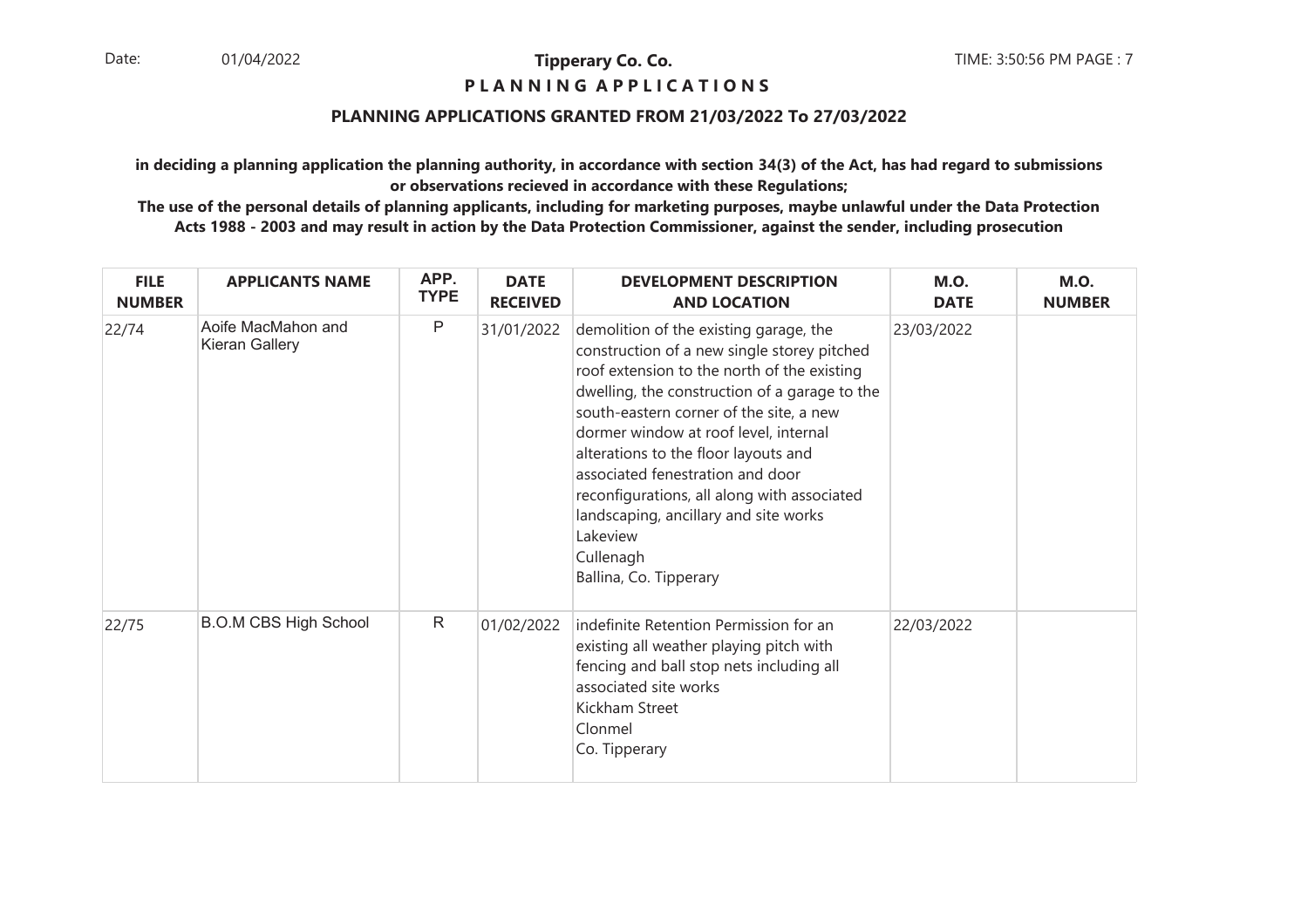## **P L A N N I N G A P P L I C A T I O N S**

## **PLANNING APPLICATIONS GRANTED FROM 21/03/2022 To 27/03/2022**

**in deciding a planning application the planning authority, in accordance with section 34(3) of the Act, has had regard to submissionsor observations recieved in accordance with these Regulations;**

| <b>FILE</b><br><b>NUMBER</b> | <b>APPLICANTS NAME</b>     | APP.<br><b>TYPE</b> | <b>DATE</b><br><b>RECEIVED</b> | <b>DEVELOPMENT DESCRIPTION</b><br><b>AND LOCATION</b>                                                                                                                                                                              | <b>M.O.</b><br><b>DATE</b> | <b>M.O.</b><br><b>NUMBER</b> |
|------------------------------|----------------------------|---------------------|--------------------------------|------------------------------------------------------------------------------------------------------------------------------------------------------------------------------------------------------------------------------------|----------------------------|------------------------------|
| 22/78                        | John Halpin                | $\mathsf{R}$        | 01/02/2022                     | (i) domestic garage/store (ii) hipped roof to<br>rear extension of dwelling and (iii) existing<br>boundary walls<br>Cashel Road<br>Cahir<br>Co. Tipperary                                                                          | 24/03/2022                 |                              |
| 22/79                        | Kevin and Elizabeth Dooley | $\mathsf{R}$        | 01/02/2022                     | (i) two no. detached domestic<br>garages/stores, (ii) storage container; (iii)<br>timber garden shed and (iv) glasshouse<br>structure<br>Woodinstown<br>Cahir<br>Co. Tipperary                                                     | 24/03/2022                 |                              |
| 22/82                        | Shane and Andrea Molan     | $\mathsf{R}$        | 02/02/2022                     | to retain the location of site boundareis and<br>location of dwelling and garage all from that<br>as previously granted Planning Permission<br>under Planning Reference Number 18600683<br>Carrigmore<br>Clogheen<br>Co. Tipperary | 22/03/2022                 |                              |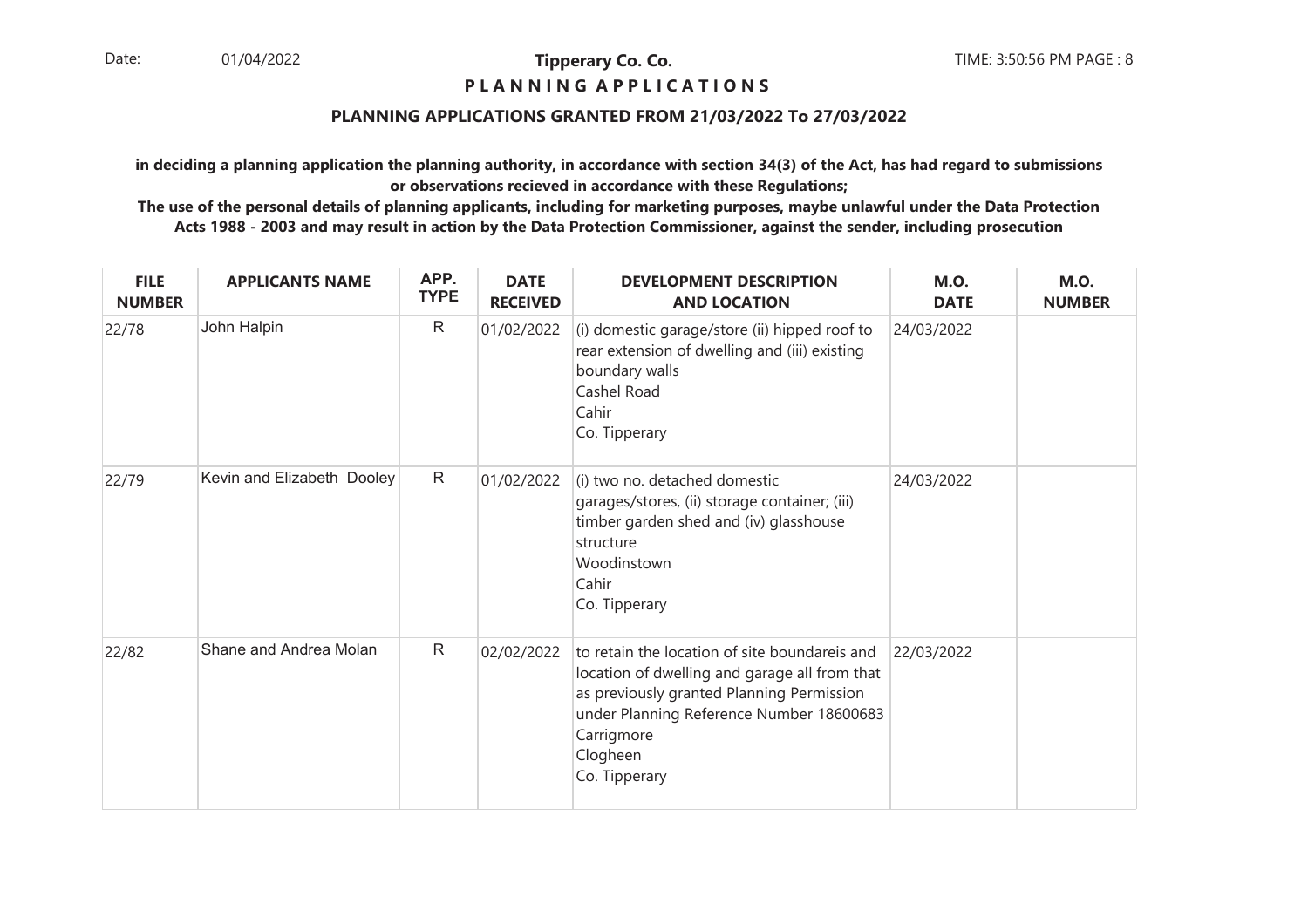## **P L A N N I N G A P P L I C A T I O N S**

## **PLANNING APPLICATIONS GRANTED FROM 21/03/2022 To 27/03/2022**

**in deciding a planning application the planning authority, in accordance with section 34(3) of the Act, has had regard to submissionsor observations recieved in accordance with these Regulations;**

| <b>FILE</b><br><b>NUMBER</b> | <b>APPLICANTS NAME</b>             | APP.<br><b>TYPE</b> | <b>DATE</b><br><b>RECEIVED</b> | <b>DEVELOPMENT DESCRIPTION</b><br><b>AND LOCATION</b>                                                                                                                                                                                                                                                                             | <b>M.O.</b><br><b>DATE</b> | <b>M.O.</b><br><b>NUMBER</b> |
|------------------------------|------------------------------------|---------------------|--------------------------------|-----------------------------------------------------------------------------------------------------------------------------------------------------------------------------------------------------------------------------------------------------------------------------------------------------------------------------------|----------------------------|------------------------------|
| 22/83                        | <b>Brendan Heney</b>               | $\mathsf{P}$        | 02/02/2022                     | construct a dwelling house, domestic garage, 25/03/2022<br>effluent treatment system and percolation<br>area, entrance and all other associated site<br>works<br><b>Ballinahinch</b><br>Cashel<br>Co. Tipperary                                                                                                                   |                            |                              |
| 22/86                        | Sarah Quirke and Clive<br>McNamara | $\mathsf{P}$        | 03/02/2022                     | to construct entrance, dwelling house,<br>domestic garage, septic tank, percolation<br>area and associated site works<br>Ballymacady<br>Kilfeakle<br>Co. Tipperary                                                                                                                                                                | 25/03/2022                 |                              |
| 22/90                        | Will McLellan                      | $\mathsf{R}$        | 04/02/2022                     | to retain indefinitely (a) extension to side of<br>my dwelling, (b) modifications to existing<br>garage, (c) storage shed and all associated<br>site development works. This property is a<br>named Protected structure RPS reference<br>number S649<br><b>Ballinlough and Ballincor</b><br>Lisronagh<br>Clonmel<br>Co. Tipperary | 25/03/2022                 |                              |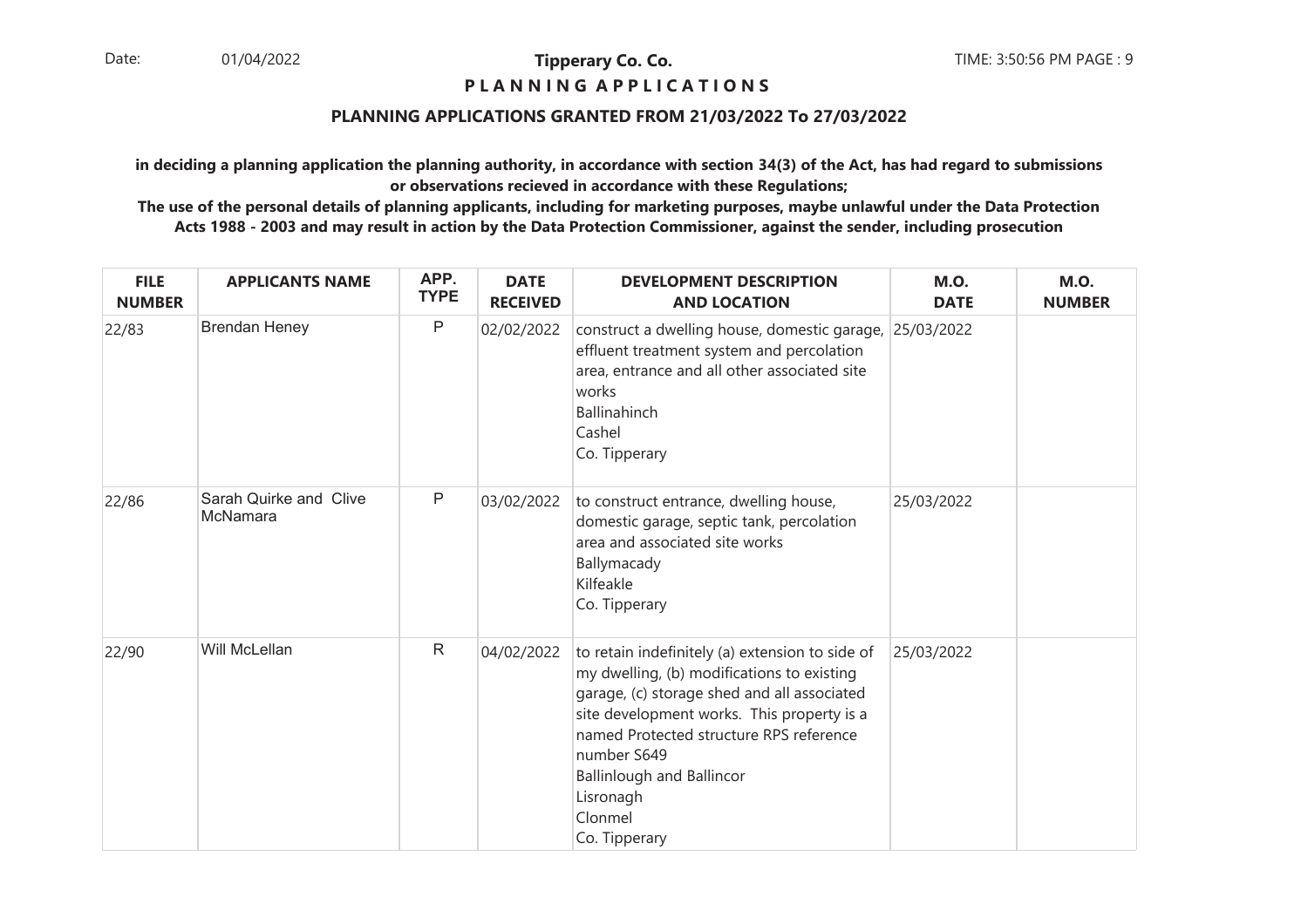#### **P L A N N I N G A P P L I C A T I O N S**

#### **PLANNING APPLICATIONS GRANTED FROM 21/03/2022 To 27/03/2022**

**in deciding a planning application the planning authority, in accordance with section 34(3) of the Act, has had regard to submissionsor observations recieved in accordance with these Regulations;**

| <b>FILE</b><br><b>NUMBER</b> | <b>APPLICANTS NAME</b>    | APP.<br><b>TYPE</b> | <b>DATE</b><br><b>RECEIVED</b> | <b>DEVELOPMENT DESCRIPTION</b><br><b>AND LOCATION</b>                                                                                                                                                | <b>M.O.</b><br><b>DATE</b> | <b>M.O.</b><br><b>NUMBER</b> |
|------------------------------|---------------------------|---------------------|--------------------------------|------------------------------------------------------------------------------------------------------------------------------------------------------------------------------------------------------|----------------------------|------------------------------|
| 22/104                       | The Naionra Chaislean Nua | P                   | 09/02/2022                     | construct a covered awning area to the front $ 25/03/2022 $<br>of the existing childcare facility and<br>associated works<br>Clashganny West<br>Newcastle<br>Clonmel<br>Co. Tipperary                |                            |                              |
| 22/111                       | <b>Brian Gallagher</b>    | R                   | 11/02/2022                     | $(1)$ domestic extension to the rear of my<br>dwelling (2) windows to the original dwelling<br>structure (3) and including all associated site<br>works<br>Roseborough<br>Tipperary<br>Co. Tipperary | 25/03/2022                 |                              |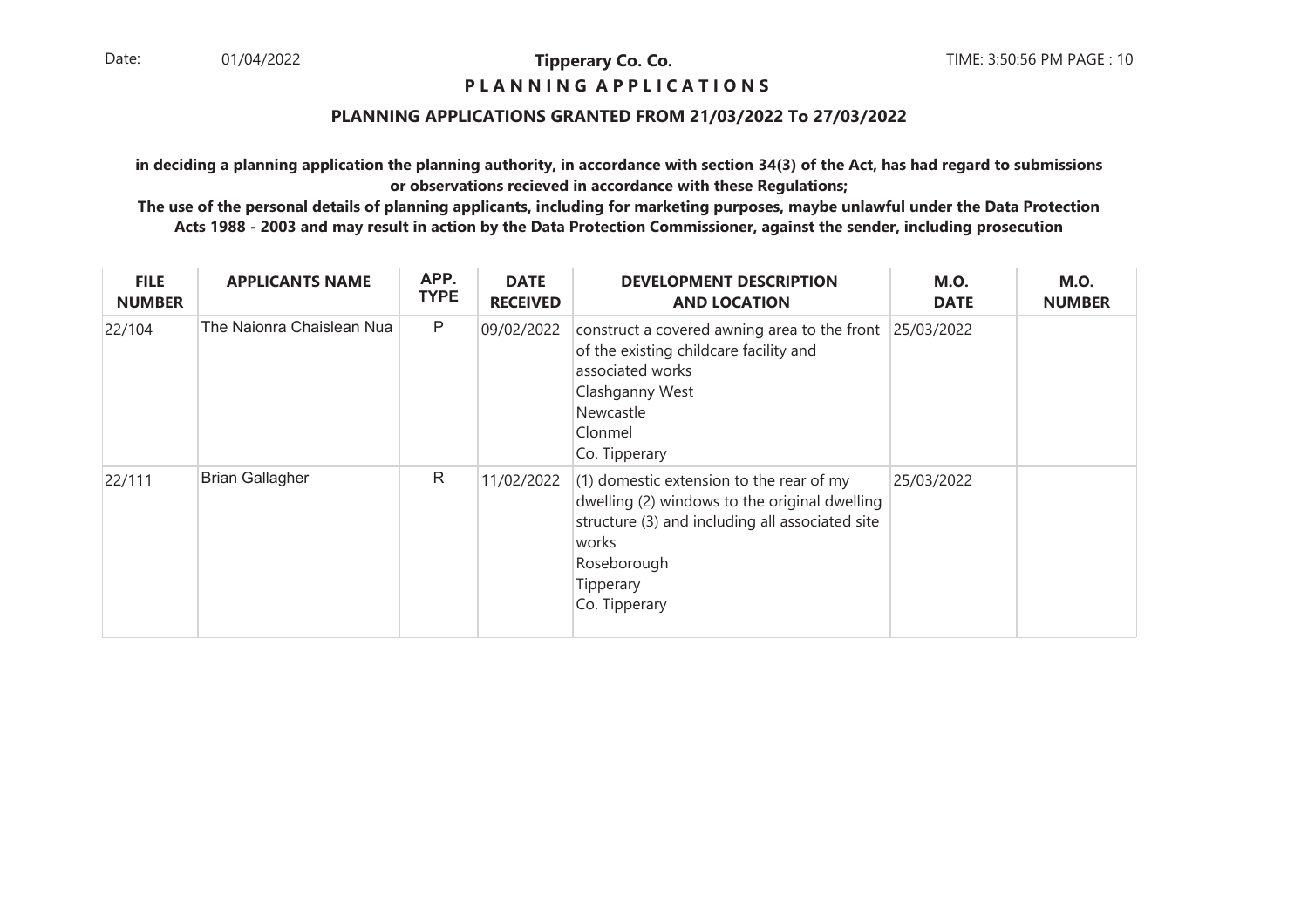#### **P L A N N I N G A P P L I C A T I O N S**

#### **PLANNING APPLICATIONS GRANTED FROM 21/03/2022 To 27/03/2022**

**in deciding a planning application the planning authority, in accordance with section 34(3) of the Act, has had regard to submissionsor observations recieved in accordance with these Regulations;**

| <b>FILE</b><br><b>NUMBER</b> | <b>APPLICANTS NAME</b>       | APP.<br><b>TYPE</b> | <b>DATE</b><br><b>RECEIVED</b> | <b>DEVELOPMENT DESCRIPTION</b><br><b>AND LOCATION</b>                                                                                                                                                                                                                                                                                                                                    | <b>M.O.</b><br><b>DATE</b> | <b>M.O.</b><br><b>NUMBER</b> |
|------------------------------|------------------------------|---------------------|--------------------------------|------------------------------------------------------------------------------------------------------------------------------------------------------------------------------------------------------------------------------------------------------------------------------------------------------------------------------------------------------------------------------------------|----------------------------|------------------------------|
| 22/60032                     | Philip & Sandra Molamphy     | R                   | 28/01/2022                     | for modifications and alterations to dwelling 22/03/2022<br>as previously granted under planning<br>reference numbers 13/520022 and<br>14/520002. The alterations include reducing<br>the side extension from a two storey<br>extension to a single story extension as<br>constructed, together with all associated<br>works<br>20 Coille Bheithe<br>Nenagh<br>Co. Tipperary<br>E45 XP20 |                            |                              |
| 22/60033                     | Dessie & Maureen<br>Hennessy | Ρ                   | 28/01/2022                     | a single storey extension to side of existing<br>dwelling house and all associated site works<br>Magherareagh, Bouladuff<br><b>Thurles</b><br>Co. Tipperary<br>E41H3E0                                                                                                                                                                                                                   | 22/03/2022                 |                              |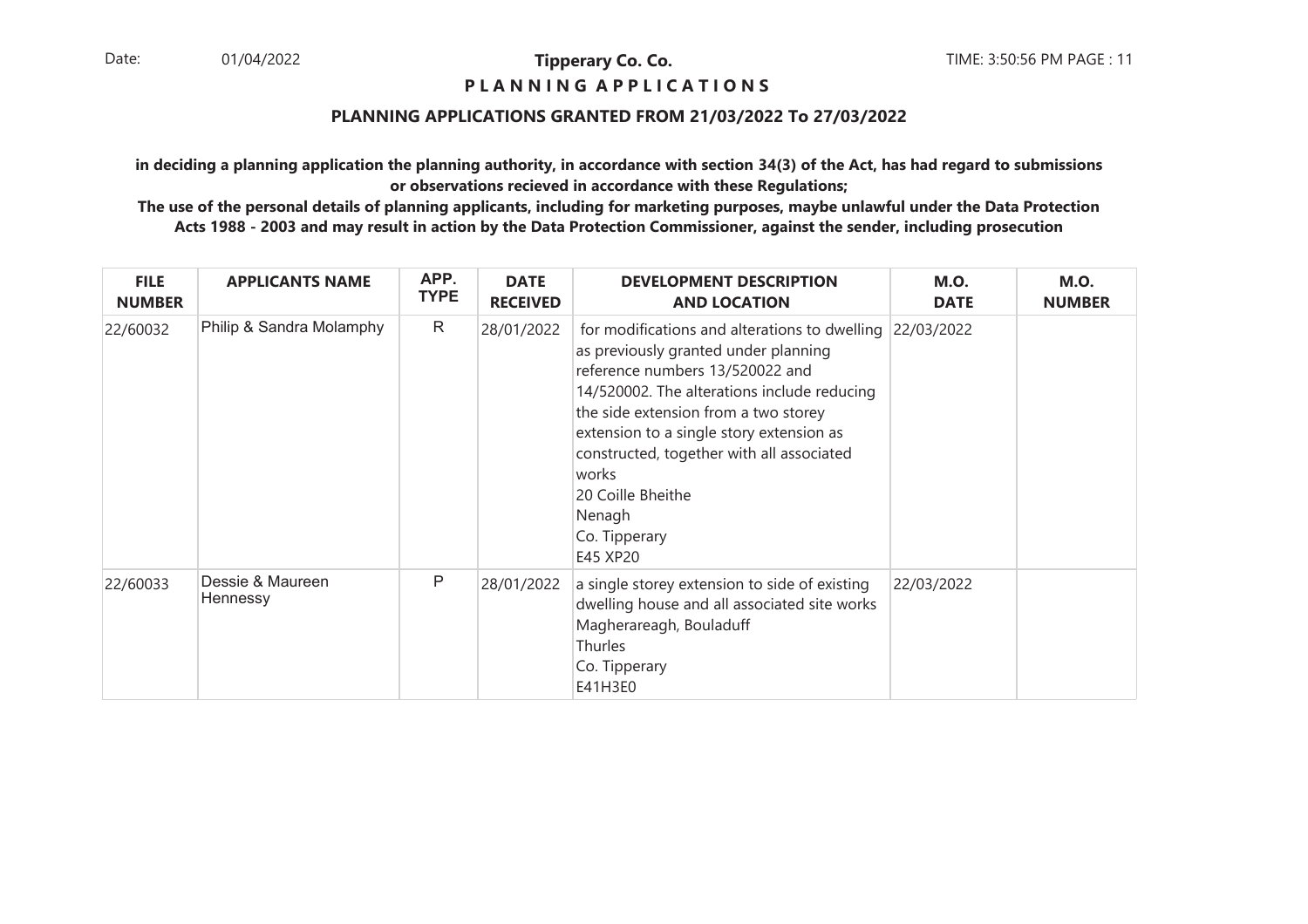#### **P L A N N I N G A P P L I C A T I O N S**

## **PLANNING APPLICATIONS GRANTED FROM 21/03/2022 To 27/03/2022**

**in deciding a planning application the planning authority, in accordance with section 34(3) of the Act, has had regard to submissionsor observations recieved in accordance with these Regulations;**

| <b>FILE</b><br><b>NUMBER</b> | <b>APPLICANTS NAME</b>             | APP.<br><b>TYPE</b> | <b>DATE</b><br><b>RECEIVED</b> | <b>DEVELOPMENT DESCRIPTION</b><br><b>AND LOCATION</b>                                                                                                                                                                                                                                                                                                                        | <b>M.O.</b><br><b>DATE</b> | <b>M.O.</b><br><b>NUMBER</b> |
|------------------------------|------------------------------------|---------------------|--------------------------------|------------------------------------------------------------------------------------------------------------------------------------------------------------------------------------------------------------------------------------------------------------------------------------------------------------------------------------------------------------------------------|----------------------------|------------------------------|
| 22/60036                     | Maura O'Brien and Justin<br>Shelly | $\mathsf{P}$        | 30/01/2022                     | the following works: a) construction of a new $ 22/03/2022 $<br>single-storey detached dwelling; b) new<br>detached garage; c) new site entrance; d)<br>new connections to existing utilities; e) new<br>waste-water treatment system & percolation<br>area; f) all associated site works<br>Carrow<br>Dundrum<br>Co. Tipperary                                              |                            |                              |
| 22/60037                     | Liam Butler and Linda<br>Sweeney   | P                   | 31/01/2022                     | the following works: a) construction of a new, $22/03/2022$<br>part two-storey, part single-storey detached<br>dwelling; b) new detached garage; c) new<br>site entrance; d) new connections to existing<br>utilities; e) new waste-water treatment<br>system & percolation area; f) all associated<br>site works<br>Barnalisheen<br>Templetuohy<br>Thurles<br>Co. Tipperary |                            |                              |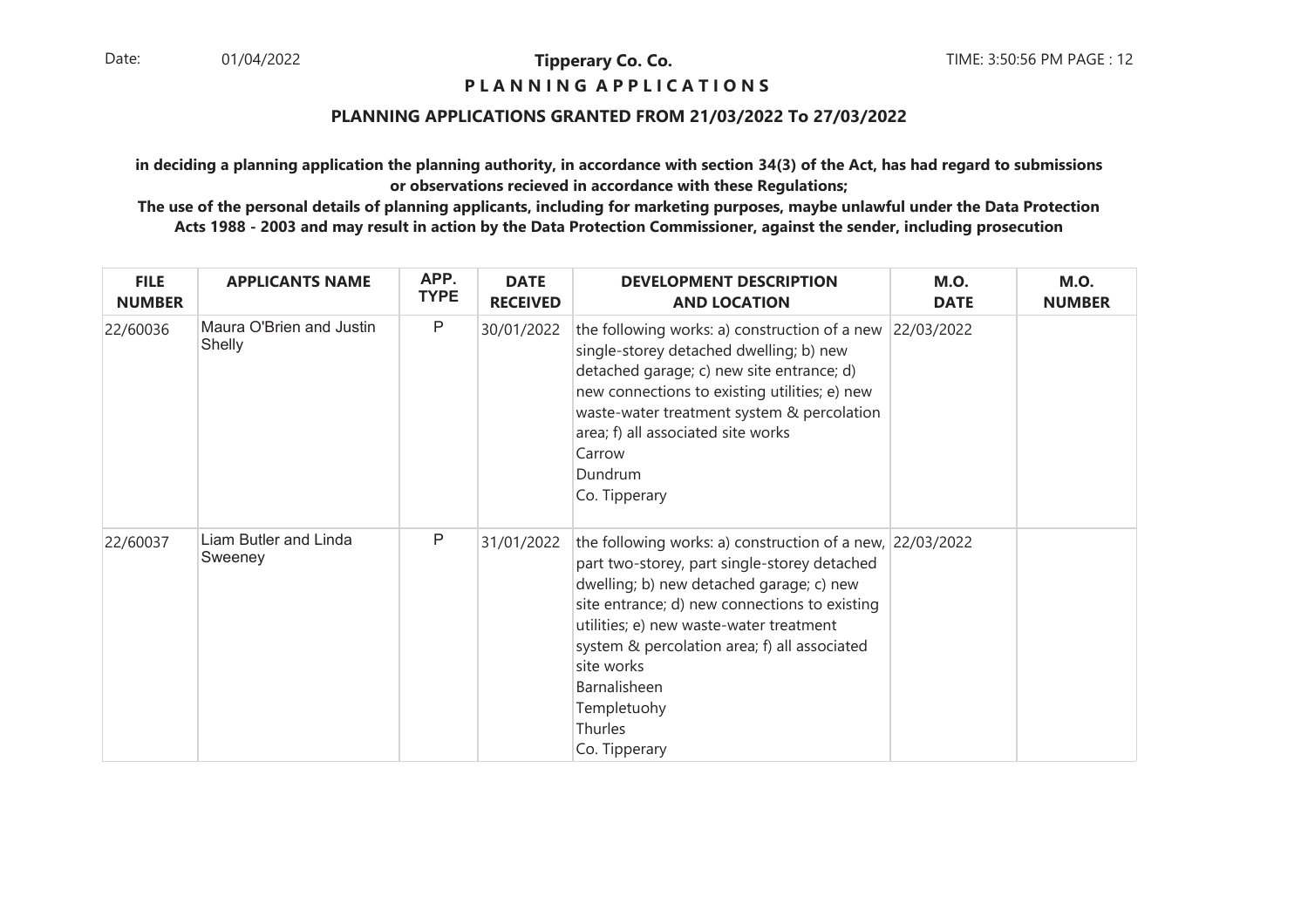#### **P L A N N I N G A P P L I C A T I O N S**

## **PLANNING APPLICATIONS GRANTED FROM 21/03/2022 To 27/03/2022**

**in deciding a planning application the planning authority, in accordance with section 34(3) of the Act, has had regard to submissionsor observations recieved in accordance with these Regulations;**

| <b>FILE</b><br><b>NUMBER</b> | <b>APPLICANTS NAME</b>               | APP.<br><b>TYPE</b> | <b>DATE</b><br><b>RECEIVED</b> | <b>DEVELOPMENT DESCRIPTION</b><br><b>AND LOCATION</b>                                                                                                                                                                                                                                                                            | <b>M.O.</b><br><b>DATE</b> | <b>M.O.</b><br><b>NUMBER</b> |
|------------------------------|--------------------------------------|---------------------|--------------------------------|----------------------------------------------------------------------------------------------------------------------------------------------------------------------------------------------------------------------------------------------------------------------------------------------------------------------------------|----------------------------|------------------------------|
| 22/60043                     | Dermot Lanigan                       | $\mathsf P$         | 03/02/2022                     | erect Permastore Slurry Storage Tank and all<br>associated works<br>Ballinurra,<br>Carrick-on-Suir,<br>County Tipperary<br>E32E621                                                                                                                                                                                               | 22/03/2022                 |                              |
| 22/60044                     | Martina O'Dwyer and<br>Michael Breen | P                   | 03/02/2022                     | to erect a bungalow, domestic garage,<br>effluent treatment tank and percolation<br>system, entrance and all associated ancillary<br>works<br>Cloonmalonga<br>Donohill<br>Co. Tipperary                                                                                                                                          | 25/03/2022                 |                              |
| 22/60046                     | Gerard Ryan                          | $\mathsf{R}$        | 03/02/2022                     | for the following: Single storey extension to<br>the side and rear of the original house;<br>Second floor storage area above the original<br>house, including a dormer window in the<br>rear facing roof slope; And all associated site<br>and ancillary works.<br>48 Canon Hayes Park<br>Tipperary<br>Co. Tipperary<br>E34 Y586 | 25/03/2022                 |                              |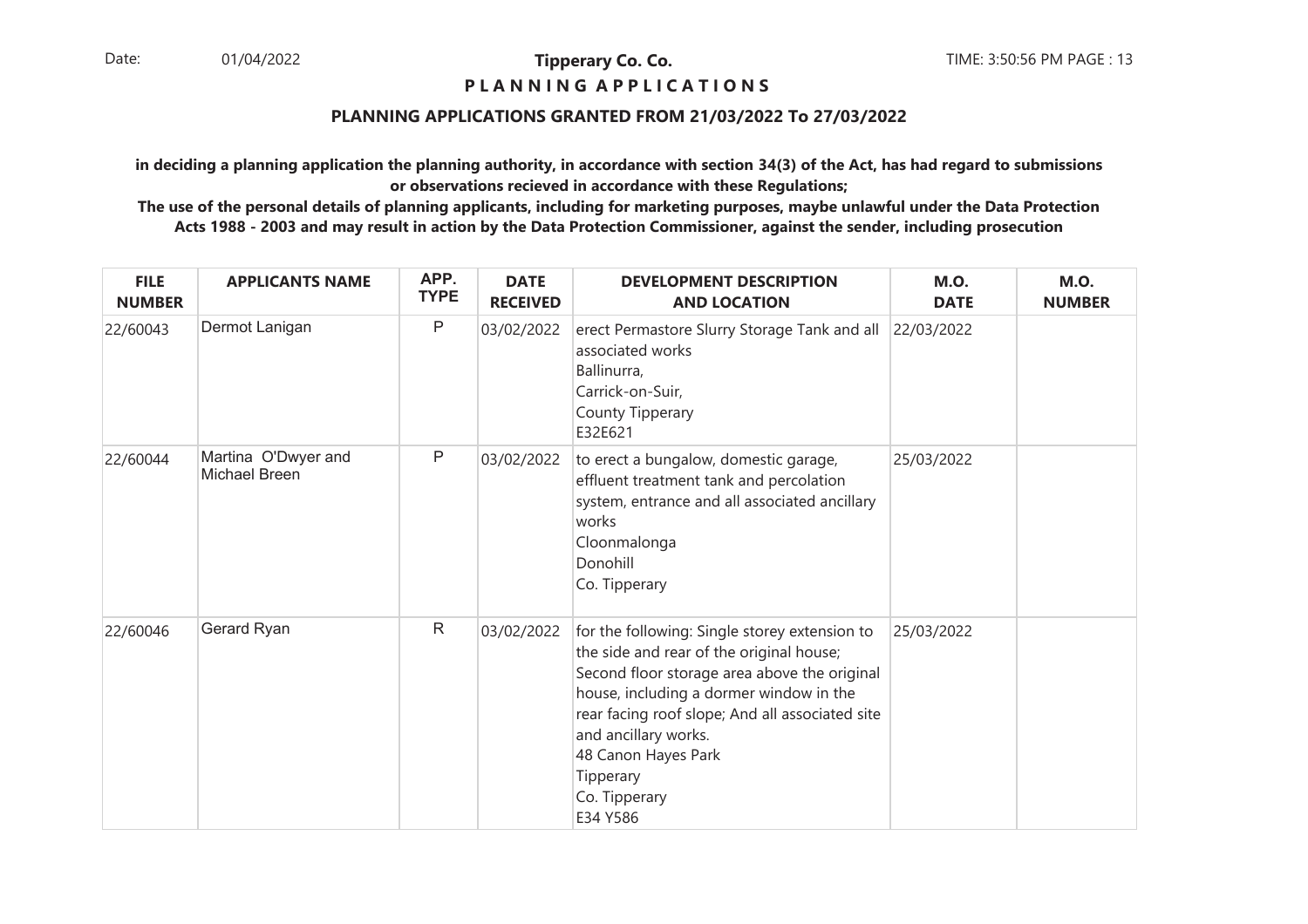## **P L A N N I N G A P P L I C A T I O N S**

#### **PLANNING APPLICATIONS GRANTED FROM 21/03/2022 To 27/03/2022**

**in deciding a planning application the planning authority, in accordance with section 34(3) of the Act, has had regard to submissionsor observations recieved in accordance with these Regulations;**

 **The use of the personal details of planning applicants, including for marketing purposes, maybe unlawful under the Data ProtectionActs 1988 - 2003 and may result in action by the Data Protection Commissioner, against the sender, including prosecution**

| <b>FILE</b>   | <b>APPLICANTS NAME</b> | APP.        | <b>DATE</b>     | <b>DEVELOPMENT DESCRIPTION</b>                                                                                                                                                                                                                                                                                                                                                                                                                         | <b>M.O.</b> | <b>M.O.</b>   |
|---------------|------------------------|-------------|-----------------|--------------------------------------------------------------------------------------------------------------------------------------------------------------------------------------------------------------------------------------------------------------------------------------------------------------------------------------------------------------------------------------------------------------------------------------------------------|-------------|---------------|
| <b>NUMBER</b> |                        | <b>TYPE</b> | <b>RECEIVED</b> | <b>AND LOCATION</b>                                                                                                                                                                                                                                                                                                                                                                                                                                    | <b>DATE</b> | <b>NUMBER</b> |
| 22/60047      | Donal Corcoran         | R           | 03/02/2022      | relates to a). milking parlour, associated yard<br>area and fencing, b) three underground<br>slatted storage tanks to north east of milking<br>parlour yard area, c) one underground tank<br>inside the yard area, d). meal silo to north of<br>milking parlour yard area and permission<br>relates to e). three additional underground<br>slatted storage tanks and shed and all<br>associated works<br><b>Tinock Upper</b><br>Ballingarry<br>Thurles | 22/03/2022  |               |

**32Total:**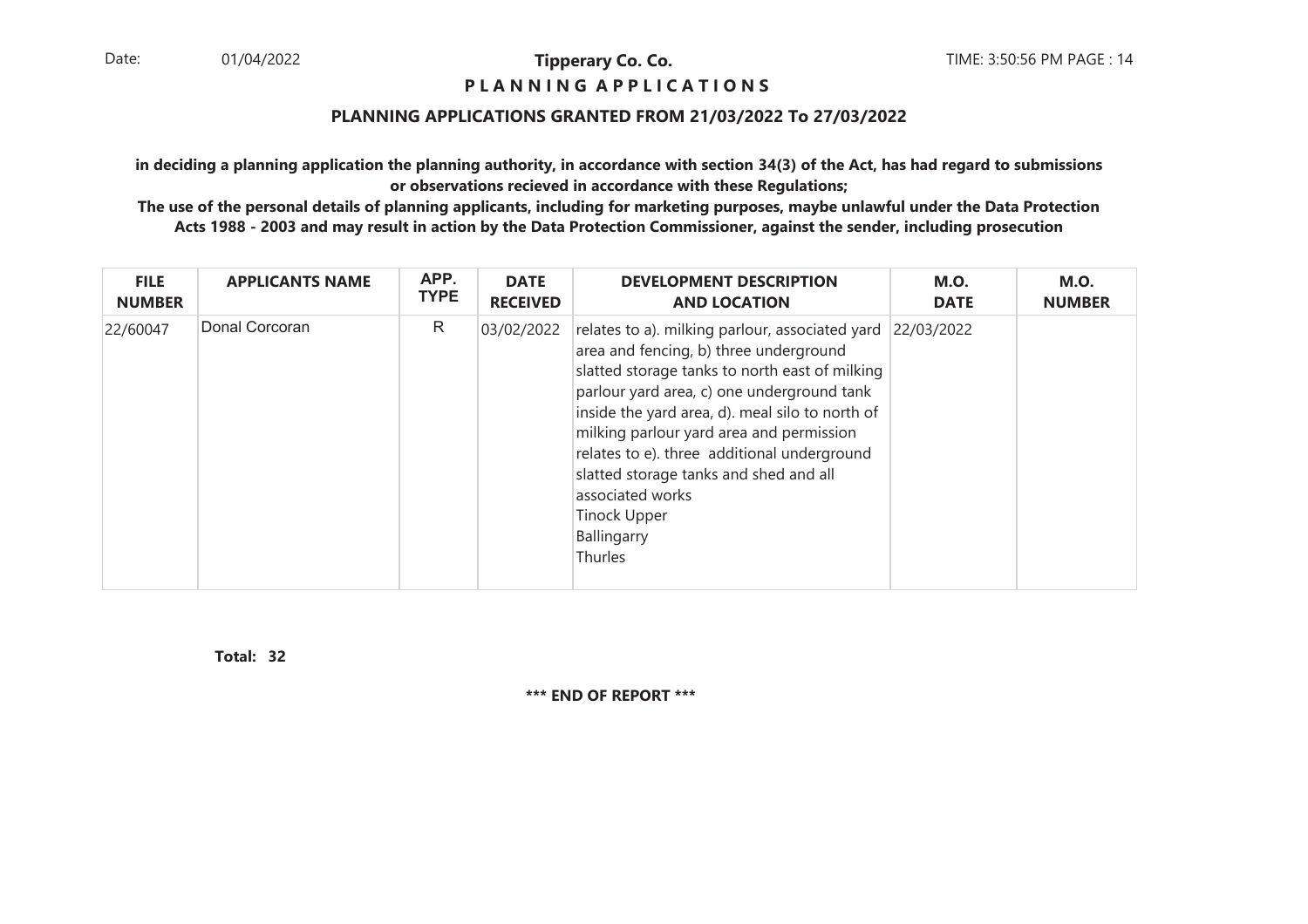#### **P L A N N I N G A P P L I C A T I O N S**

#### **PLANNING APPLICATIONS REFUSED FROM 21/03/2022 To 27/03/2022**

**in deciding a planning application the planning authority, in accordance with section 34(3) of the Act, has had regard to submissionsor observations recieved in accordance with these Regulations;**

 **The use of the personal details of planning applicants, including for marketing purposes, maybe unlawful under the Data ProtectionActs 1988 - 2003 and may result in action by the Data Protection Commissioner, against the sender, including prosecution**

| <b>FILE</b><br><b>NUMBER</b> | <b>APPLICANTS NAME</b> | APP.<br><b>TYPE</b> | <b>DATE</b><br><b>RECEIVED</b> | DEVELOPMENT DESCRIPTION AND LOCATION                                                                                                                                                                                           | <b>M.O.</b><br><b>DATE</b> | <b>M.O.</b><br><b>NUMBER</b> |
|------------------------------|------------------------|---------------------|--------------------------------|--------------------------------------------------------------------------------------------------------------------------------------------------------------------------------------------------------------------------------|----------------------------|------------------------------|
| 22/77                        | Stephen Foran          | P                   | 01/02/2022                     | demolish existing dwelling and construct a new<br>replacement dwelling, garage, effluent treatment<br>system and relocation of existing entrance along<br>with all associated site works<br>Edenmore<br>Cahir<br>Co. Tipperary | 24/03/2022                 |                              |

**1Total:**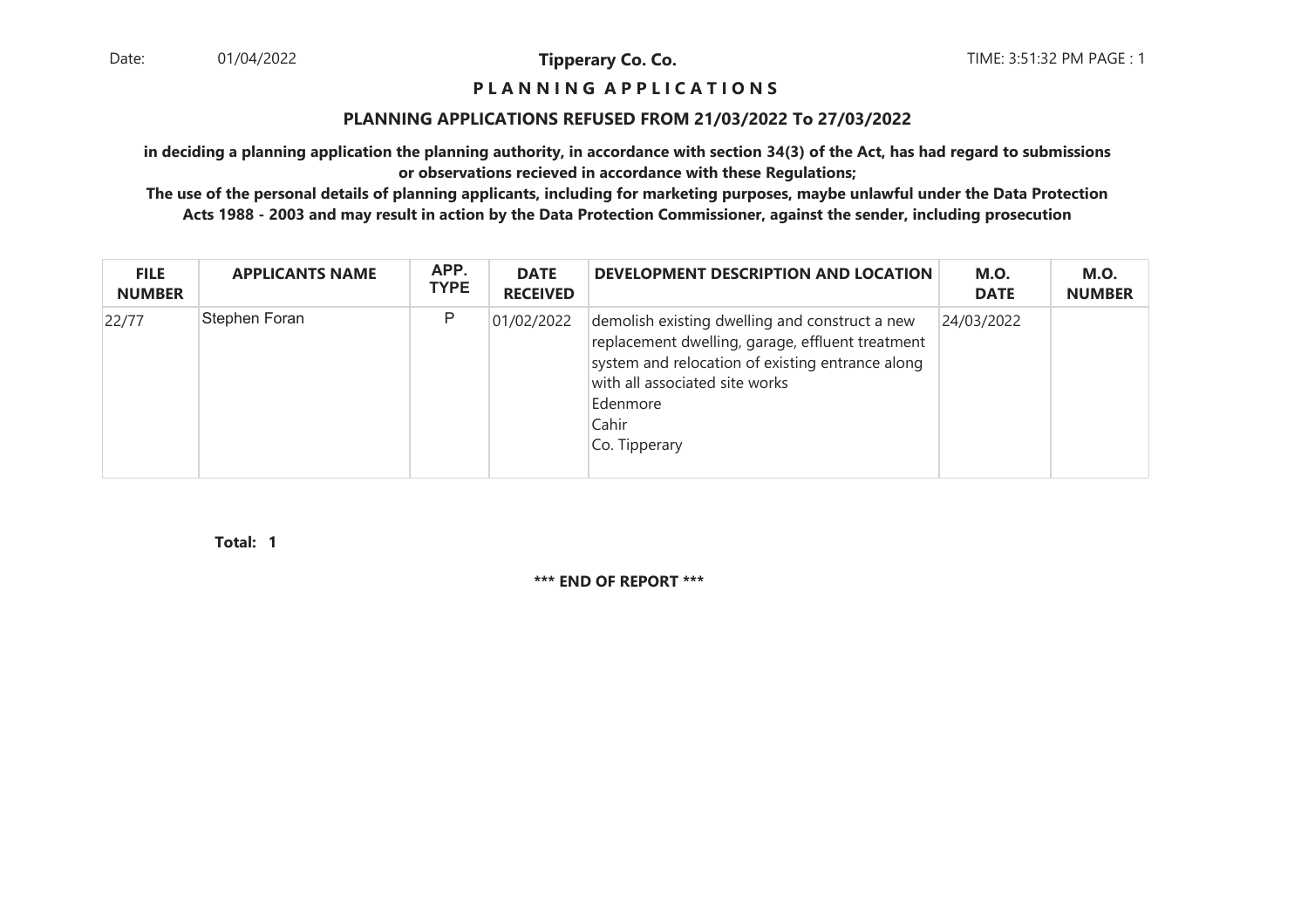## **P L A N N I N G A P P L I C A T I O N S**

#### **PLANNING APPLICATIONS REFUSED FROM 21/03/2022 To 27/03/2022**

**in deciding a planning application the planning authority, in accordance with section 34(3) of the Act, has had regard to submissionsor observations recieved in accordance with these Regulations;**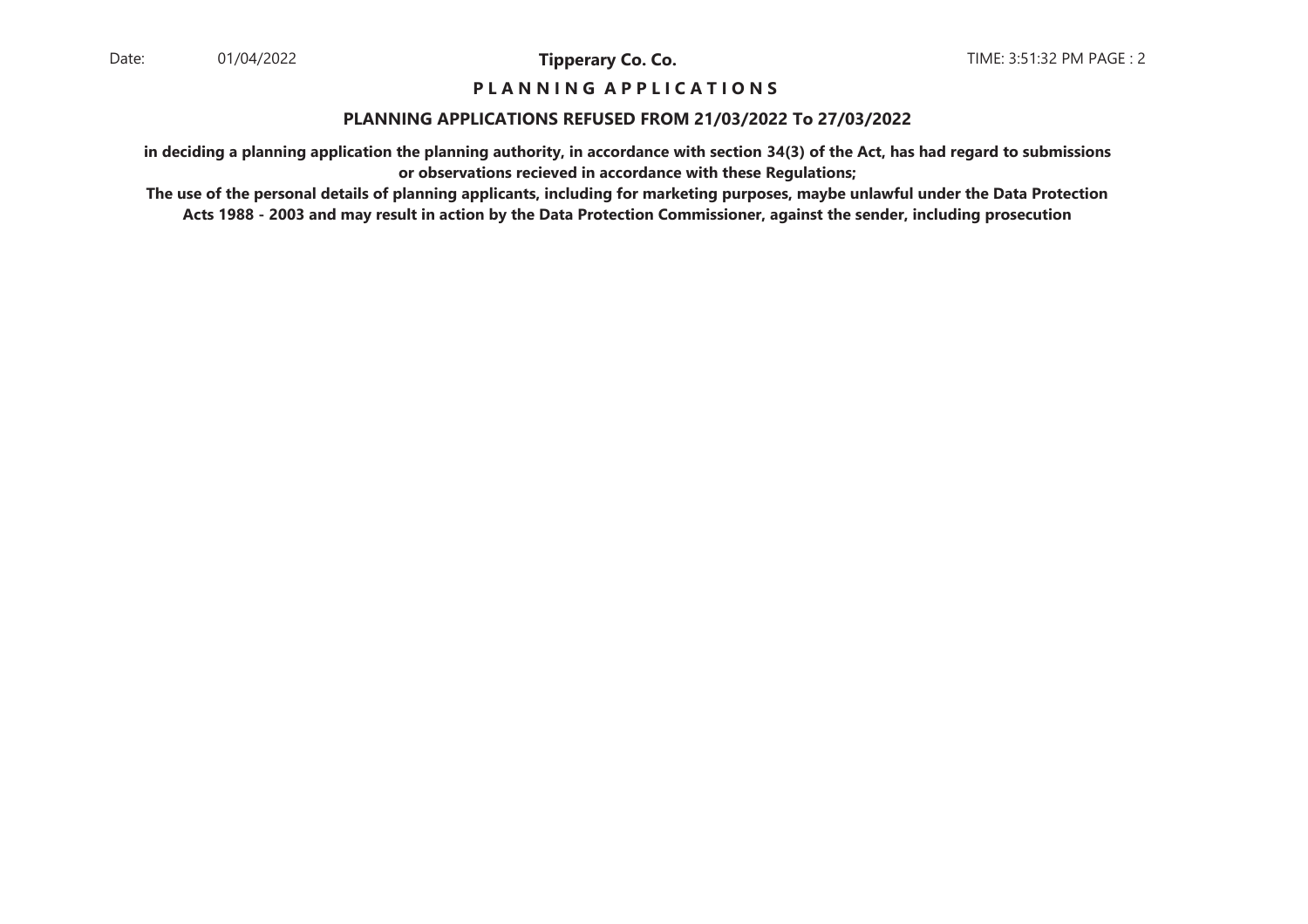Date: 01/04/2022 **Tipperary Co. Co. The:** 3:50:11 PM PAGE : 1 01/04/2022

**Tipperary Co. Co.**

# **P L A N N I N G A P P L I C A T I O N S**

#### **FURTHER INFORMATION RECEIVED/VALIDATED APPLICATIONS FROM 21/03/2022 To 27/03/2022**

| <b>FILE</b><br><b>NUMBER</b> | <b>APPLICANTS NAME</b>             | APP.<br><b>TYPE</b> | <b>DATE</b><br><b>INVALID</b> | <b>DATE</b><br><b>RECEIVED</b> |    | <b>DEVELOPMENT DESCRIPTION</b><br><b>AND LOCATION</b>                                                                                                                                |
|------------------------------|------------------------------------|---------------------|-------------------------------|--------------------------------|----|--------------------------------------------------------------------------------------------------------------------------------------------------------------------------------------|
| 21/1054                      | <b>Paul Butler and Hanna Ellis</b> | P                   |                               | 25/03/2022                     | F. | a dwelling, domestic garage, entrance, bore well,<br>install waste water treatment system including<br>associated site works<br><b>Ballingarry Upper</b><br>Thurles<br>Co. Tipperary |
| 21/1179                      | Monour Farm Ltd                    | P                   |                               | 21/03/2022                     | F. | construction of a livestock underpass and effluent<br>holidng tank and all associated site works<br>Kilross<br>Co. Tipperary                                                         |
| 21/1212                      | <b>Daffodil Care Services</b>      | P                   |                               | 25/03/2022                     | F. | the construction of a new garage with ancillary living<br>area and all associated site works<br>Ballydrehid<br>Cahir<br>Co. Tipperary                                                |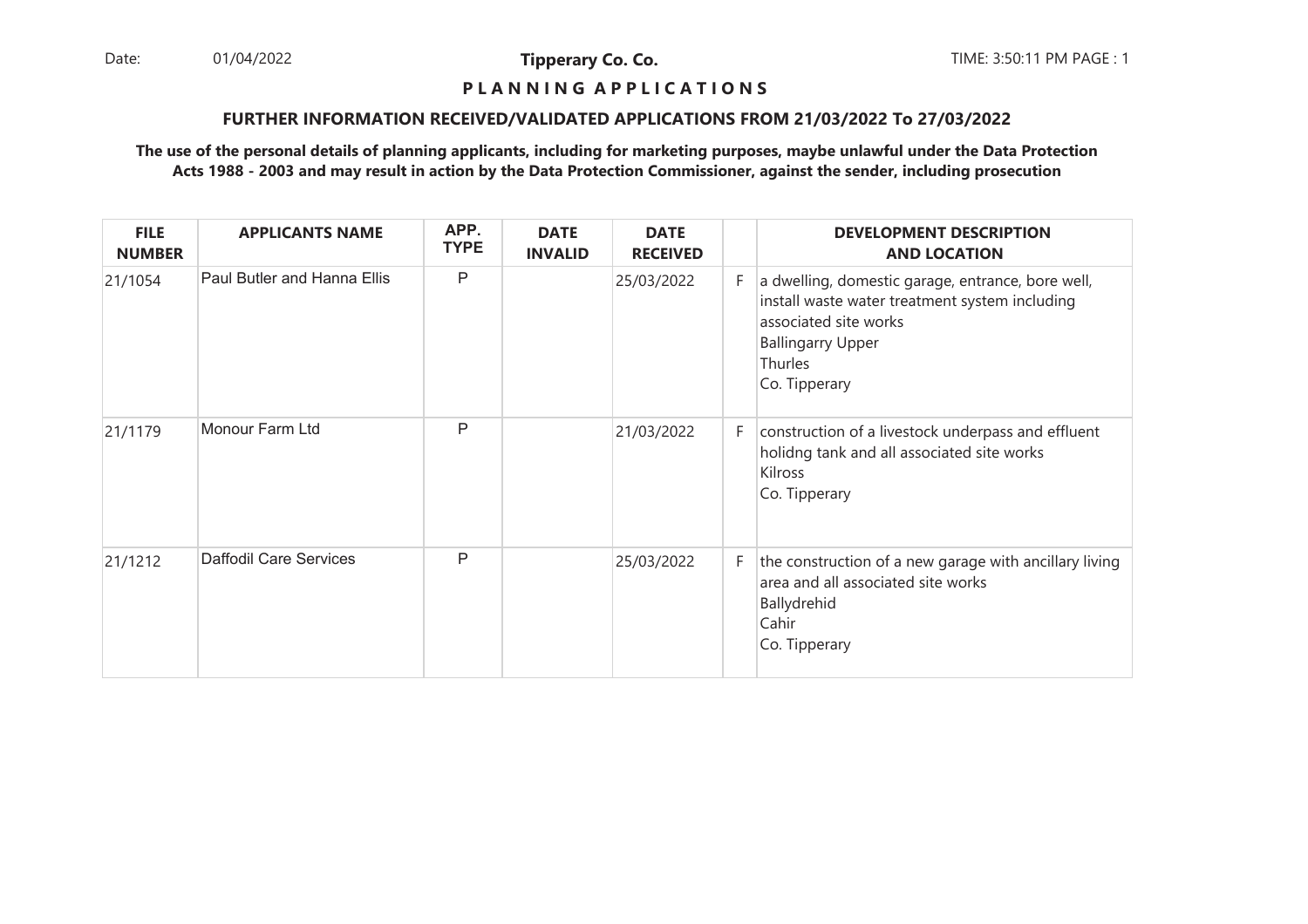Date: 01/04/2022 **Tipperary Co. Co. The Co. Co.** TIME: 3:50:11 PM PAGE : 2 01/04/2022

**Tipperary Co. Co.**

# **P L A N N I N G A P P L I C A T I O N S**

#### **FURTHER INFORMATION RECEIVED/VALIDATED APPLICATIONS FROM 21/03/2022 To 27/03/2022**

| <b>FILE</b><br><b>NUMBER</b> | <b>APPLICANTS NAME</b>               | APP.<br><b>TYPE</b> | <b>DATE</b><br><b>INVALID</b> | <b>DATE</b><br><b>RECEIVED</b> |    | <b>DEVELOPMENT DESCRIPTION</b><br><b>AND LOCATION</b>                                                                                                                                                                                                                                                                          |
|------------------------------|--------------------------------------|---------------------|-------------------------------|--------------------------------|----|--------------------------------------------------------------------------------------------------------------------------------------------------------------------------------------------------------------------------------------------------------------------------------------------------------------------------------|
| 21/1231                      | Seamus McKeogh                       | $\mathsf{R}$        |                               | 22/03/2022                     | F. | (a) Kitchen extension, open living area & associated<br>works to dwelling. (b) Former stables converted to<br>out-buildings at rear of dwelling. (c) New stables<br>building, adjoining Sand Arena, access road, hard<br>standing area and all ancillary site development<br>works<br>Ballycorrigan<br>Ballina<br>Co Tipperary |
| 21/1590                      | Margaret Gallagher                   | $\mathsf{R}$        |                               | 23/03/2022                     | F. | extension to side and rear of existing dwelling house<br>Gotinstown<br>Ballykisteen<br>Co. Tipperary                                                                                                                                                                                                                           |
| 21/1598                      | Fiona Stapleton and Thomas<br>Hewitt | P                   |                               | 22/03/2022                     | F. | (a) construction of a new extension to the side and<br>rear of the existing dwelling (b) updates to the<br>existing dwelling (c) replacement of existing septic<br>tank (d) all associated site works<br>Castlefield<br>Dundrum<br>Co. Tipperary E34 F402                                                                      |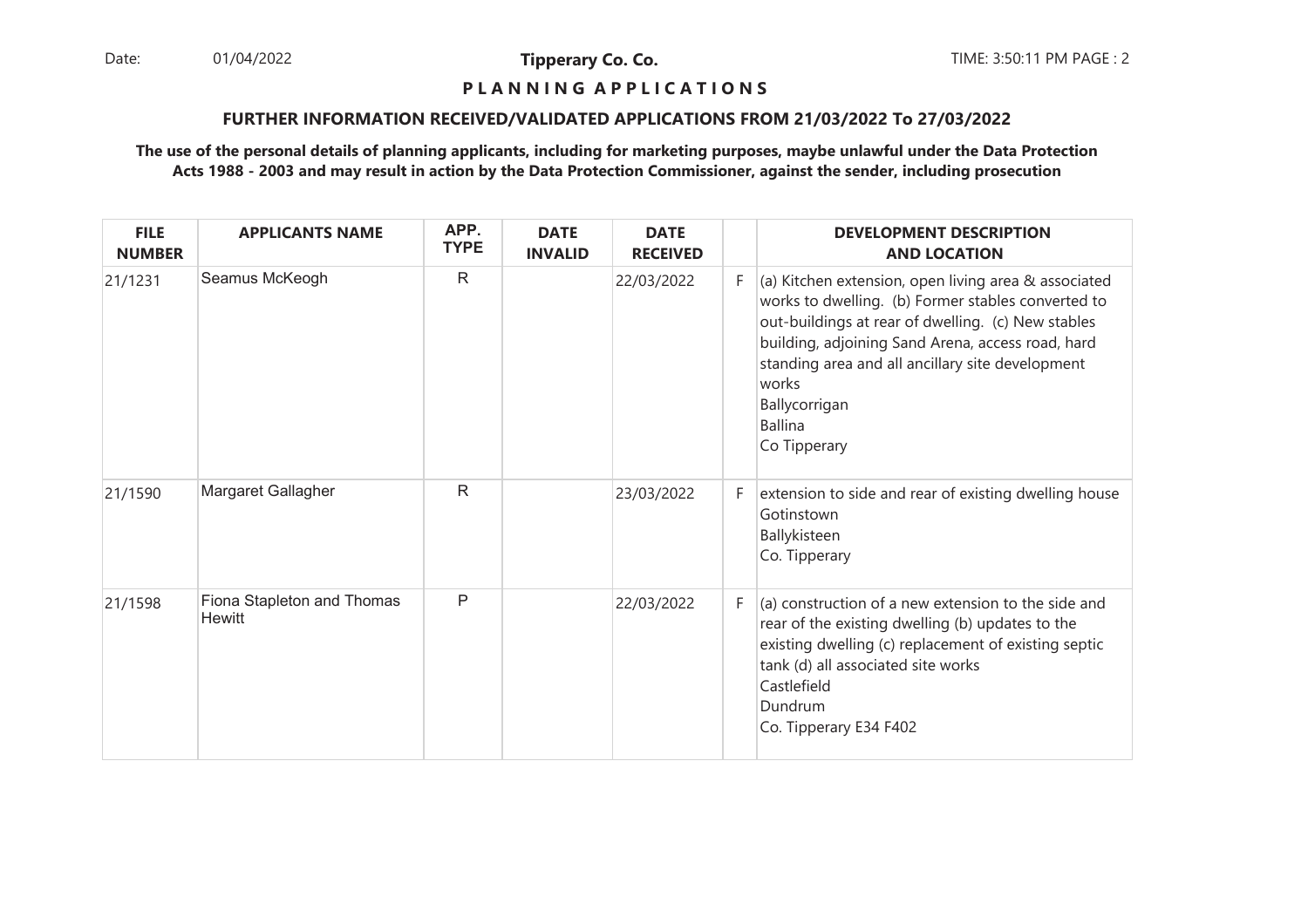Date: 01/04/2022 **Tipperary Co. Co. The:** 3:50:11 PM PAGE : 3 01/04/2022

**Tipperary Co. Co.**

# **P L A N N I N G A P P L I C A T I O N S**

#### **FURTHER INFORMATION RECEIVED/VALIDATED APPLICATIONS FROM 21/03/2022 To 27/03/2022**

| <b>FILE</b><br><b>NUMBER</b> | <b>APPLICANTS NAME</b> | APP.<br><b>TYPE</b> | <b>DATE</b><br><b>INVALID</b> | <b>DATE</b><br><b>RECEIVED</b> |    | <b>DEVELOPMENT DESCRIPTION</b><br><b>AND LOCATION</b>                                                                                                                                                                                                                                                                  |
|------------------------------|------------------------|---------------------|-------------------------------|--------------------------------|----|------------------------------------------------------------------------------------------------------------------------------------------------------------------------------------------------------------------------------------------------------------------------------------------------------------------------|
| 21/1603                      | Paul Hogan             | $\mathsf{P}$        |                               | 24/03/2022                     | F. | construct a bungalow dwelling house to replace<br>existing substandard dwelling house, domestic<br>garage, waste water treatment and disposal system,<br>entrance, convert existing residential dwelling house<br>to storage shed and all associated site works<br>Kyleannagh<br>Clonakenny<br>Roscrea<br>Co Tipperary |
| 21/1627                      | Diarmaid Kennedy       | $\mathsf{P}$        |                               | 22/03/2022                     | F. | construction of bungalow dwelling house, domestic<br>garage, waste water treatment system, entrance and<br>all associated site works<br>Derrycallaghan<br>Moneygall<br>Roscrea, Co. Tippperary                                                                                                                         |
| 21/1718                      | Barry O' Sullivan      | $\circ$             |                               | 21/03/2022                     | F. | dwelling, entrance, garage, sewage treatment system<br>and all ancillary works<br>Cooneen<br>Portroe<br>Nenagh<br>Co. Tipperary                                                                                                                                                                                        |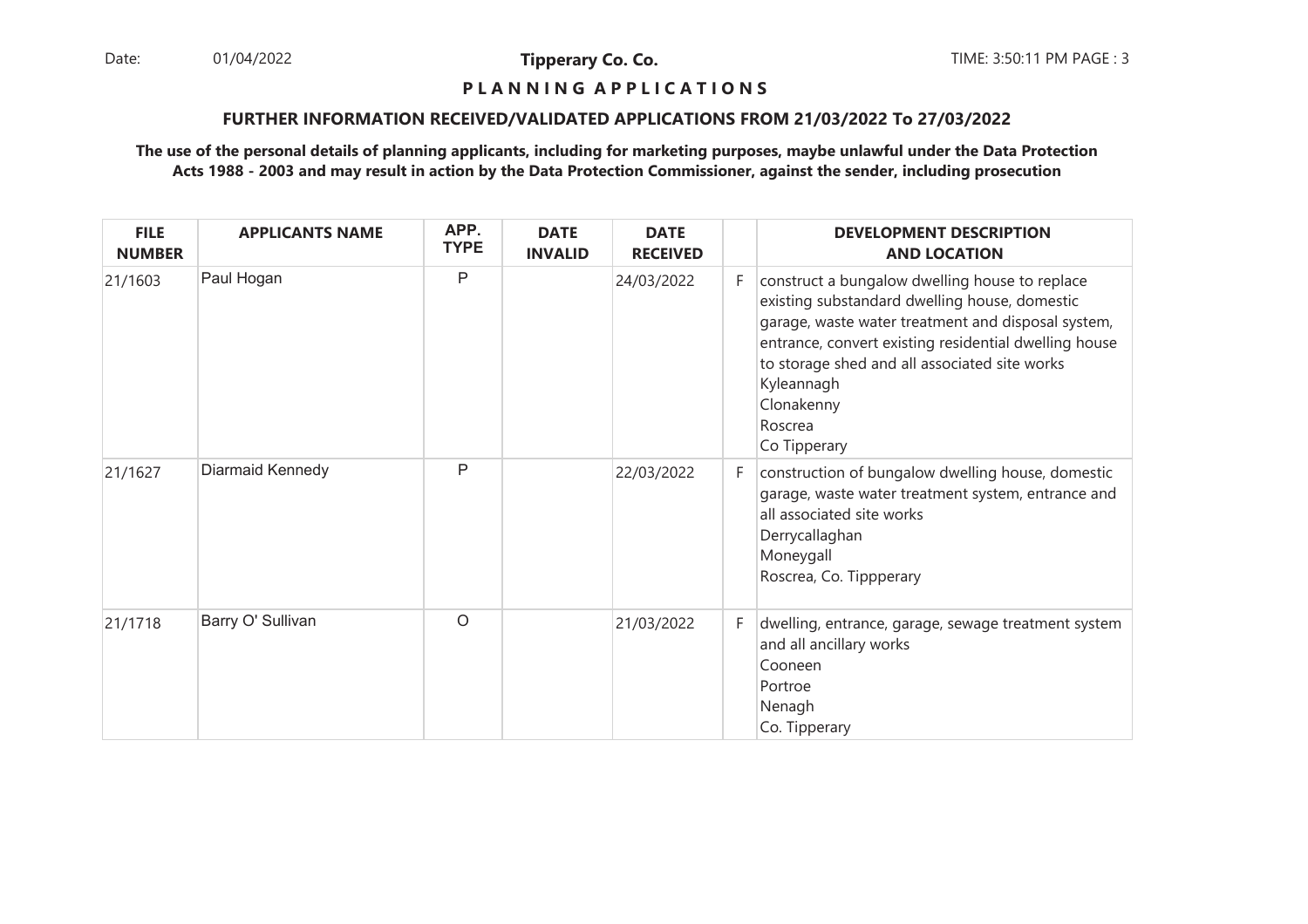Date: 01/04/2022 **Tipperary Co. Co. The Co. Co.** TIME: 3:50:11 PM PAGE : 4 01/04/2022

**Tipperary Co. Co.**

# **P L A N N I N G A P P L I C A T I O N S**

#### **FURTHER INFORMATION RECEIVED/VALIDATED APPLICATIONS FROM 21/03/2022 To 27/03/2022**

| <b>FILE</b><br><b>NUMBER</b> | <b>APPLICANTS NAME</b>       | APP.<br><b>TYPE</b> | <b>DATE</b><br><b>INVALID</b> | <b>DATE</b><br><b>RECEIVED</b> |    | <b>DEVELOPMENT DESCRIPTION</b><br><b>AND LOCATION</b>                                                                                                                                                     |
|------------------------------|------------------------------|---------------------|-------------------------------|--------------------------------|----|-----------------------------------------------------------------------------------------------------------------------------------------------------------------------------------------------------------|
| 21/1866                      | Martin and Jennifer Shanahan | $\mathsf{R}$        |                               | 24/03/2022                     | F  | $(1)$ (i) existing rear extension to dwelling (ii) detached<br>domestic garage/store with gym area and (2)<br>Permission to construct a new extension to dwelling<br>Templenoe<br>Cashel<br>Co. Tipperary |
| 22/67                        | <b>Darren Willis</b>         | $\mathsf{R}$        |                               | 23/03/2022                     | F. | a farm access roadway and hard standing area<br><b>Belleen Lower</b><br>Nenagh<br>Co. Tipperary                                                                                                           |
| 22/83                        | <b>Brendan Heney</b>         | $\mathsf{P}$        |                               | 23/03/2022                     | F  | construct a dwelling house, domestic garage, effluent<br>treatment system and percolation area, entrance and<br>all other associated site works<br><b>Ballinahinch</b><br>Cashel<br>Co. Tipperary         |
| 22/223                       | Ann Marie Sheridan           | $\circ$             |                               | 25/03/2022                     | F. | dwelling house, garage, entrance and septic tank<br>Barnane<br>Templemore<br>Co. Tipperary                                                                                                                |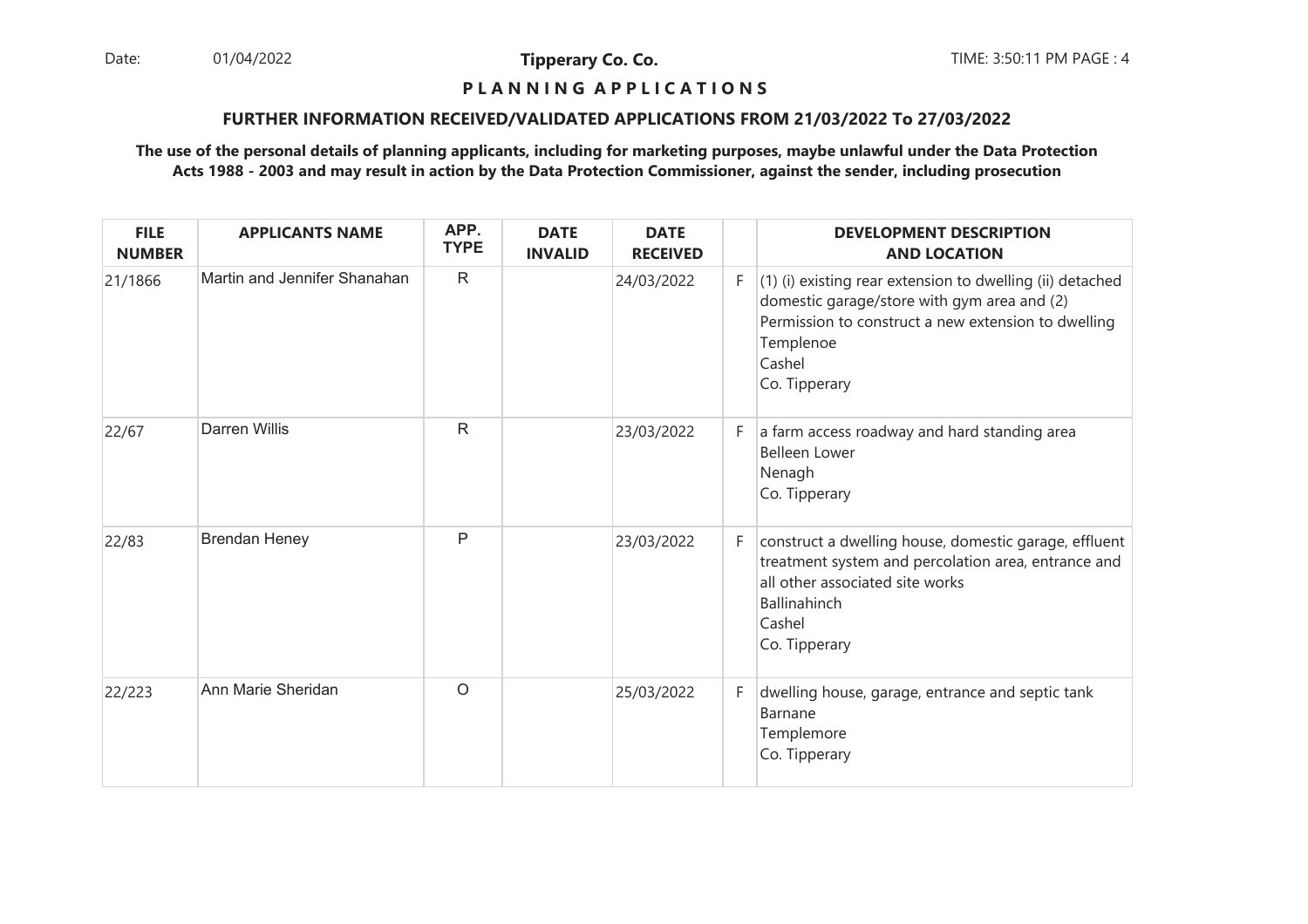Date: 01/04/2022 **Tipperary Co. Co. The:** 3:50:11 PM PAGE : 5 01/04/2022

**Tipperary Co. Co.**

# **P L A N N I N G A P P L I C A T I O N S**

#### **FURTHER INFORMATION RECEIVED/VALIDATED APPLICATIONS FROM 21/03/2022 To 27/03/2022**

| <b>FILE</b><br><b>NUMBER</b> | <b>APPLICANTS NAME</b>                               | APP.<br><b>TYPE</b> | <b>DATE</b><br><b>INVALID</b> | <b>DATE</b><br><b>RECEIVED</b> |    | <b>DEVELOPMENT DESCRIPTION</b><br><b>AND LOCATION</b>                                                                                                                                                                                                                                                                                                       |
|------------------------------|------------------------------------------------------|---------------------|-------------------------------|--------------------------------|----|-------------------------------------------------------------------------------------------------------------------------------------------------------------------------------------------------------------------------------------------------------------------------------------------------------------------------------------------------------------|
| 22/60020                     | Amy Buckley and Adrian<br>Hennessy                   | $\mathsf{P}$        |                               | 22/03/2022                     | F. | Demolition of outdoor shed on the North West<br>roadside boundary, Construction of a new single<br>storey house, new vehicular entrance and all<br>associated site boundary and site development works<br>Park View<br>Emly<br>Co. Tipperary                                                                                                                |
| 22/60034                     | Mary O Brien                                         | P                   |                               | 25/03/2022                     | F. | - the construction of a vehicular entrance, single<br>storey dwelling house, wastewater treatment system<br>with polishing filter together with all associated site<br>works<br>Shallee (Coughlan),<br>Capparoe, Nenagh<br>Co. Tipperary                                                                                                                    |
| 22/60042                     | The Board of Management<br>Scoil Mochaomhóg Naofa NS | $\mathsf{P}$        |                               | 23/03/2022                     | F. | the following works: (a) construction of a new single<br>storey prefabricated portacabin classroom structure<br>complete with ramped/stepped access routes; (b)<br>new play area complete with perimeter fencing; c)<br>connection to existing on site services; d) all<br>associated site works<br><b>Borris</b><br>Two-Mile-Borris<br>Thurles<br>E41 T868 |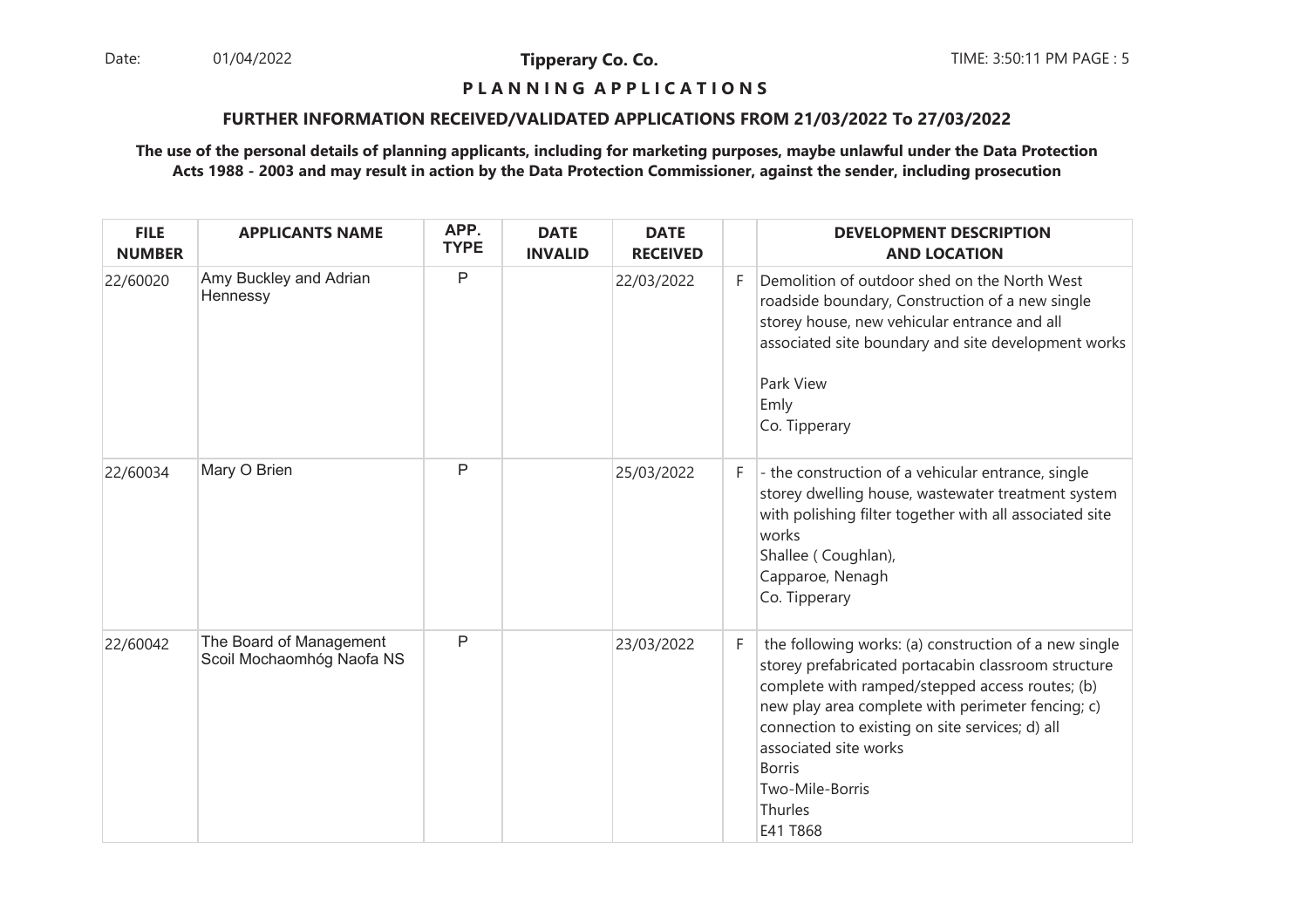#### **P L A N N I N G A P P L I C A T I O N S**

#### **FURTHER INFORMATION RECEIVED/VALIDATED APPLICATIONS FROM 21/03/2022 To 27/03/2022**

**The use of the personal details of planning applicants, including for marketing purposes, maybe unlawful under the Data ProtectionActs 1988 - 2003 and may result in action by the Data Protection Commissioner, against the sender, including prosecution**

**16Total:**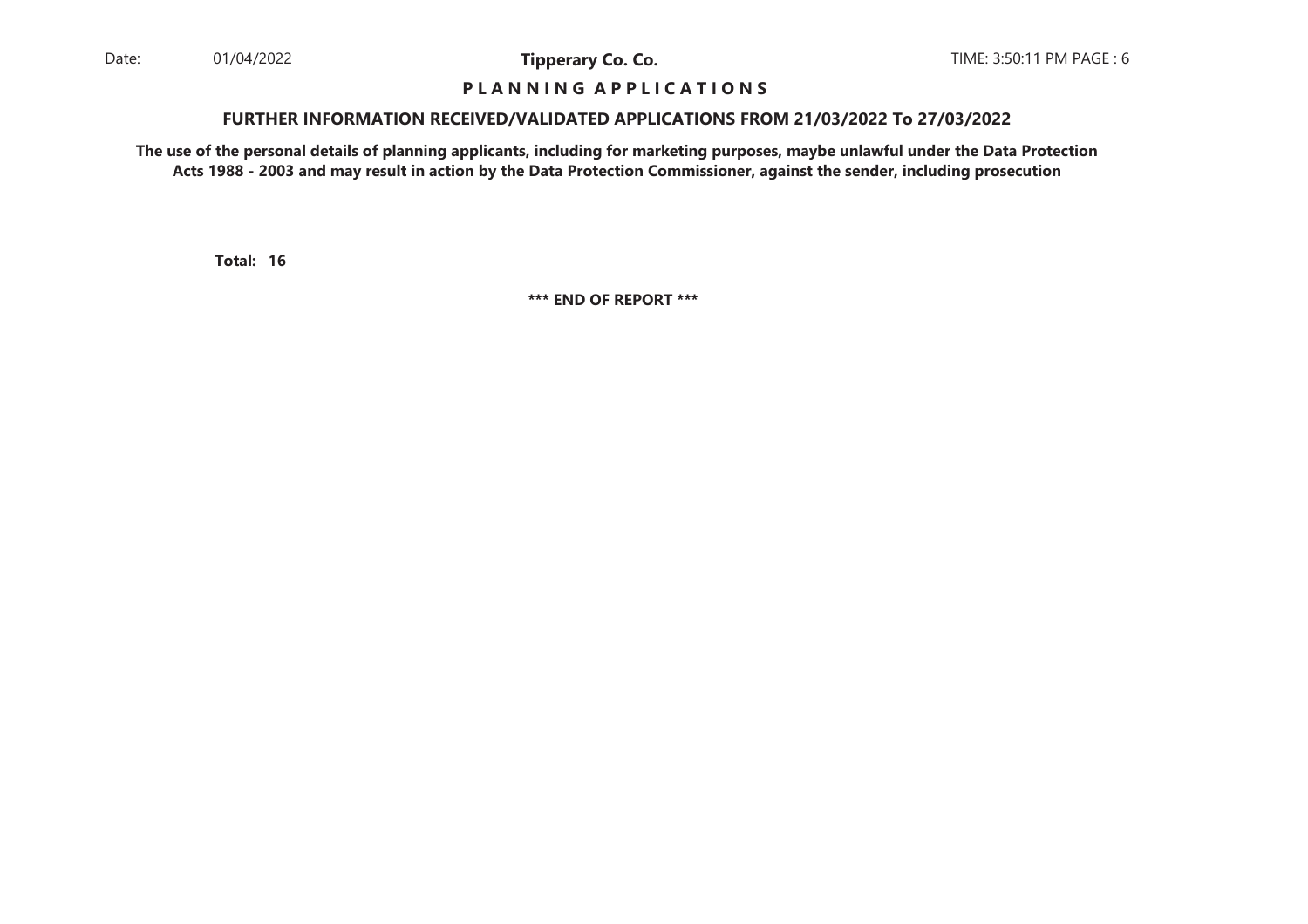**P L A N N I N G A P P L I C A T I O N S** 

#### **INVALID APPLICATIONS FROM 21/03/2022 To 27/03/2022**

| <b>FILE</b><br><b>NUMBER</b> | <b>APPLICANTS NAME</b>          | APP.<br><b>TYPE</b> | <b>DATE</b><br><b>INVALID</b> | DEVELOPMENT DESCRIPTION AND LOCATION                                                                                                                                                                                                                                                                                                                                                                                                                                              |
|------------------------------|---------------------------------|---------------------|-------------------------------|-----------------------------------------------------------------------------------------------------------------------------------------------------------------------------------------------------------------------------------------------------------------------------------------------------------------------------------------------------------------------------------------------------------------------------------------------------------------------------------|
| 22/212                       | Kenneth Kennedy                 | $\mathsf{R}$        | 22/03/2022                    | elevation changes made to the front elevation of the existing<br>dwelling which includes an extension to the front and side of the<br>dwelling and a new entrance porch, RETENTION PERMISSION for<br>two extensions to the rear of the dwelling, a horse riding area, 2<br>no. horse stables sheds which has a total of 6 no. horse stables, a<br>tack shed and all ancillary site works<br>12 Glencrue<br>Portroe<br>Nenagh, Co. Tipperary                                       |
| 22/230                       | Simon, Sarah and Mildred Stokes | Ρ                   | 21/03/2022                    | The development will consist of; demolition of existing non<br>original extensions to rear of farmhouse and construction of a<br>new single storey extension to rear and upgrade of associated<br>waste water treatment system alongside conversion and change<br>of use of existing single storey barn into a one bed dwelling<br>including new well, new waste water treatment system and all<br>associated landscaping and site works.<br>Killurney<br>Clonmel<br>Co Tipperary |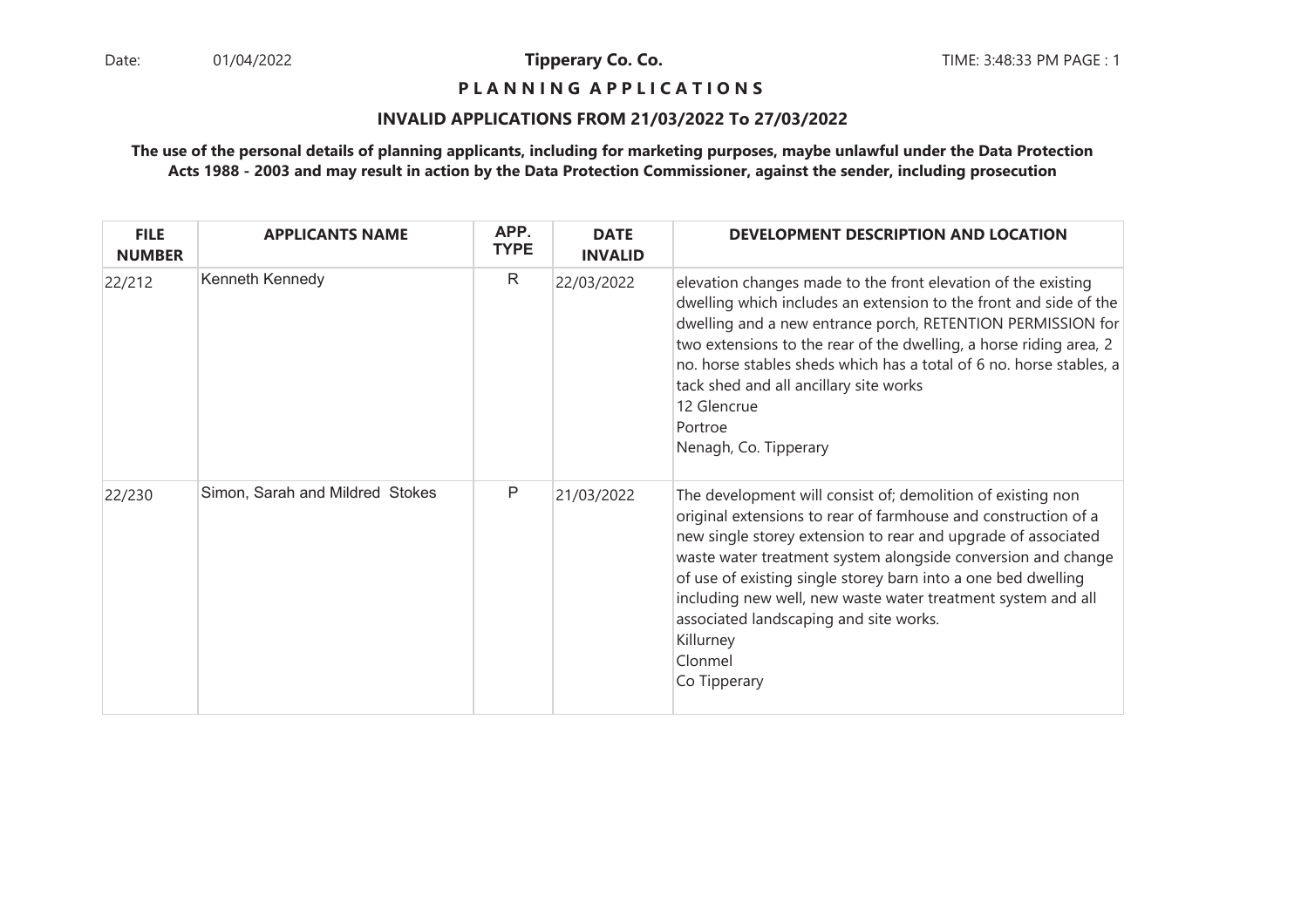**P L A N N I N G A P P L I C A T I O N S** 

#### **INVALID APPLICATIONS FROM 21/03/2022 To 27/03/2022**

| <b>FILE</b><br><b>NUMBER</b> | <b>APPLICANTS NAME</b>             | APP.<br><b>TYPE</b> | <b>DATE</b><br><b>INVALID</b> | DEVELOPMENT DESCRIPTION AND LOCATION                                                                                                                                                                                                                                                                                                                                                                                                                                                                                                                                           |
|------------------------------|------------------------------------|---------------------|-------------------------------|--------------------------------------------------------------------------------------------------------------------------------------------------------------------------------------------------------------------------------------------------------------------------------------------------------------------------------------------------------------------------------------------------------------------------------------------------------------------------------------------------------------------------------------------------------------------------------|
| 22/235                       | Joseph Gilmartin                   | P                   | 24/03/2022                    | the demolition of two partially built bases and construction of<br>ten three storey semidetached houses and one three storey<br>detached house complete with associated ancillary works on<br>plots known as 3-13 Riverview, Millersbrook, Borrisokane Road,<br>Nenagh. All finishes and boundary treatment to match adjoining<br>properties. This application to include all associated works with<br>respect to roads, footpaths, additional carpark spaces, water<br>services and other utilities<br>Riverview<br>Millersbrook<br>Borrisokane Road<br>Nneagh, Co. Tipperary |
| 22/237                       | Kildangan GAA Club                 | Ρ                   | 24/03/2022                    | construction of an astroturf playing area incorporating a two-<br>sided hurling wall with associated fencing and flood lighting and<br>all associated site works<br>Kildangan<br>Ballycraggan<br>Puckane<br>Co. Tipperary                                                                                                                                                                                                                                                                                                                                                      |
| 22/244                       | <b>Brett and Maria Fitzpatrick</b> | Ρ                   | 25/03/2022                    | storage shed and covered lean-to to the southern side of<br>existing dwelling<br>Cooleen<br>Birdhill<br>Co Tipperary                                                                                                                                                                                                                                                                                                                                                                                                                                                           |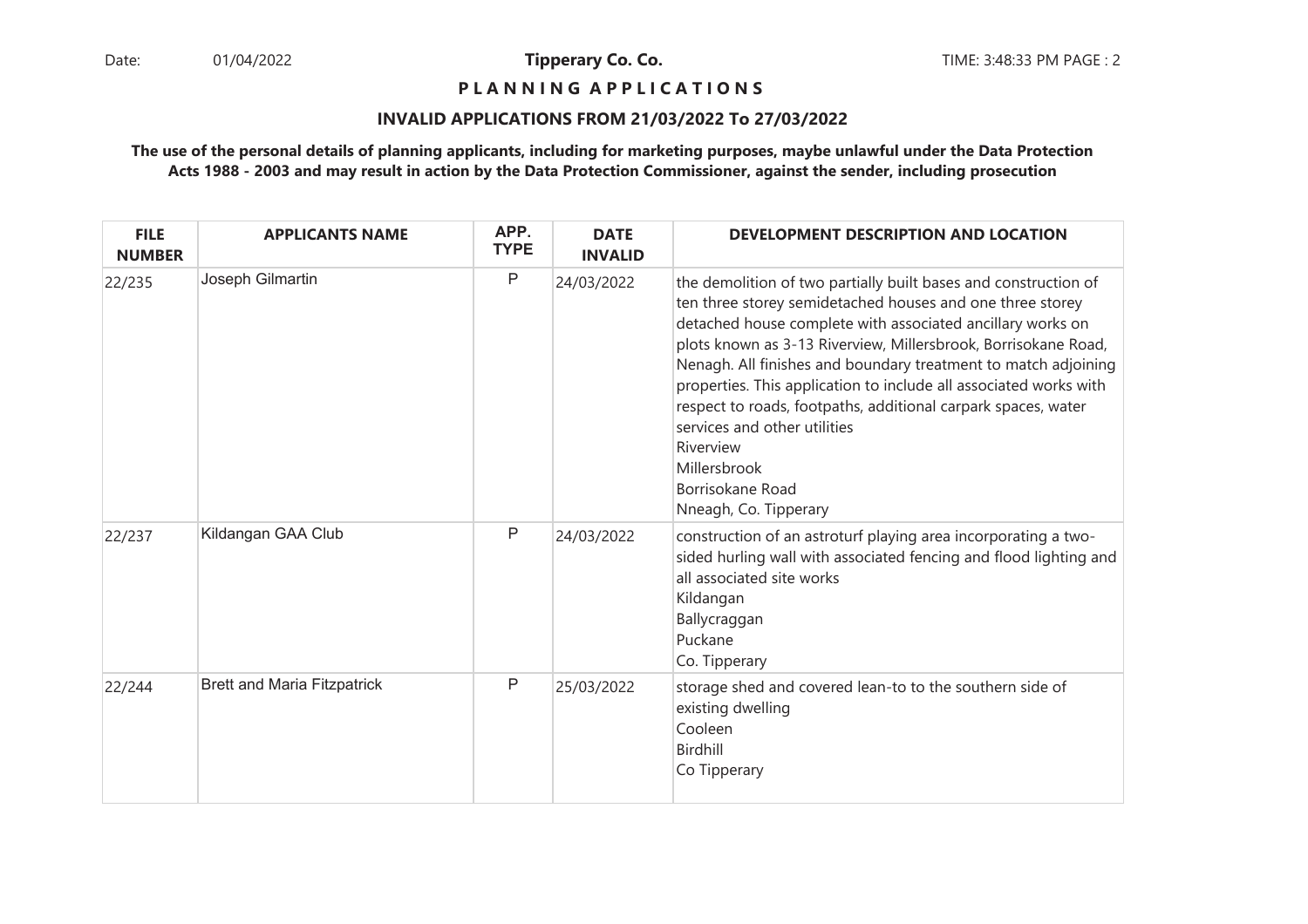**P L A N N I N G A P P L I C A T I O N S** 

#### **INVALID APPLICATIONS FROM 21/03/2022 To 27/03/2022**

## **The use of the personal details of planning applicants, including for marketing purposes, maybe unlawful under the Data ProtectionActs 1988 - 2003 and may result in action by the Data Protection Commissioner, against the sender, including prosecution**

| <b>FILE</b><br><b>NUMBER</b> | <b>APPLICANTS NAME</b> | APP.<br><b>TYPE</b> | <b>DATE</b><br><b>INVALID</b> | DEVELOPMENT DESCRIPTION AND LOCATION                                                                                                                                                                                         |
|------------------------------|------------------------|---------------------|-------------------------------|------------------------------------------------------------------------------------------------------------------------------------------------------------------------------------------------------------------------------|
| 22/60127                     | Una and James Butler   | P                   | 21/03/2022                    | Planning Permission to develop a single-storey extension to side<br>of existing dwelling, storage shed to rear of dwelling and all<br>other site works<br>Aughnagamun,<br>Cashel,<br>Co. Tipperary,<br>E25 Y049              |
| 22/60130                     | Garuda Unlimited       | P                   | 22/03/2022                    | for the construction of a storage building to the rear of existing<br>premises, ancillary to the use of the main building, together with<br>all associated site works.<br>Abbey Road<br>Thurles<br>Co. Tipperary<br>E41 X3F4 |
| 22/60132                     | Donal Corcoran         | P                   | 22/03/2022                    | permission for two agricultural entrances and all associated<br>works<br>Grawn/Foyle, Ballingarry, Thurles, Co. Tipperary<br>Ballingarry,<br>Thurles, Co. Tipperary                                                          |

**8Total:**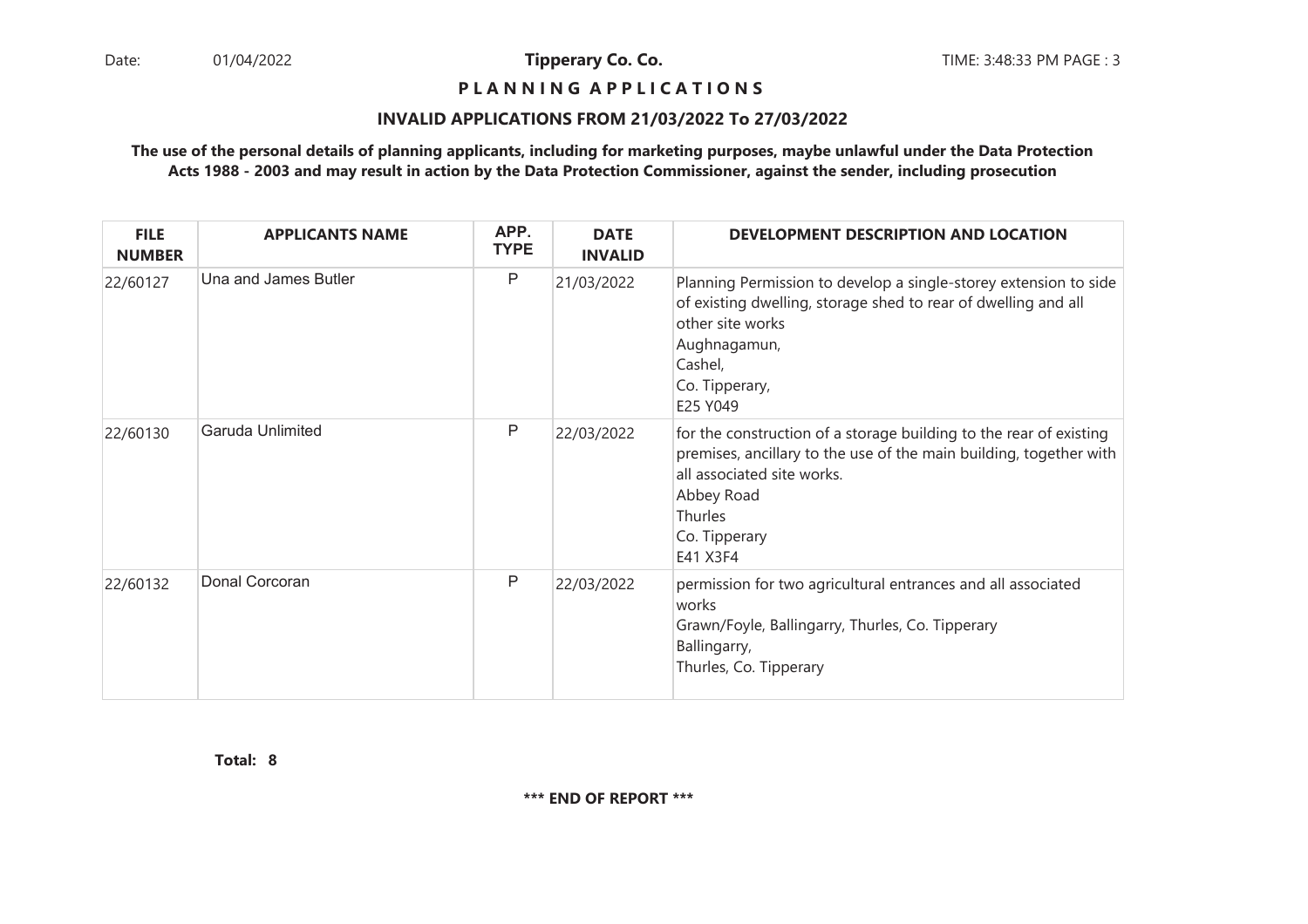# **P L A N N I N G A P P L I C A T I O N S**

# **EIAR - NIS REPORTS REQUESTED FROM 21/03/2022 To 27/03/2022**

| <b>FILE</b>   | <b>NAME</b><br>`A N T<br>ADDI I <i>c</i> | A D D<br>mr i<br>TVDE | ใeaueรา | $-$<br>Article | <b>LOCATION</b><br><b>DEVI</b><br><b>CRIPTION</b><br>DES.<br>JPMENT<br>AND |
|---------------|------------------------------------------|-----------------------|---------|----------------|----------------------------------------------------------------------------|
| <b>NUMBER</b> |                                          |                       | Date    | Number         |                                                                            |

**0Total:**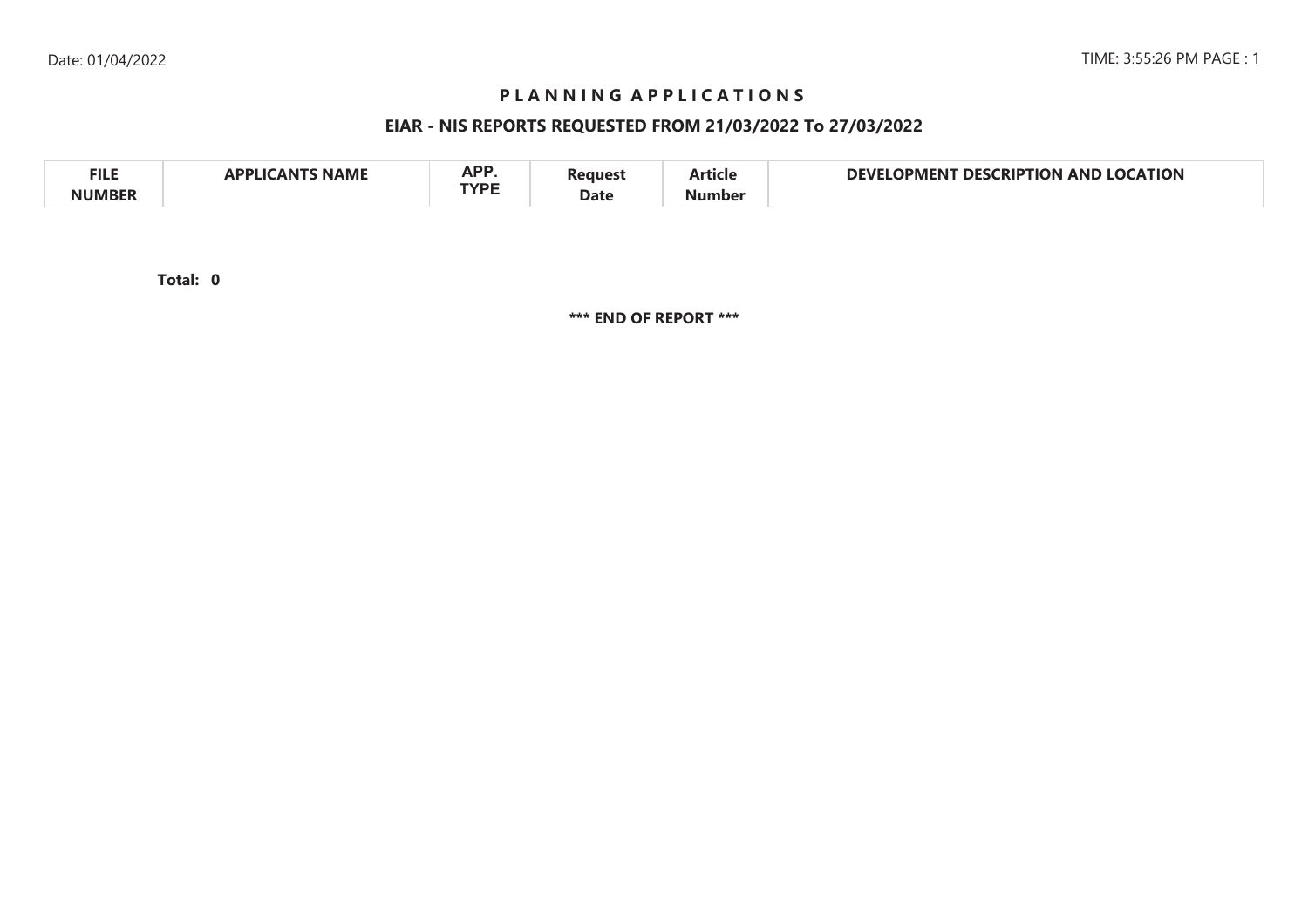# **P L A N N I N G A P P L I C A T I O N S**

# **EIAR - NIS REPORTS RECEIVED FROM 21/03/2022 To 27/03/2022**

| A DD<br><b>FILE</b><br>CATION<br>AP.<br>DEVI<br>no<br>טופו<br>AND<br>HON<br>، ۱۷۵<br>יבור ו<br>1PMFN<br>NAML<br><b>TVDE</b><br>Date |  |
|-------------------------------------------------------------------------------------------------------------------------------------|--|
|-------------------------------------------------------------------------------------------------------------------------------------|--|

**0Total:**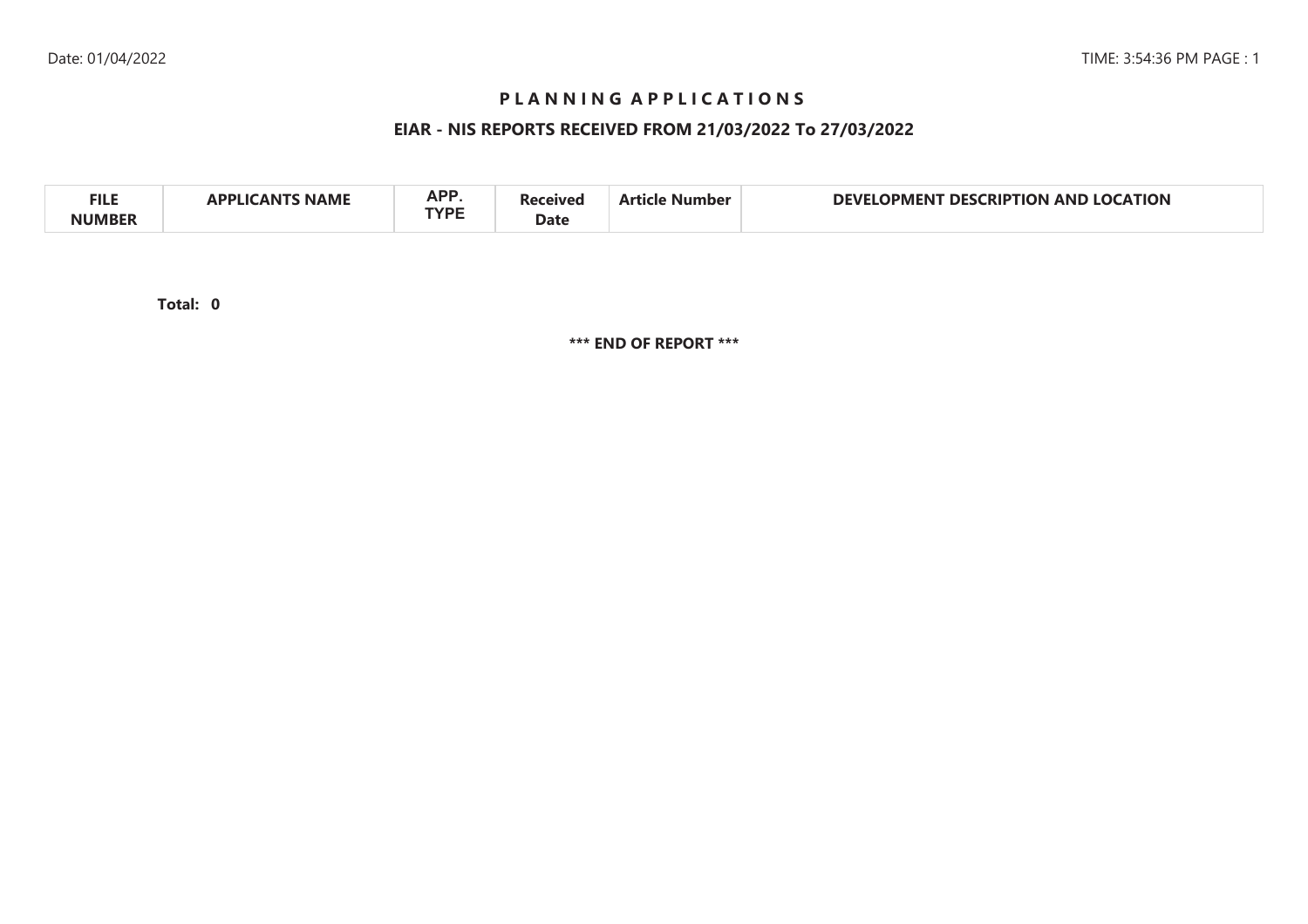# **A N B O R D P L E A N Á L A**

# **APPEALS NOTIFIED FROM 21/03/2022 To 27/03/2022**

| <b>FILE</b>   | <b>APPLICANTS NAME</b>                                                   | APP.        | <b>DECISION</b> | L.A. | <b>DEVELOPMENT DESCRIPTION</b>                                                                                                                                                                                                                                                                                                                                                                                                            | <b>B.P. DATE</b> |
|---------------|--------------------------------------------------------------------------|-------------|-----------------|------|-------------------------------------------------------------------------------------------------------------------------------------------------------------------------------------------------------------------------------------------------------------------------------------------------------------------------------------------------------------------------------------------------------------------------------------------|------------------|
| <b>NUMBER</b> | <b>AND ADDRESS</b>                                                       | <b>TYPE</b> | <b>DATE</b>     | DEC. | <b>AND LOCATION</b>                                                                                                                                                                                                                                                                                                                                                                                                                       |                  |
| 21/1586       | Eamon Hunter<br>50 Ros na Greine<br>Ardfinnan<br>Clonmel<br>Co Tipperary | P           | 25/02/2022      | С    | to construct 6no. dwellings together with individual waste water<br>treatment systems, public roadways, lighting, footpaths, main site<br>entrance and all associated works. This development will be<br>constructed on a phased basis, construction and completing one<br>or more number of units at a time together with the services<br>necessary for those houses.<br>Burgess & Knockannapisha<br>Ballylooby<br>Cahir<br>Co Tipperary | 24/03/2022       |

**Total: 1**